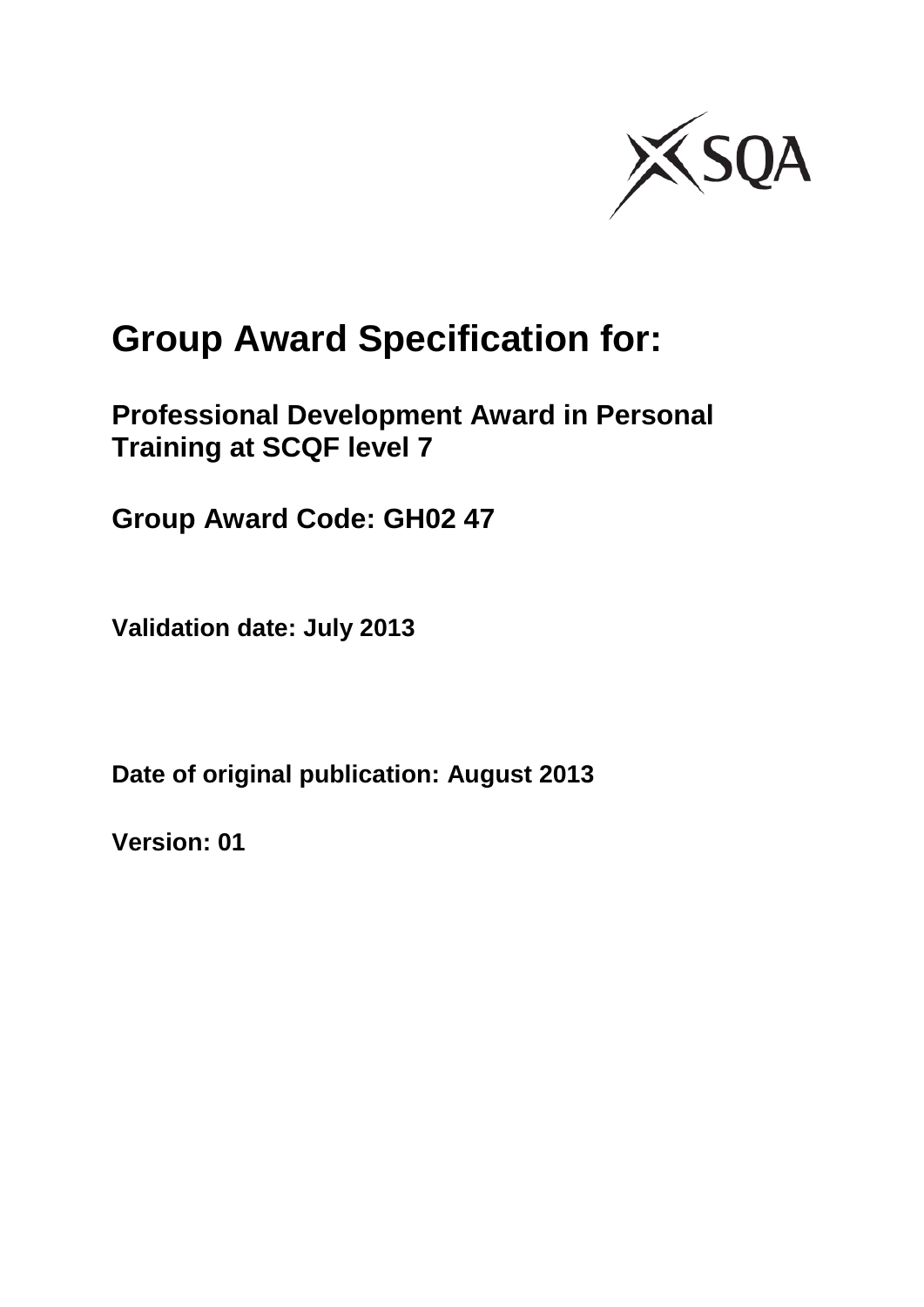### **Contents**

| 2 |     |                                                                               |  |  |  |  |
|---|-----|-------------------------------------------------------------------------------|--|--|--|--|
| 3 |     |                                                                               |  |  |  |  |
|   |     |                                                                               |  |  |  |  |
|   | 3.2 |                                                                               |  |  |  |  |
| 4 |     |                                                                               |  |  |  |  |
|   | 4.1 |                                                                               |  |  |  |  |
| 5 |     |                                                                               |  |  |  |  |
|   | 5.1 |                                                                               |  |  |  |  |
|   | 5.2 | Mapping of National Occupational Standards (NOS) and/or trade body            |  |  |  |  |
|   |     |                                                                               |  |  |  |  |
|   | 5.3 | Mapping of Core Skills development opportunities across the qualification  10 |  |  |  |  |
|   | 5.4 |                                                                               |  |  |  |  |
| 6 |     |                                                                               |  |  |  |  |
|   | 6.1 |                                                                               |  |  |  |  |
|   | 6.2 |                                                                               |  |  |  |  |
|   | 6.3 |                                                                               |  |  |  |  |
|   | 6.4 |                                                                               |  |  |  |  |
|   | 6.5 |                                                                               |  |  |  |  |
|   | 6.6 |                                                                               |  |  |  |  |
| 7 |     |                                                                               |  |  |  |  |
| 8 |     |                                                                               |  |  |  |  |
| 9 |     |                                                                               |  |  |  |  |
|   |     |                                                                               |  |  |  |  |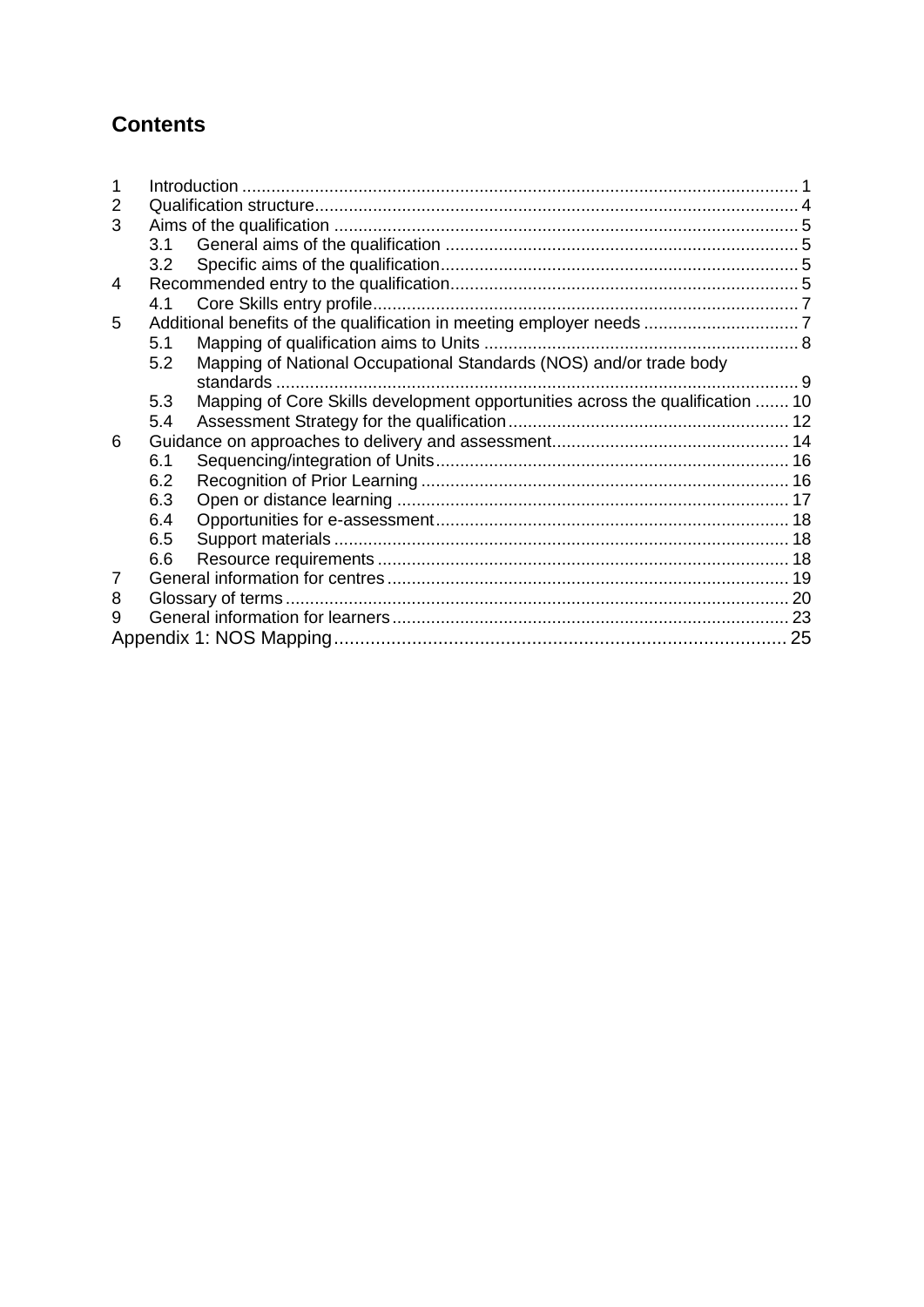## <span id="page-2-0"></span>**1 Introduction**

This document was previously known as the Arrangements document. The purpose of this document is to:

- assist centres to implement, deliver and manage the qualification
- $\bullet$  provide a quide for new staff involved in offering the qualification
- inform course managers teaching staff, assessors, learners, employers and HEIs of the aims and purpose of the qualification
- provide details of the range of learners the qualification is suitable for and progression opportunities

The title of this PDA has been chosen to reflect the National Occupational Standard in Personal Training. It reflects the nature of work carried out by those who provide this service to clients, and reflects the objective of developing the short, medium and long term goals of people in a health and/or fitness context. The level reflects that the qualification is targeted at those who have knowledge, experience, and existing qualifications related to working in this sector. The term, 'Personal Training' is readily understood in the sector.

#### **Rationale**

The development of this new award was initiated by demand from the sector, and the increasing need for persons (either in a self-employed or other context) to achieve recognition by the Register of Exercise Professionals (REPs). This organisation is a part of the Sector Skills Council Skillsactive and has recognition across the world.

The Professional Development award in Personal Training at SCQF level 7 is a new award and is designed for individuals who will be involved in the delivery of personal training services. This award will provide individuals with the opportunity to improve their knowledge, skills and understanding needed to work with personal training clients in a variety of settings. The award provides an additional training opportunity for learners who have already achieved or are working towards the HNC award in Fitness, Health and Exercise — although designed to develop specialist skills and knowledge, each component Unit will allow learners to enhance professional practice, evidence continuing professional development, and to encourage the development of reflective practice. The award also seeks to develop in learners an awareness of what constitutes good practice and how this may be promoted.

#### **Background to the Development**

Following the launch of the Register of Exercise Professionals (REPs) in 2002, SQA has actively worked to bring its Fitness Qualifications into line with the National Occupational Standards. This means that successful graduates from programmes can enter onto the register and achieve national and international recognition for their skills. The HNC Fitness, Health and Exercise has been aligned with REPs category two since 2010, and a logical progression for learners is to allow further professional development and access to the Register at Category 3.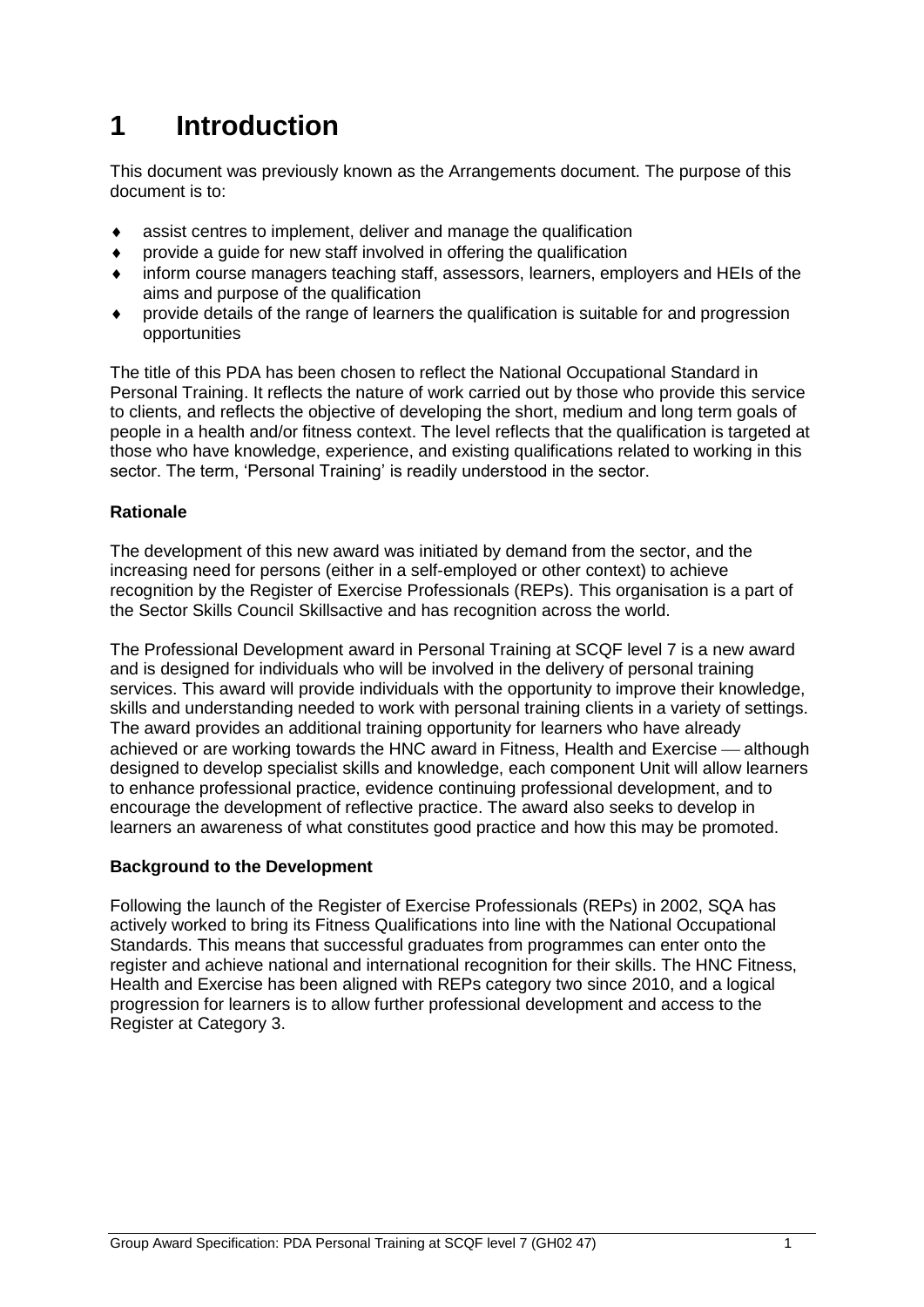The development of this PDA is set against the backdrop of this, and other significant external factors:

- The development by the UK Government of a set of guidelines for exercise and 'healthy' activity to try maintain a healthy population (**[http://www.dh.gov.uk/en/Publicationsandstatistics/Publications/PublicationsPolic](http://www.dh.gov.uk/en/Publicationsandstatistics/Publications/PublicationsPolicyAndGuidance/DH_127931) [yAndGuidance/DH\\_127931](http://www.dh.gov.uk/en/Publicationsandstatistics/Publications/PublicationsPolicyAndGuidance/DH_127931)**)
- The ongoing problems highlighted by the Scottish Health Survey (**[http://www.scotland.gov.uk/Topics/Statistics/Browse/Health/scottish-health](http://www.scotland.gov.uk/Topics/Statistics/Browse/Health/scottish-health-survey)[survey](http://www.scotland.gov.uk/Topics/Statistics/Browse/Health/scottish-health-survey)**)
- The Sector Skills Council (Skillsactive), the Fitness Industry Association (representing employers), and the current suite of awards in Fitness have established a set of values and principles that underpin all qualifications within this area  $-$  these are to:
	- Provide clarification and recognition of qualifications that meet agreed national standards available in the fitness industry.
	- Provide confidence in the quality of services provided by fitness professionals.
	- To safeguard the livelihood of professionals who have invested time and money into their education.
	- To protect the public from individuals who do not meet nationally recognised standards.

SQA recognises the need to provide appropriate training and Continuing Professional Development (CPD) for all persons employed within the Health and Fitness Industry. This occupationally-specific PDA meets a significant gap in providing a certificated qualification at this level for workers in this sector, and sits within an established framework of SQA qualifications for the sector.

The Qualifications Development Team (QDT) involved in the design of the award includes representation and input from organisations across Scotland providing Personal Training services in the public sector.

#### **Nature, Context and Purpose of Personal Training**

The purpose of Personal Training is to provide targeted training, agreed with an individual, which will provide a means to achieving short, medium and long term health and/or fitness goals. While on first glance this may seem a strange area for a professional development award, the skillset required by practitioners operating in this field is vast. It may include knowledge about:

- Working with older adults.
- Working with young people and vulnerable adults.
- Working with persons with disability.
- Working with post/ante natal clients.
- Developing skills to deal with Health and Safety considerations in environments not specifically designed for exercise.
- Promoting choice by giving accurate information on activities which will help clients achieve their targets.
- Building self-esteem and self-confidence.
- ◆ Creating learning and developing new skills.

The scope and diversity of Personal Training has had to expand to meet the growing needs of clients in the face of significant changes in lifestyle, health status, employment difficulties, reforms to the National Health Service, and a changing economic climate.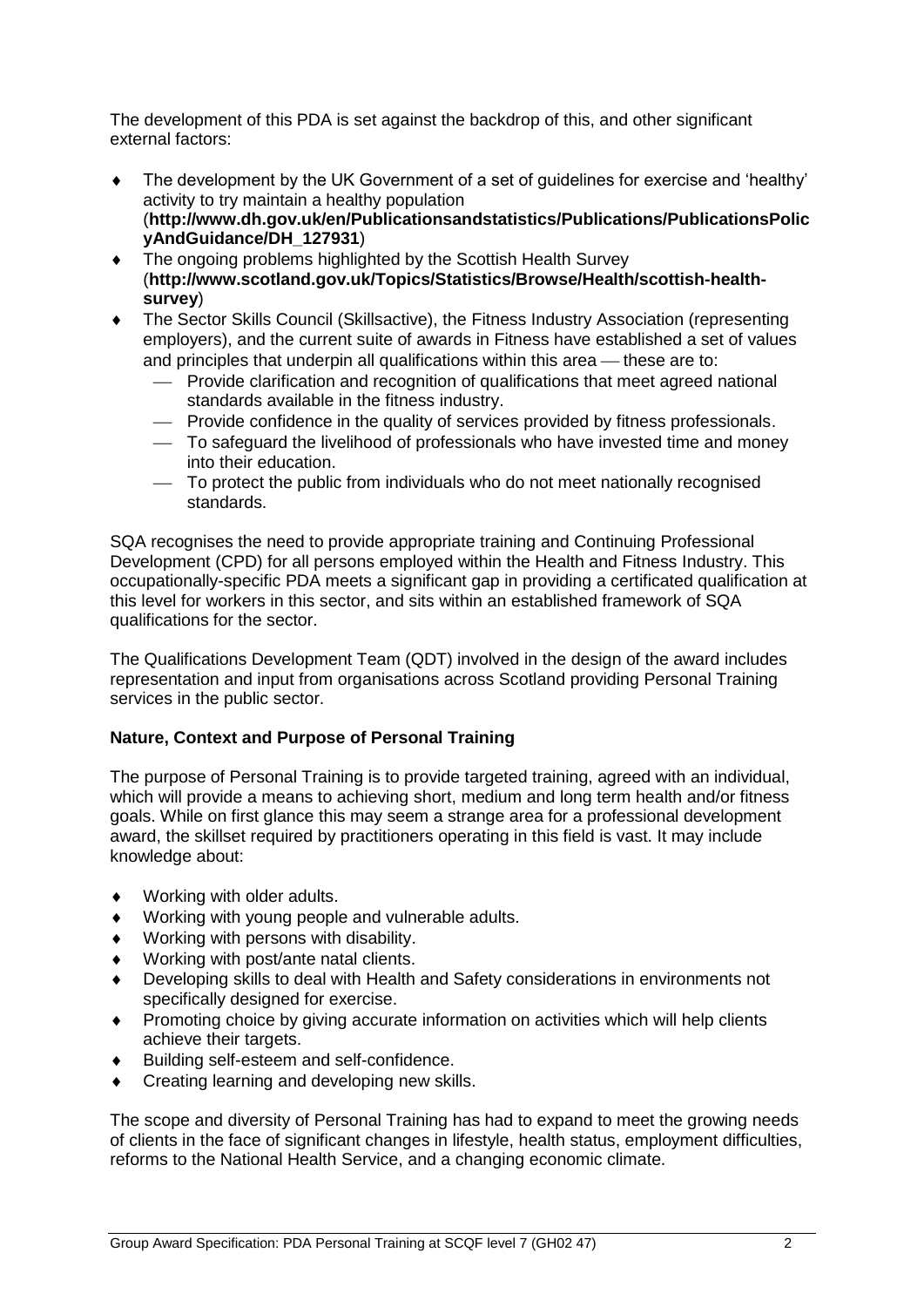Personal Training promotes diversity and equality of opportunity for clients, engages directly with clients, and helps foster a sense of individual empowerment in terms of the promotion and adherence to a healthy lifestyle. Ultimately it is an empowering process and provides the opportunity for clients to exercise power in decision making, following through and taking responsibility to reach their potential. These are very much the values propounded by the Scottish Physical Activity and Health Alliance (**<http://www.paha.org.uk/>**)

It allows the practitioner to engage with client(s) to enable him/her to take advantage of opportunities and to realise their potential and address challenges creatively. By utilising multiple approaches, Personal Training can enable clients who might otherwise struggle to maintain a healthy, balanced lifestyle to improve the quality (and quantity) of their life.

The delivery of Personal Training services has several essential definitive features:

- The work must build from where the client is, ie respecting the client's life experience.
- It should provide an ethos of recognising the client and Personal Trainer as partners.
- It should be inclusive, promote self-determination and be based on person centred planning, and provide services based on clients' preferences and choices.

#### **Evidence of Demand and Market Research**

Employers are increasingly looking to fill vacancies with multi-skilled practitioners, and the award at REPs Category 3 is now a common starting point. Up to this point it has been difficult for learners to gain this qualification in Scotland, so the creation of a PDA fills a significant gap in the current provision. A recent survey completed by the Qualification Design Team amongst employers found that although the HNC award gives employers 'a useful platform to build on', the ability of learners applying for jobs to offer a specific Personal Training award broadens their opportunities significantly. Furthermore, the option to become a self-employed personal trainer now exists, learners are able to get appropriate insurance cover to offer these services.

#### **Development of the award**

SQA has been a regular contributor to the development of the National Occupational Standards (NOS) in Fitness for many years and welcomed the opportunity to work with Skillsactive to ensure that the development of the PDA would enhance opportunities for learners in Scotland. The development process involved analysing the content of the NOS, mapping it to the existing HNC award and creating a suite of new SQA HN Units at SCQF level 7 to fill the identified gaps.

The development process highlighted the need for access to appropriate training and qualifications. Up to now there has been a lack of opportunity in Scotland for CPD in the area of personal training, with the result that there have been a number of practitioners operating in this field with inappropriate qualifications. The Scottish Government is keen that all professionals working with members of the public are appropriately qualified.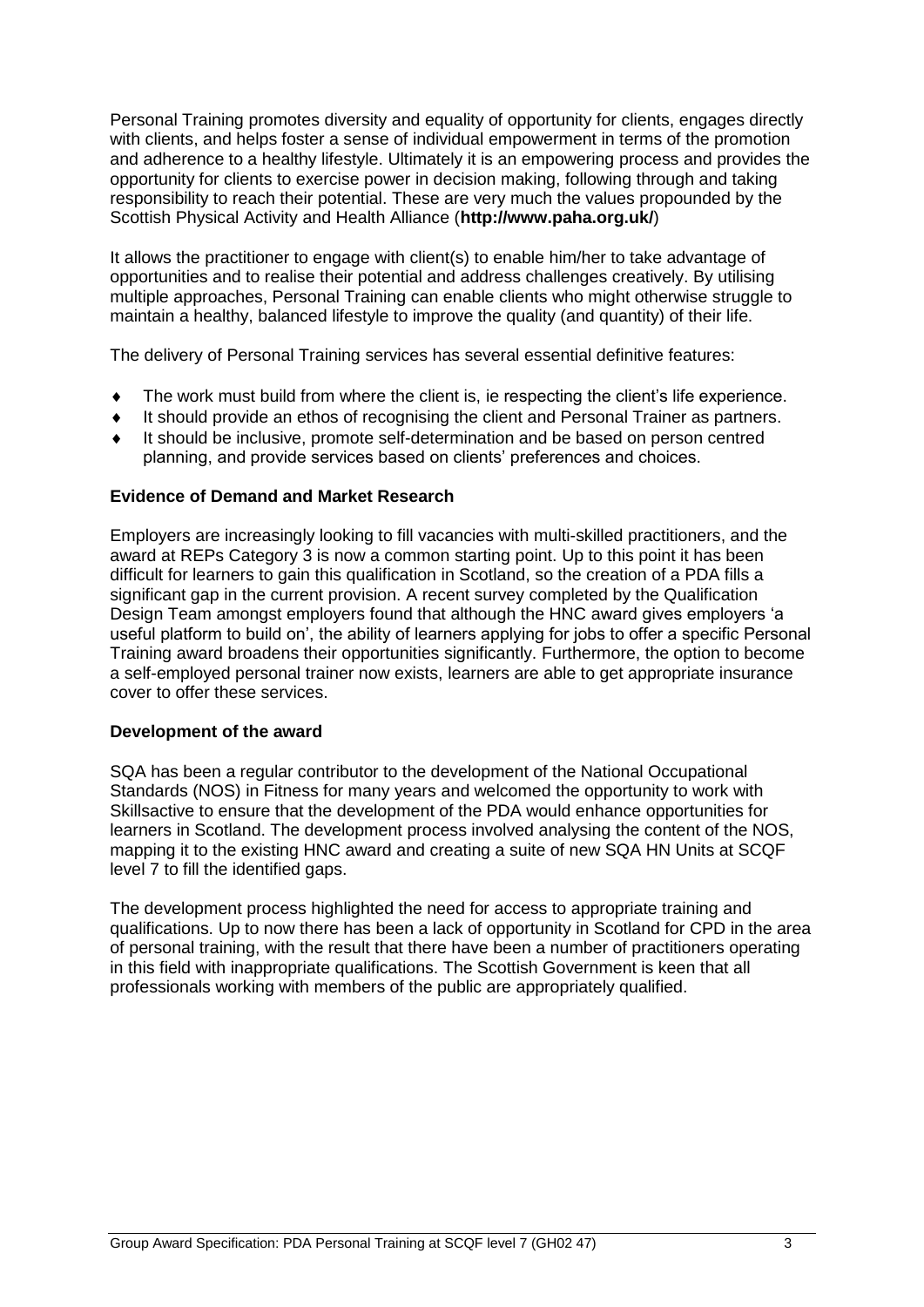The QDT took on board consultations and decisions, and the approach was as follows:

- Establish key stakeholders.
- Hold discussions with the Sector Skills Council to identify the requirements of the award.
- It was agreed that the PDA would form an 'add on' which could be accessed by learners holding or currently studying for an HNC award in Fitness, Health and Exercise. This could either be in the form of additional Units studied, or as part of the options programme within the HND award in Fitness, Health and Exercise. The Units have been designed to stand alone, and so may also be used as additional CPD.
- The need for recognition and validation of training was also considered, and in keeping with most professions there is an ongoing requirement within the relevant professional associations for regular CPD.

The resulting qualification is the Outcome of this work.

## <span id="page-5-0"></span>**2 Qualification structure**

The design principles for PDAs stipulate that there must be at least half the SCQF credit points at the level of the award. The award presented exceeds this minimum condition.

All five Units in the award are mandatory and are designed to meet the occupational requirements of working at frontline delivery in a Personal Training environment.

The PDA will be awarded on successful completion of all five component Units. This PDA carries 32 SCQF points at SCQF level 7.

#### **PDA in Personal Training at SCQF level 7**

| Code    | Unit title                                            | <b>Credit</b> | <b>SCQF</b> | <b>SCQF</b> |
|---------|-------------------------------------------------------|---------------|-------------|-------------|
|         |                                                       | value         | level       | points      |
| H1S3 34 | Core Strength and Posture                             | 0.5           |             |             |
| H1S4 34 | <b>Deliver Personal Training Sessions</b>             | 1.5           |             | 12          |
| H1S1 34 | <b>Metabolic Considerations for Personal Trainers</b> | 0.5           |             |             |
| H1S5 34 | Planning and Management of Personal Training          |               |             |             |
| H1S2 34 | Working Effectively and Safely with Clients           | 0.5           |             |             |

#### **Transferable Skills**

The development of transferable skills is encouraged throughout the award. An important aspect of this award is the development of the ability to apply and transfer a range of interpersonal and practical skills to different working relationships, environments, client types, and situations. A Personal Trainer has to work with a range of issues to meet the needs of the client. This award will allow them to develop and enhance these transferable skills to meet changing circumstances whether arising from changes to their own role or general changes in practice and the working environment.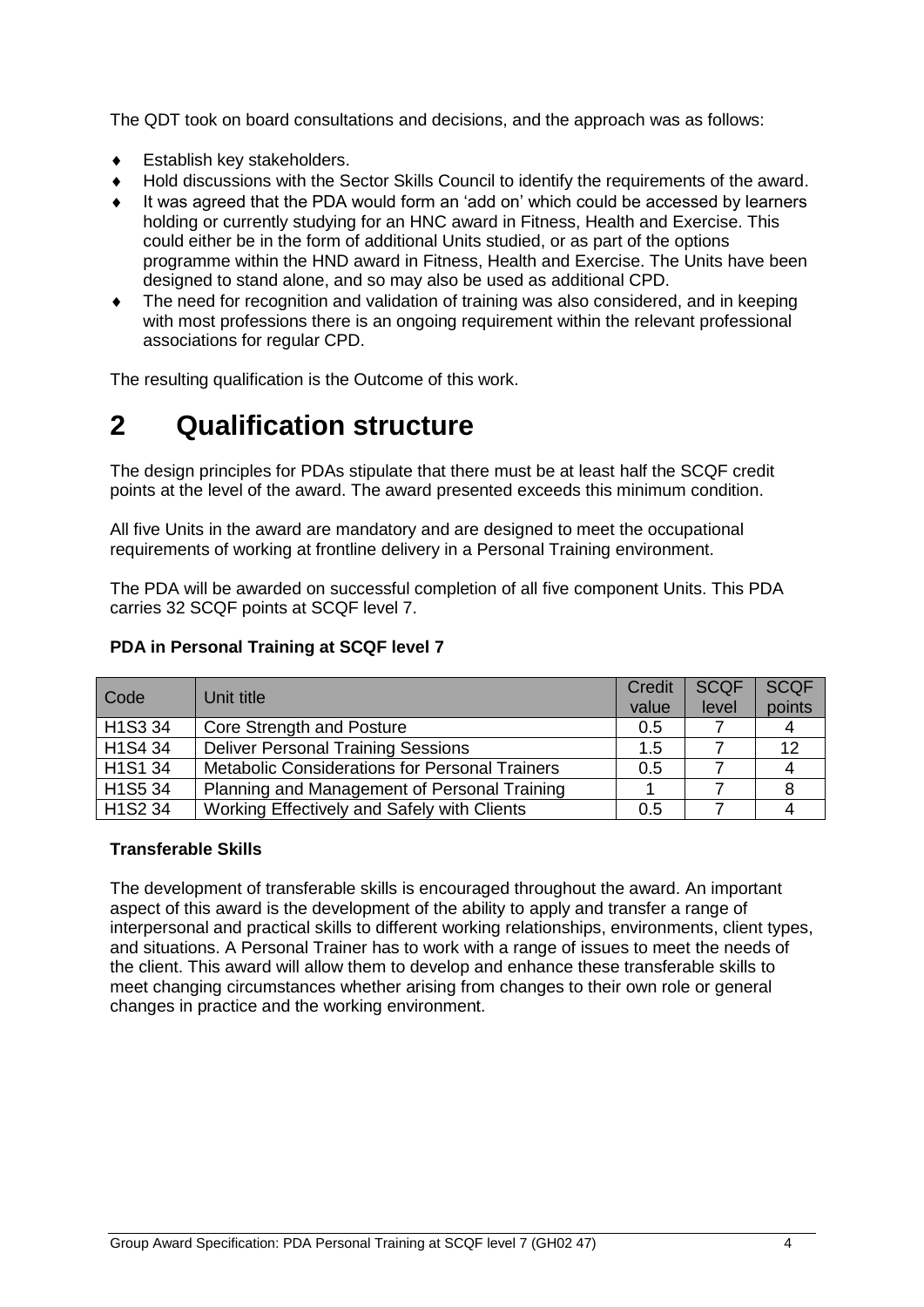## <span id="page-6-0"></span>**3 Aims of the qualification**

The primary aim of the award is to provide the underpinning Knowledge and Skills required to work in a Personal Training setting.

### <span id="page-6-1"></span>**3.1 General aims of the qualification**

- 1 To provide a formal qualification for those who work directly with clients in Personal Training settings.
- 2 To improve the confidence and ability of learners in terms of their technical ability and 'soft' skills to develop innovative ways of working with clients.
- 3 To enhance confidence and put into practice skills and knowledge gained through training.
- 4 To develop in learners the appropriate attitudes, skills and knowledge to work safely and effectively.
- 5 To develop in learners transferable interpersonal and communication skills.

### <span id="page-6-2"></span>**3.2 Specific aims of the qualification**

- 6 To develop an understanding of what can be achieved by engaging with clients in a manner designed to help them achieve specific personal goals.
- 7 To understand and utilise the methodology, styles and approaches of Personal Training practitioners.
- 8 To develop effective service delivery in response to the needs of clients.
- 9 To develop awareness, sensitivity and empathy to work with clients with a range of specific requirements.
- 10 To develop knowledge and understanding of related national and international policies and legislation.

## <span id="page-6-3"></span>**4 Recommended entry to the qualification**

Entry to this qualification is at the discretion of the centre. The following information on prior knowledge, skills, experience or qualifications that provide suitable preparation for this qualification has been provided by the Qualification Design Team as guidance only.

Learners would benefit from having attained the skills, knowledge and understanding required by one or more of the following or equivalent qualifications and/or experience:

#### **General Requirements**

Entry for individual Units will be at the discretion of the centre.

In stating the access and regulations and in consideration of the subsequent selection and admission to the award, presenting centres will need to ensure that each prospective learner has sufficient academic ability and the appropriate personal qualities to succeed. It is essential that learners have access to an appropriate work environment in order that they can meet the Evidence Requirements of the component Units.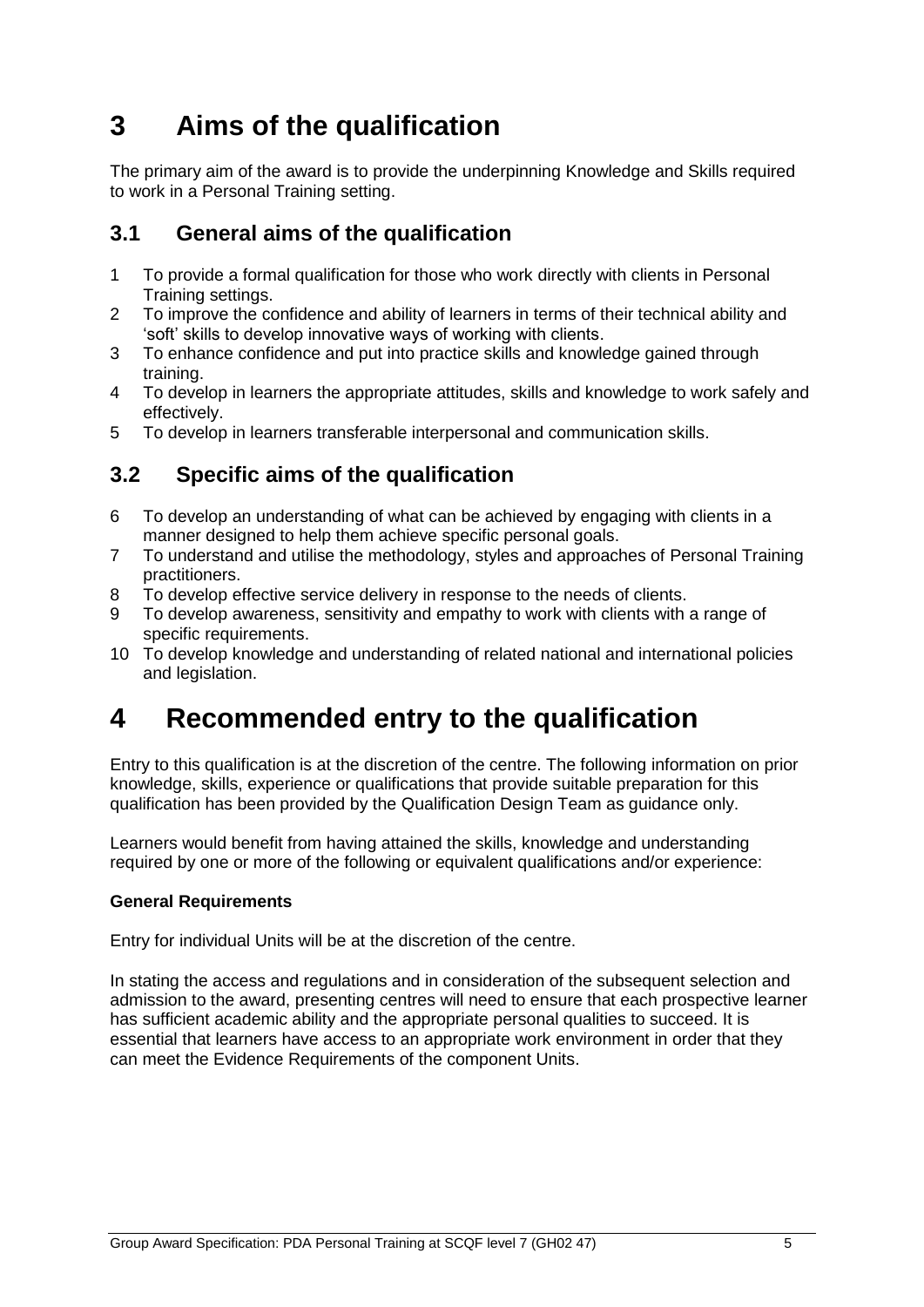#### **Specific Requirements**

The award is designed to complement the HNC/HND in Fitness, Health and Exercise. It would not be possible for learners to gain access to the Register of Exercise Professionals at Category 3 without this**.** Learners already in possession of an HN award must have the Unit D9T6 34: *Plan, Teach and Evaluate a Gym Based Exercise Session.*

Learners should have good interpersonal and *communication* skills, both written and oral. These could be evidenced either by the achievement of nationally recognised qualifications or by other methods which could include any of the following:

- SQA qualifications (of their equivalent from other awarding Bodies) eg English/Communication or other based language-based subjects to a minimum of SCQF level 5.
- SVQ at level 2 in a related area, eg Instructing Exercise and Fitness (SVQ2).
- Process of application and interview.
- Current relevant evidence from the workplace, eg reference from employer.

#### **Target Groups**

It is desirable that Personal Trainers work to a competency framework (the National Occupational Standard) supported by an accredited qualification.

The primary target group would be individuals who have, or who are working towards the HNC/HND award in Fitness, Health and Exercise. The PDA is mapped to the mandatory Units which form either HNC, or the first year of the HND award. These practitioners may be looking to improve on their professional practice, keep up-to-date with current developments, and develop best practice. This qualification will provide an opportunity to obtain a workrelated qualification to enhance their skills.

In addition, the award and the individual component Units could be utilised for the Continuing Professional Development (CPD) of individuals who may be seeking to improve their professional practice.

The following list is not exclusive but is illustrative of the range of potential staff groups in related sectors to whom this award and its component Units may be of value:

- People currently working within the fitness industry qualified at SVQ level 2 (Instructors in Gym, Aqua, Exercise to Music or Working with Children).
- People who have already taken an award at level 3 who wish to bring their skillset into line with current requirements.
- People working within the industry who may wish to access individual Units as part of a CPD programme.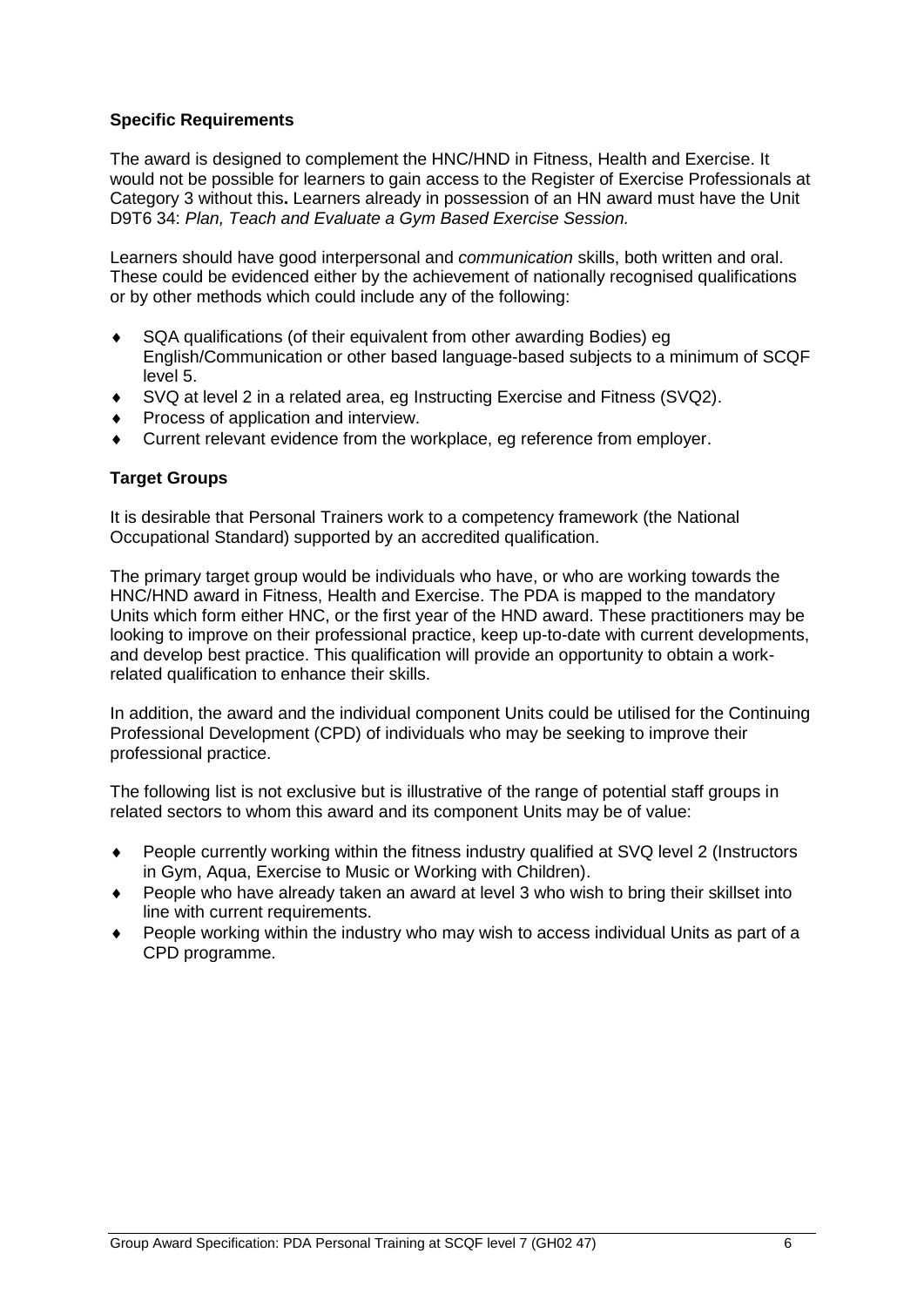## <span id="page-8-0"></span>**4.1 Core Skills entry profile**

The Core Skill entry profile provides a summary of the associated assessment activities that exemplify why a particular level has been recommended for this qualification. The information should be used to identify if additional learning support needs to be put in place for learners whose Core Skills profile is below the recommended entry level or whether learners should be encouraged to do an alternative level or learning programme.

| <b>Core Skill</b>                                    | <b>Recommended</b><br><b>SCQF entry</b><br>profile | <b>Associated assessment activities</b>                                                                                                                                                                                                         |
|------------------------------------------------------|----------------------------------------------------|-------------------------------------------------------------------------------------------------------------------------------------------------------------------------------------------------------------------------------------------------|
| Communication                                        | 5                                                  | This PDA gives certification in Personal Training.                                                                                                                                                                                              |
| 5<br><b>Numeracy</b>                                 |                                                    | As such, learners will be expected to provide<br>effective written and oral communication, devise                                                                                                                                               |
| Information and<br>Communication<br>Technology (ICT) | 5                                                  | programmes which involve manipulation of<br>weight loadings, sets and repetitions. This will<br>usually be produced using ICT in order to provide                                                                                               |
| <b>Problem Solving</b>                               | 5                                                  | professional quality materials. Learners will need<br>to work with a wide variety of different client types                                                                                                                                     |
| 5<br><b>Working with Others</b>                      |                                                    | and overcome many problems. Therefore<br>learners who do not meet the required Core Skills<br>profile on entry are likely to encounter significant<br>difficulties in completing the award, and should<br>be advised to upskill as appropriate. |

## <span id="page-8-1"></span>**5 Additional benefits of the qualification in meeting employer needs**

This qualification was designed to meet a specific purpose and what follows are details on how that purpose has been met through mapping of the Units to the aims of the qualification. Through meeting the aims, additional value has been achieved by linking the Unit standards with those defined in National Occupational Standards and/or trade/professional body requirements. In addition, significant opportunities exist for learners to develop the more generic skill, known as Core Skills through doing this qualification.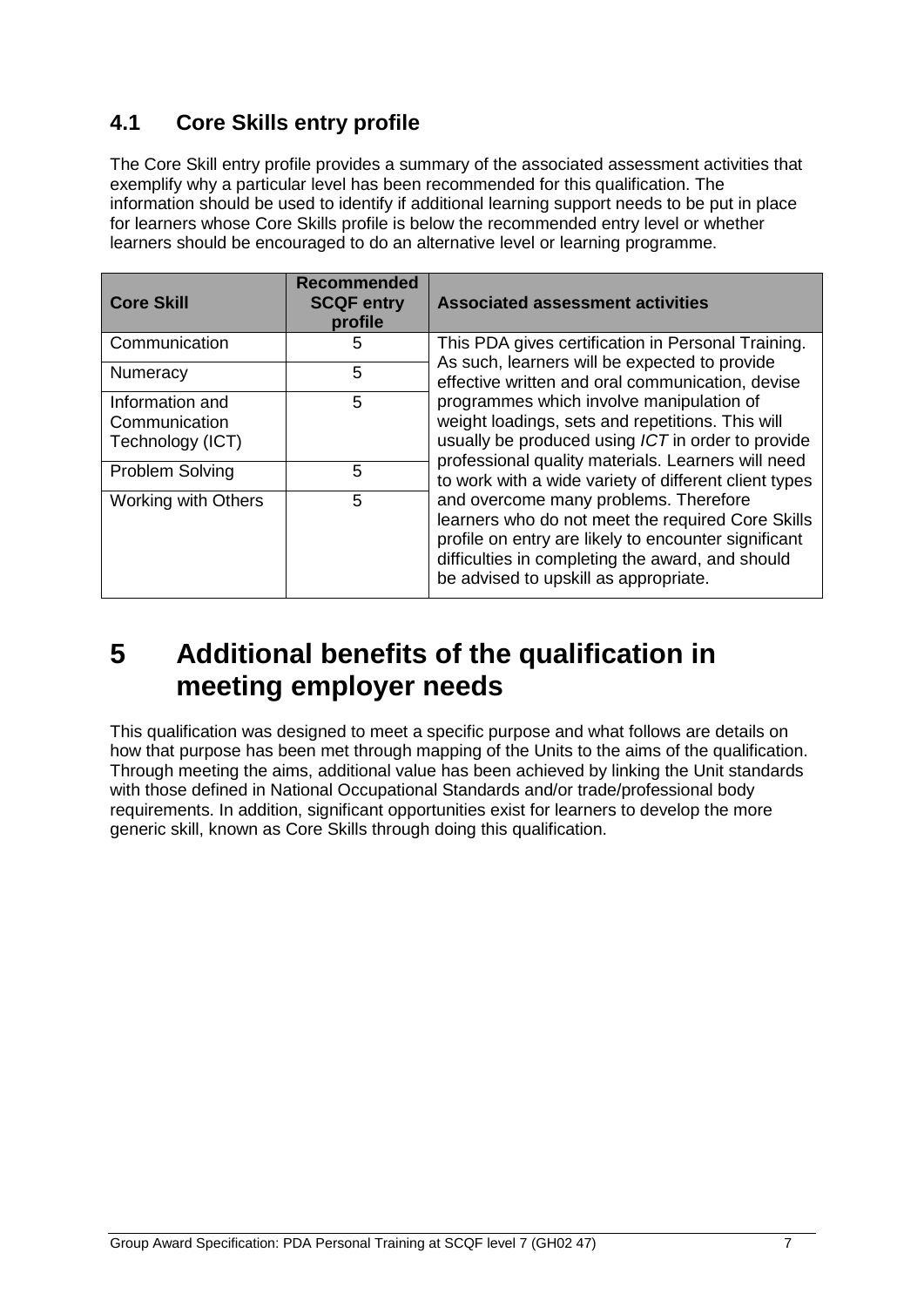## **5.1 Mapping of qualification aims to Units**

<span id="page-9-0"></span>

| Code<br><b>Unit title</b>        |                                                       | <b>Aims</b> |   |   |   |   |   |   |   |   |    |
|----------------------------------|-------------------------------------------------------|-------------|---|---|---|---|---|---|---|---|----|
|                                  |                                                       |             |   | J |   |   |   |   | 8 |   | 10 |
| H <sub>1</sub> S <sub>3</sub> 34 | Core Strength and Posture                             | x           | x | X | x |   |   |   | X |   |    |
| H <sub>1</sub> S <sub>4</sub> 34 | <b>Deliver Personal Training Sessions</b>             | x           | X | X | x | x | X | X | x | X | X  |
| H1S1 34                          | <b>Metabolic Considerations for Personal Trainers</b> | x           | X | X | x |   |   |   | X |   |    |
| H <sub>1</sub> S <sub>5</sub> 34 | Planning and Management of Personal Training          | X           | X | X | X | x | X | X | x | X | X  |
| H <sub>1</sub> S <sub>2</sub> 34 | Working Effectively and Safely with Clients           | x           | x | x | X | x | X | X | x | x | X  |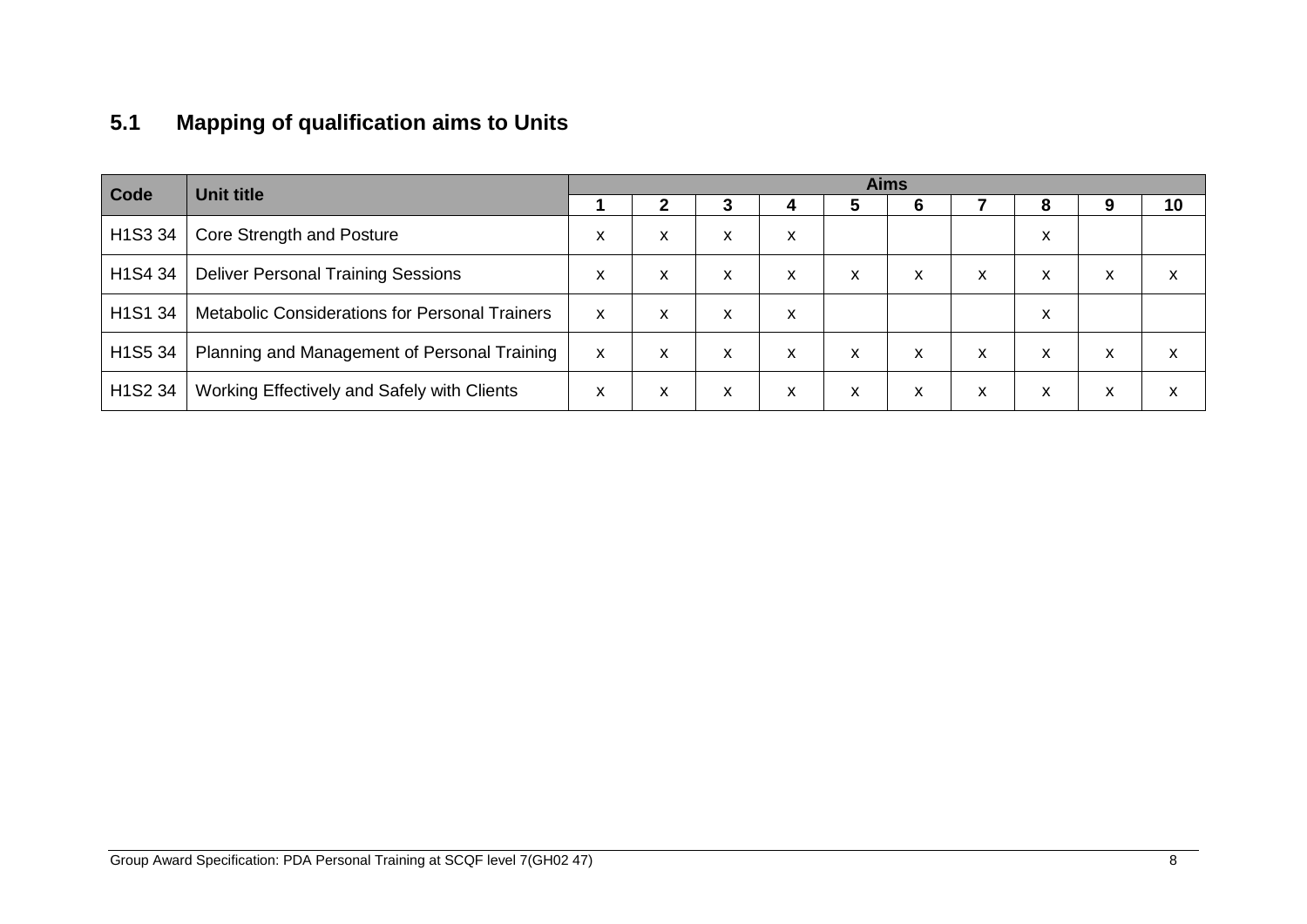## **5.2 Mapping of National Occupational Standards (NOS) and/or trade body standards**

<span id="page-10-0"></span>*See appendix 1*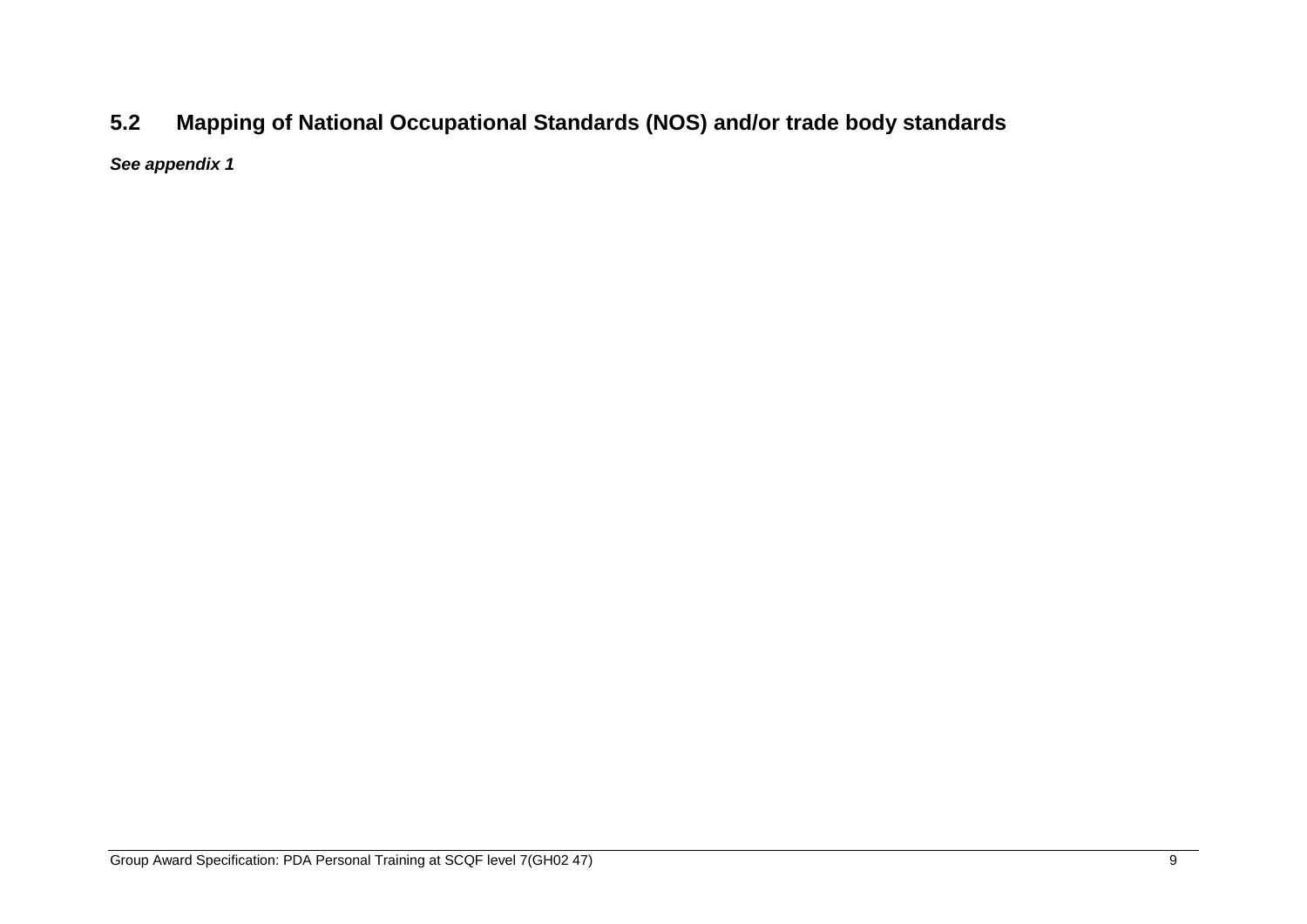### <span id="page-11-0"></span>**5.3 Mapping of Core Skills development opportunities across the qualification**

The Core Skills recognised by SQA are available at SCQF levels 2–6 and are identified in the Core Skills Framework. They are:

- *Communication*
- *Numeracy*
- *Information and Communication Technology*
- *Working with Others*
- *Problem Solving*

#### **Developing Core Skills within the award**

The Core Skills are not formally assessed in the PDA Personal Training, but there are opportunities to develop relevant elements of Core Skills in the Units.

#### *Communication* (Oral and Written Communication):

There are ample opportunities in all Units of the PDA Personal Training for learners to provide evidence of oral communication skills when taking part in group discussions, interacting with others, and delivering personal training services. Written communication will be developed through learners producing written responses to assessments (in a variety of media as appropriate to need) which may include presenting research findings to clients.

#### *Working with Others/Problem Solving*:

These Core Skills will be developed through the Units '*Deliver Personal Training Sessions'*, '*Planning and Management of Personal Training'*, and '*Working Safely and Effectively with Clients*', as learners will require to work directly with clients, employers, and collaborate with other staff.

#### *Information and CommunicationTechnology (ICT):*

There will be opportunities to provide evidence of Information technology in all Units of the PDA Personal Training by researching on the internet, word processing documents and assessments, using spreadsheets for programming, and data bases as appropriate to store client details. (A key aspect of the NOS requires learners to understand and implement the provisions of the Data Protection Act 1998).

#### **Core Skills Exit Profile**

On completion of the award, it is anticipated that learners will have developed aspects of the Core Skills of *Working with Others* to SCQF level 6, aspects of *Communication* to SCQF level 6, *Problem Solving* to SCQF level 6 and aspects of *Information and Communication Technology* to SCQF level 5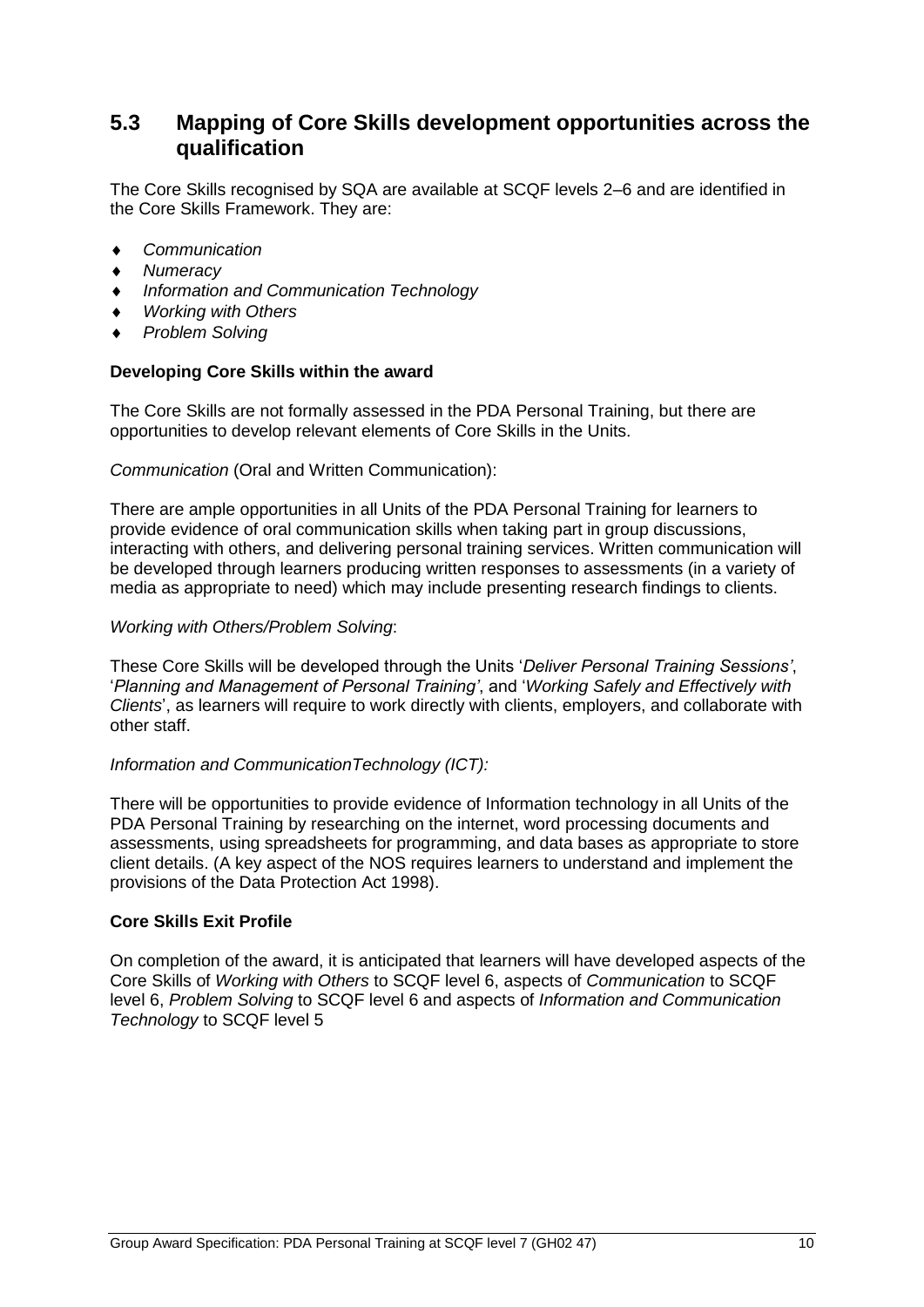|                     |                                                                 | <b>Communication</b> |      | <b>Numeracy</b>           |                                   | <b>Information and</b><br><b>Communication</b><br><b>Technology (ICT)</b> |                                       | <b>Problem Solving</b> |                                  |                                | <b>Working with</b><br><b>Others</b>         |                                           |
|---------------------|-----------------------------------------------------------------|----------------------|------|---------------------------|-----------------------------------|---------------------------------------------------------------------------|---------------------------------------|------------------------|----------------------------------|--------------------------------|----------------------------------------------|-------------------------------------------|
| <b>Unit</b><br>code | <b>Unit title</b>                                               | Written              | Oral | Using<br>Number           | Using<br>Graphical<br>Information | Information<br>Accessing                                                  | Providing/Cr<br>eating<br>Information | Thinking<br>Critical   | and<br>Planning an<br>Organising | Evaluating<br>Reviewing<br>and | with Others<br>operatively<br>Working<br>Ċo- | Reviewing<br>Co-operative<br>Contribution |
| H1S3 34             | Core Strength and<br>Posture                                    |                      | X    | X                         | X                                 |                                                                           |                                       | X                      | X                                | X                              | $\pmb{\mathsf{x}}$                           |                                           |
| H1S4 34             | <b>Deliver Personal</b><br><b>Training Sessions</b>             | $\pmb{\mathsf{X}}$   | X    | X                         | X                                 | X                                                                         | X                                     | X                      | $\pmb{\mathsf{X}}$               | X                              | X                                            | X                                         |
| H1S1 34             | Metabolic<br>Considerations for<br><b>Personal Trainers</b>     |                      | X    | $\boldsymbol{\mathsf{X}}$ | X                                 | X                                                                         | X                                     | X                      | $\boldsymbol{\mathsf{X}}$        | X                              | $\pmb{\mathsf{x}}$                           |                                           |
| H1S5 34             | Planning and<br>Management of<br><b>Personal Training</b>       | X                    | X    | $\boldsymbol{\mathsf{X}}$ | X                                 | $\boldsymbol{\mathsf{x}}$                                                 | X                                     | X                      | $\boldsymbol{\mathsf{X}}$        | X                              | $\pmb{\mathsf{X}}$                           | X                                         |
| H1S2 34             | <b>Working Effectively</b><br>and Safely with<br><b>Clients</b> | X                    | X    | X                         |                                   |                                                                           |                                       | X                      | X                                | X                              | X                                            | X                                         |

**The attached table maps the opportunities for the development of Core Skills within the Units.**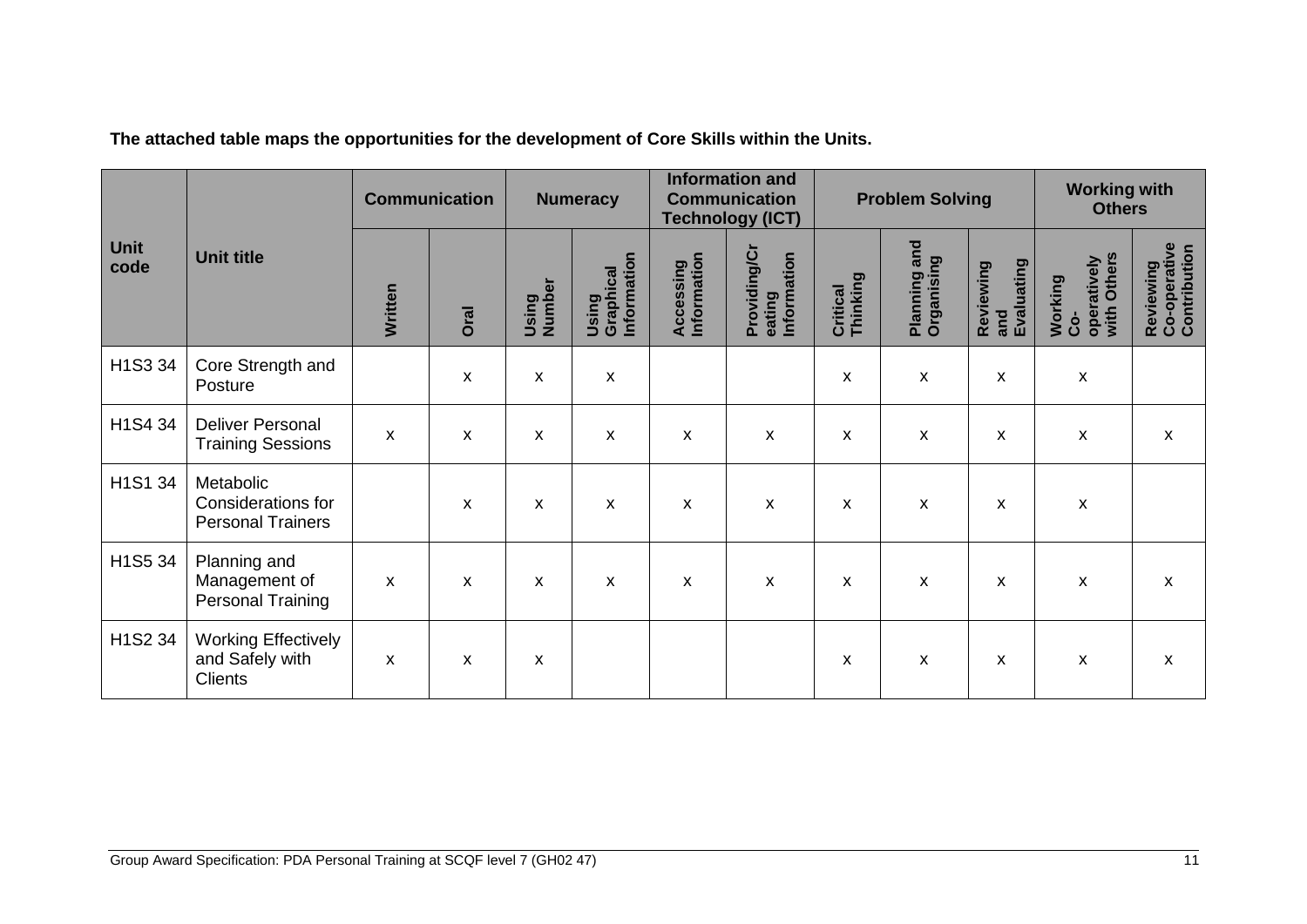## **5.4 Assessment Strategy for the qualification**

<span id="page-13-0"></span>

| Unit                                      | <b>Assessment</b>                  |                       |                                                                                                         |                         |  |  |  |
|-------------------------------------------|------------------------------------|-----------------------|---------------------------------------------------------------------------------------------------------|-------------------------|--|--|--|
|                                           | Outcome 1                          | <b>Outcome 2</b>      | <b>Outcome 3</b>                                                                                        | <b>Outcome 4</b>        |  |  |  |
| Core Strength and Posture                 | Could be assessed                  | Could be assessed     | Could be assessed                                                                                       | Forms the major         |  |  |  |
|                                           | through diagrams and               | through restricted    | through restricted                                                                                      | element of this Unit,   |  |  |  |
|                                           | anatomical descriptions            | response questions in | response questions in                                                                                   | and it is likely that   |  |  |  |
|                                           | in an unseen,                      | a supervised          | a supervised                                                                                            | centres would assess it |  |  |  |
|                                           | supervised                         | assessment.           | assessment.                                                                                             | using a combination of  |  |  |  |
|                                           | assessment. Questions              |                       |                                                                                                         | short answer questions  |  |  |  |
|                                           | may be related to a                |                       |                                                                                                         | and case studies.       |  |  |  |
|                                           | case study.                        |                       |                                                                                                         |                         |  |  |  |
| <b>Deliver Personal Training Sessions</b> |                                    |                       | Learners should develop awareness of the roles of different programming systems and exercise            |                         |  |  |  |
|                                           |                                    |                       | environments; therefore the assessment process should involve a holistic approach including practical   |                         |  |  |  |
|                                           |                                    |                       | case studies. The purpose of this Unit is to encourage learners to apply the concept of a client        |                         |  |  |  |
|                                           |                                    |                       | centred approach. The Unit terminology involved is complex in nature and it is important that learners  |                         |  |  |  |
|                                           |                                    |                       | become comfortable and competent in its use, whilst at the same time being able to explain issues to    |                         |  |  |  |
|                                           |                                    |                       | clients in everyday terms. It is likely that the Unit would be assessed as an extended practical, where |                         |  |  |  |
|                                           |                                    |                       | the learner takes clients through the complete process from screening, through programme planning,      |                         |  |  |  |
|                                           |                                    |                       | and the delivery and subsequent review of sessions. This would be followed up by a question and         |                         |  |  |  |
|                                           |                                    |                       | answer session with the assessor where knowledge and understanding are scrutinised to ensure            |                         |  |  |  |
|                                           | coverage of all required criteria. |                       |                                                                                                         |                         |  |  |  |
| Metabolic Considerations for Personal     | Could be assessed                  | Could be assessed     | Could be assessed                                                                                       | Forms the major         |  |  |  |
| <b>Trainers</b>                           | through restricted                 | through restricted    | through restricted                                                                                      | element of this Unit,   |  |  |  |
|                                           | response questions in              | response questions in | response questions in                                                                                   | and it is likely that   |  |  |  |
|                                           | a supervised                       | a supervised          | a supervised                                                                                            | centres would assess it |  |  |  |
|                                           | assessment.                        | assessment.           | assessment, though                                                                                      | using case studies.     |  |  |  |
|                                           |                                    |                       | may be assessed in the                                                                                  |                         |  |  |  |
|                                           |                                    |                       | form of questions                                                                                       |                         |  |  |  |
|                                           |                                    |                       | related to a case study.                                                                                |                         |  |  |  |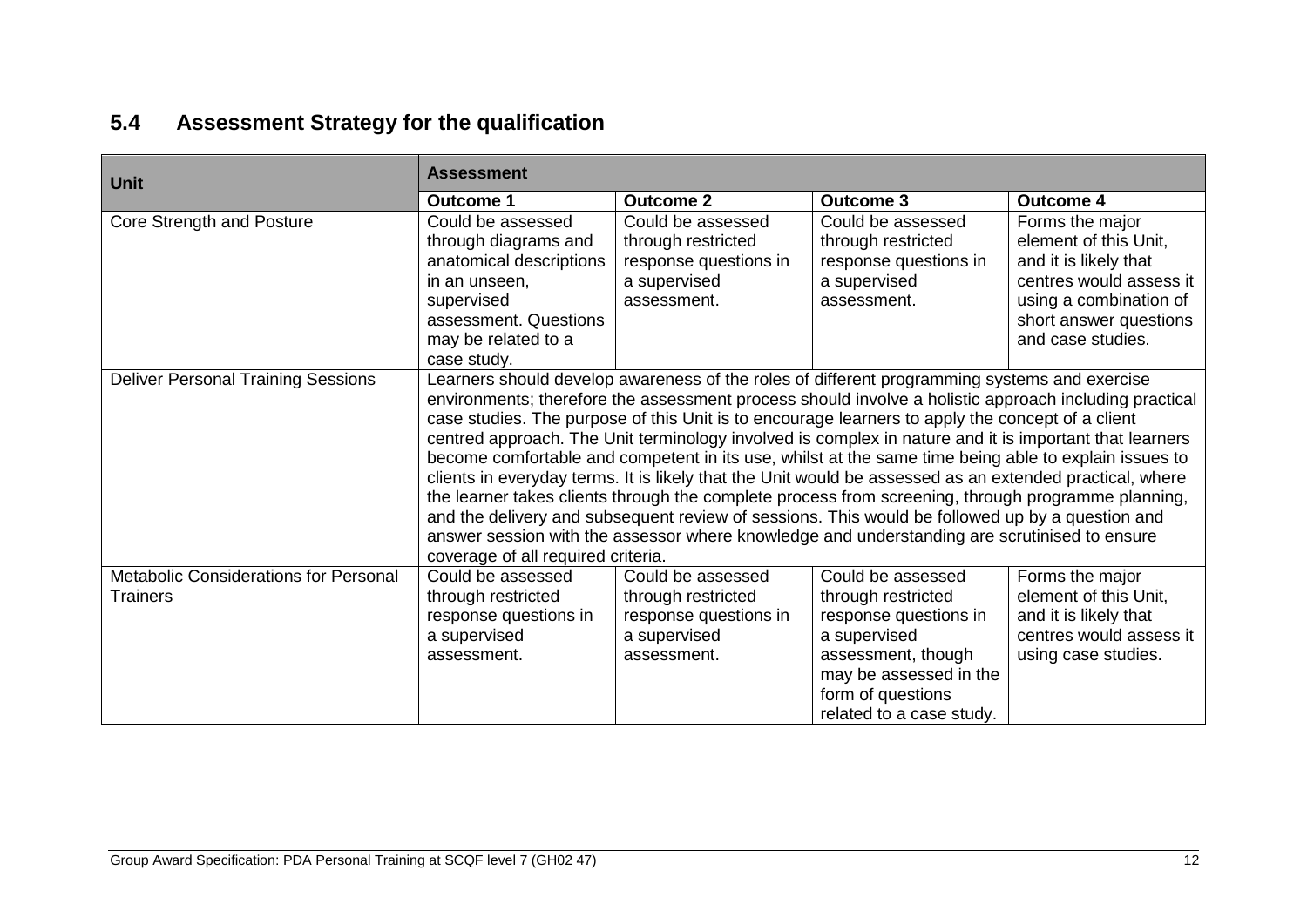| <b>Unit</b>                                           | <b>Assessment</b>                                                                                                                                                    |                                                                                                                                                                      |                                                                                                                                                                              |                                                                                                                                                                              |  |  |  |
|-------------------------------------------------------|----------------------------------------------------------------------------------------------------------------------------------------------------------------------|----------------------------------------------------------------------------------------------------------------------------------------------------------------------|------------------------------------------------------------------------------------------------------------------------------------------------------------------------------|------------------------------------------------------------------------------------------------------------------------------------------------------------------------------|--|--|--|
|                                                       | <b>Outcome 2</b><br><b>Outcome 1</b>                                                                                                                                 |                                                                                                                                                                      | Outcome 3                                                                                                                                                                    | <b>Outcome 4</b>                                                                                                                                                             |  |  |  |
| Planning and Management of Personal<br>Training       | Could be assessed<br>through restricted<br>response questions,<br>case studies, or other<br>supervised<br>assessments.                                               | Could be assessed<br>through restricted<br>response questions,<br>case studies, or other<br>supervised<br>assessments.                                               | Could be assessed in<br>the form of case<br>studies, though they<br>could potentially be<br>integrated with the<br>assessment of the Unit<br>'Deliver Personal<br>Training'. | Could be assessed in<br>the form of case<br>studies, though they<br>could potentially be<br>integrated with the<br>assessment of the Unit<br>'Deliver Personal<br>Training'. |  |  |  |
| Working Effectively and Safely with<br><b>Clients</b> | Could be completed as<br>a series of restricted<br>response questions<br>conducted under<br>supervised conditions,<br>or by means of a<br>number of case<br>studies. | Could be completed as<br>a series of restricted<br>response questions<br>conducted under<br>supervised conditions,<br>or by means of a<br>number of case<br>studies. | Could to be assessed<br>either as a series of<br>restricted response<br>questions or as an<br>extended response<br>question conducted<br>under supervised,<br>conditions.    | Could be completed as<br>a series of restricted<br>response questions<br>conducted under<br>supervised conditions.                                                           |  |  |  |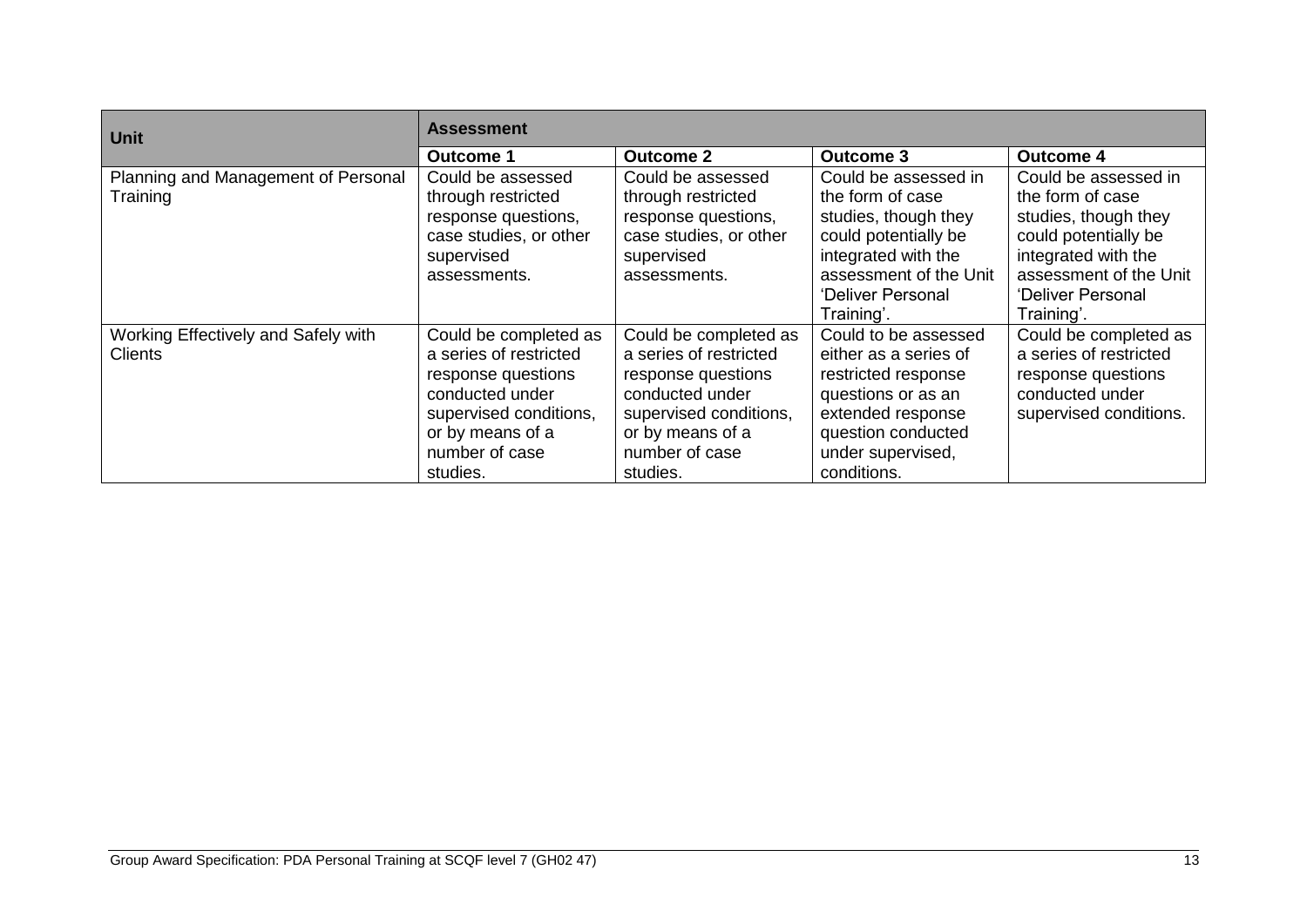## <span id="page-15-0"></span>**6 Guidance on approaches to delivery and assessment**

The delivery of this award should focus on the occupational requirements specific to working within the Personal Training domain as part of a service provision team.

Five new HN Units have been developed for this PDA and all are mandatory.

- *Core Strength and Posture*
- *Deliver Personal Training Sessions*
- *Metabolic Considerations for Personal Trainers*
- *Planning and Management of Personal Training*
- *Working Effectively and Safely with Clients*

#### **Assessment Methodology**

**T**his qualification allows centres to develop a range of flexible assessment methods to allow learners to demonstrate their knowledge and skills: as stated above, the award is designed to complement the existing HNC/HND in Fitness, Health and Exercise. Centres are encouraged to use, where possible, the holistic assessment of Outcomes within Units. The provision of a clear learning plan for individuals is also encouraged given the nature and purpose of the award.

The focus of the qualification is on the development of competence, skills and knowledge. As such, assessments should allow learner evidence to be based, where appropriate, on naturally occurring circumstances during the delivery of personal training services to a variety of clients. This approach will encourage learners to reflect on the sessions, analysis of client needs, and their personal competence levels in relation to implementing a client-centred approach to their practice.

Assessments take a variety of forms including case studies, reports, reflective accounts and structured questions. Learners could be encouraged to compile a portfolio of evidence. This will facilitate a holistic approach to delivery and assessment. A portfolio is a collection of the work that has been produced by the learner. Portfolios of evidence will normally include:

- Records and client details completed by the learner
- Reflective accounts of practice
- Case studies
- Structured questions
- Other relevant information as required by centres

In keeping with the requirements of the NOS, it is expected that learners completing the award will collect evidence for the award when working in real work settings.

The Unit specifications detail the Evidence Requirements for each Unit. Centres should devise varied assessments in order to meet the needs, learning styles and environments of learners.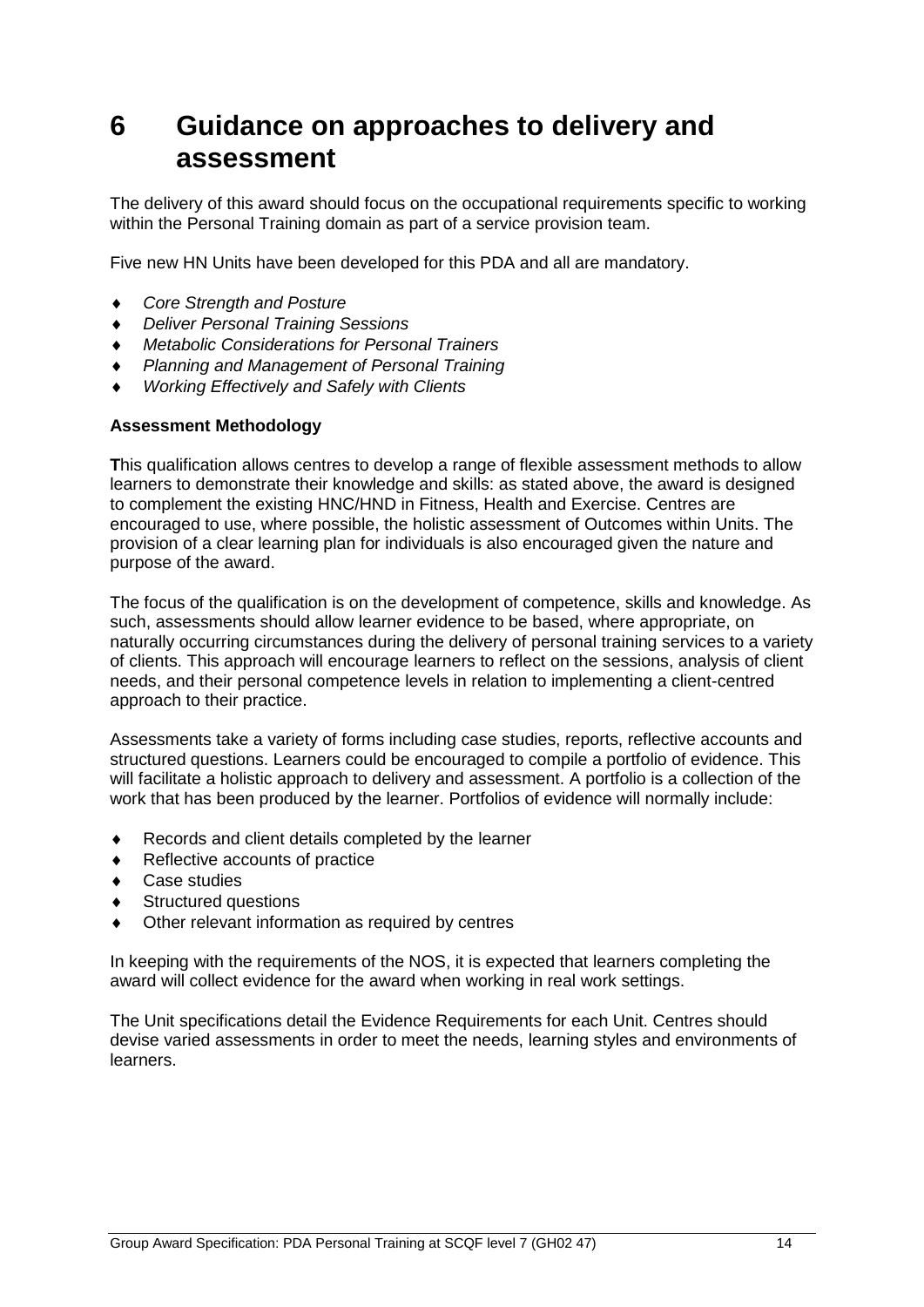The key principles of assessment are that it should:

- meet the Evidence Requirements detailed in the Unit specification.
- ◆ be objective, fair and equitable.
- be understandable, transparent and in a format appropriate to the learner.
- be proportionate and aligned to the content of the Unit Outcomes at the relevant SCQF level.
- be timely and on-going throughout the delivery of the award, ie incremental and developmental.
- be redeemable, ie provide the opportunity for re-assessment.

#### **Delivery**

It is envisaged that this award will be delivered by a range of training providers. This could include FE Colleges, Local Authorities, and private training providers. Learners for this award could be full or part-time students on existing HN courses, employed in health and fitness related organisations, or working in a Personal Training setting offered by providers in the private sector.

The delivery of the Units could be enhanced by direct involvement of practitioners and centres are encouraged to take the opportunity to use experts and individuals with relevant experience in the delivery of the award. As the award focuses on the acquisition of both knowledge and skills, a significant amount of experiential learning is expected. Learners should be able to operate effectively under direction, with minimal supervision and be encouraged to critically analyse and reflect on their experiences, behaviours and learning and be able to use this to inform their professional development and improve practice.

It is important that learners gain an understanding of concepts, procedures and relevant legislation as well as an understanding of the principles of practice associated with Personal Training as an on-going, client-centred process.

Delivery mechanisms adopted by centres should be flexible to allow comprehensive access and participation. An Outcomes-based approach, centred around the learning needs of the individual, may provide the basis of a flexible delivery model. Centres should make learners aware of the requirements of the award, including the need to gather appropriate evidence and to provide guidance on the type of evidence required to meet the Outcomes. It is recommended that at the commencement of the course (or, if appropriate, each Unit), delivery will include initial orientation and briefing sessions and learners will be encouraged to take responsibility for independent learning. Centres should make suitable arrangements to support and quide learners throughout the duration of the qualification. This could involve regular meetings with learners on an individual basis, in groups or through web-based discussion.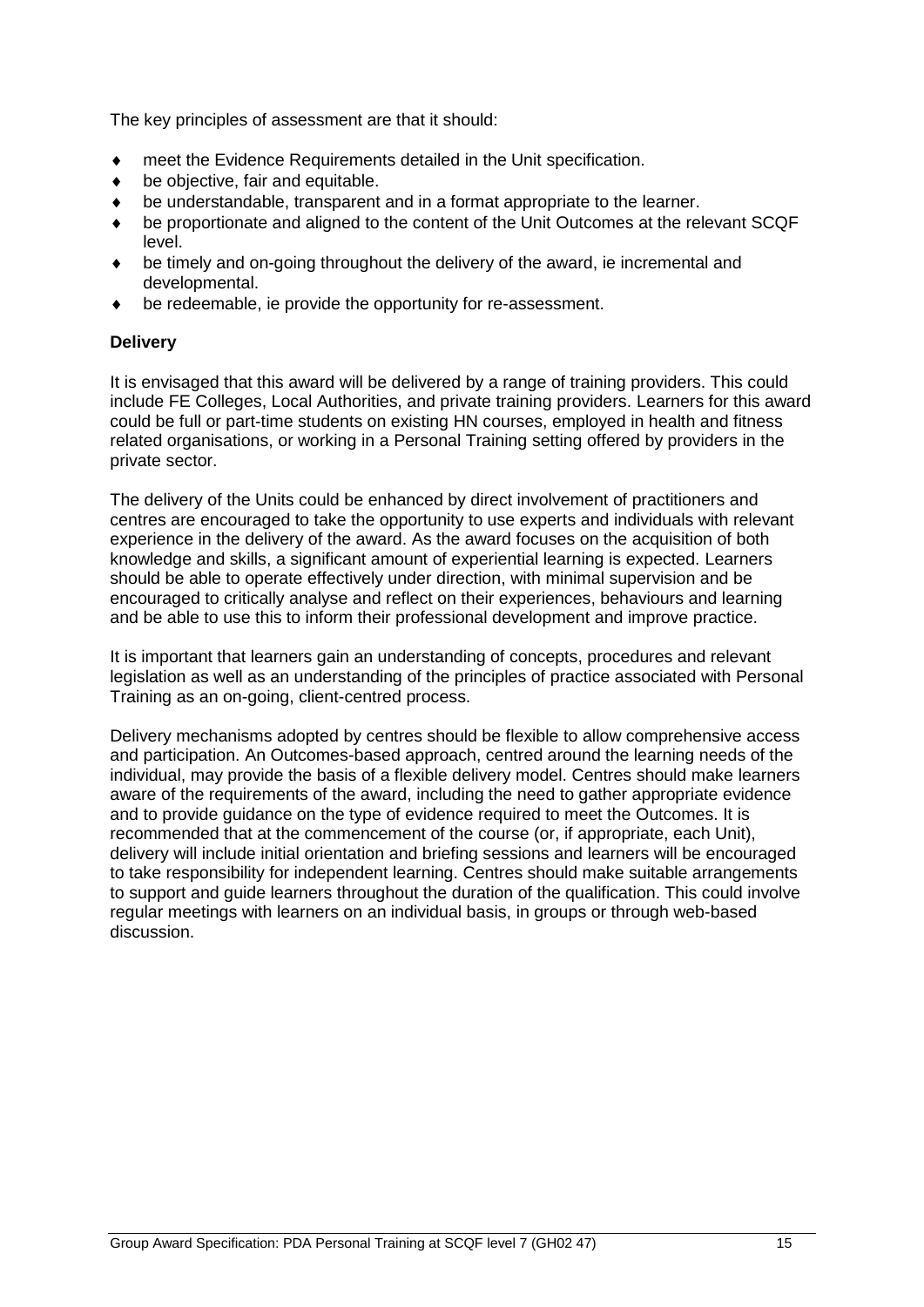### <span id="page-17-0"></span>**6.1 Sequencing/integration of Units**

The delivery of the component Units may be either concurrent or sequential. However, where the Units are delivered as part of the PDA, the recommended sequence of delivery is suggested as follows — these Units should be available prior to learners working with clients, so it is likely that they would be part of the initial phase of delivery:

- *Core Strength and Posture*
- *Metabolic Considerations for Personal Trainers*
- *Working Effectively and Safely with Clients*

These Units relate specifically to developing programmes and individual client interaction, so are best delivered towards the end of the course:

- *Planning and Management of Personal Training*
- *Deliver Personal Training Sessions*

In relation to continuing professional development, there is flexibility in delivery which will allow trainers/tutors/lecturers/assessors/mentors to take account of the levels and knowledge and experience of learners.

### <span id="page-17-1"></span>**6.2 Recognition of Prior Learning**

SQA recognises that learners gain knowledge and skills acquired through formal, non-formal and informal learning contexts.

In some instances, a full Group Award may be achieved through the recognition of prior learning. However, it is unlikely that a learner would have the appropriate prior learning and experience to meet all the requirements of a full Group Award.

The recognition of prior learning may **not** be used as a method of assessing in the following types of Units and assessments:

- HN Graded Units
- Course and/or external assessments
- Other integrative assessment Units (which may or not be graded)
- Certain types of assessment instruments where the standard may be compromised by not using the same assessment method outlined in the Unit
- Where there is an existing requirement for a licence to practice
- Where there are specific health and safety requirements
- Where there are regulatory, professional or other statutory requirements
- Where otherwise specified in an Assessment Strategy

More information and guidance on the *Recognition of Prior Learning* (RPL) may be found on our website **[www.sqa.org.uk](http://www.sqa.org.uk/)**.

The following sub-sections outline how existing SQA Unit(s) may contribute to this Group Award. Additionally, they also outline how this Group Award may be recognised for professional and articulation purposes.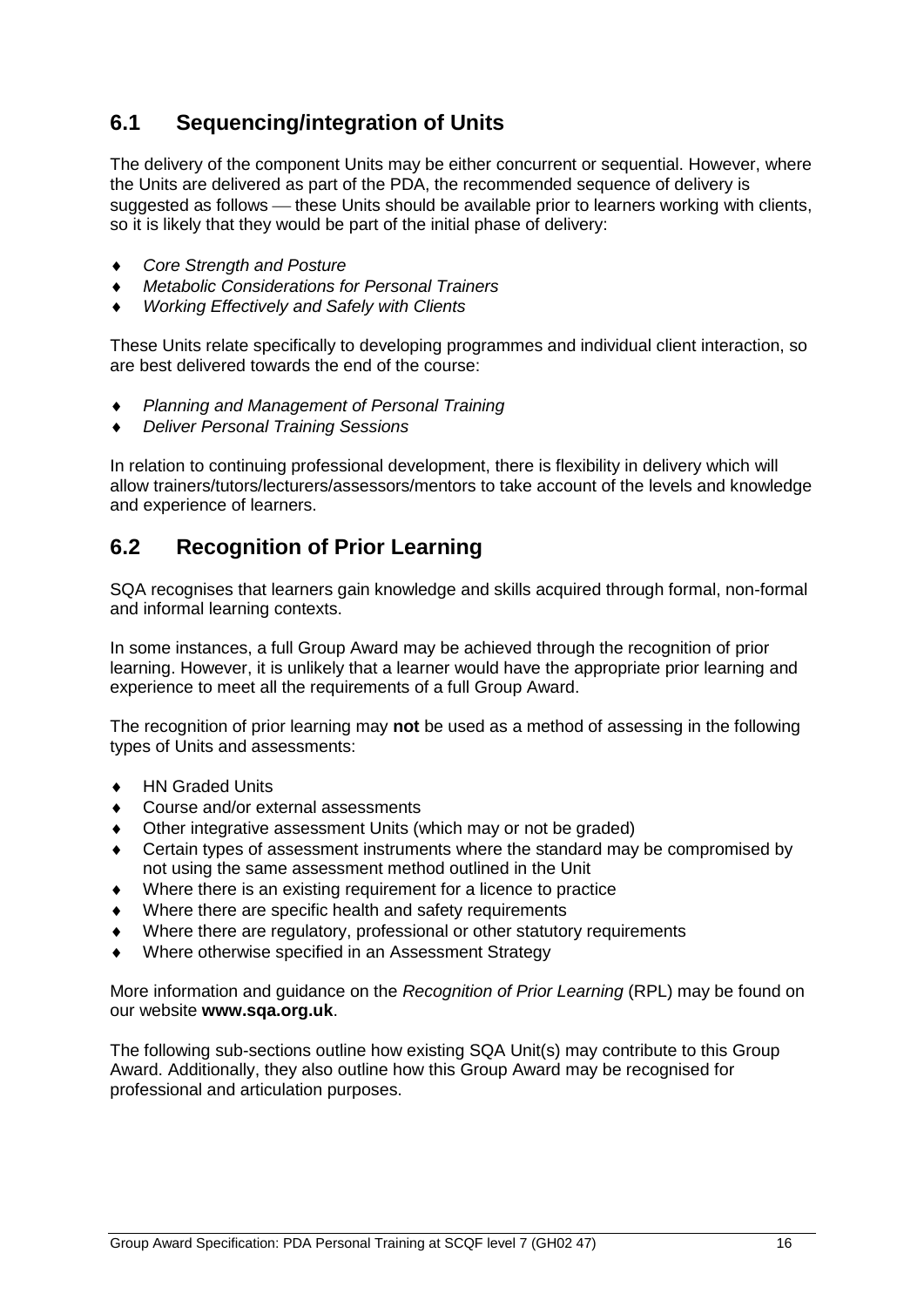### **6.2.1 Articulation and/or progression**

The proposed award is unique to Scotland and is the first of its kind in the SQA portfolio hence there are no articulation agreements. It is envisaged that the existing optional Units in the HNC/HND award will be further mapped to the National Occupational Standards at Category 4 in order to provide further opportunities for CPD.

There is no direct articulation or direct credit transfer to other awards in the SQA framework. However, successful completion of the Units of the PDA could provide evidence of the development of Knowledge and Skills required for the SVQ 3 in Personal Training. Apart from the requirement for learners to have Units from the core of either HNC Fitness, Health and Exercise or Year 1 of the HND in Fitness, Health and Exercise, the QDT did not identify any common credit transfer opportunities from other qualifications therefore potential credit transfer would have to be judged on an individual basis by centres and should follow SQA guidance. Bearing in mind the relationship of this award to the NOS, it is unlikely that any other qualification would provide appropriate knowledge and skills.

It is possible that the Units within the PDA would provide relevant CPD opportunities if studied on an individual basis for learners who had completed the following (not an exhaustive list):

- ◆ SVQ2 Instructing Exercise
- HNC/HND Sports Coaching with Sports Development
- ◆ HND Sports Therapy
- HNC/HND Recreation Management
- HND Sports Science

### **6.2.2 Professional recognition**

#### **Continuing Professional Development**

The PDA has been designed to allow learners to undertake the full Group Award or specific Units from the award to meet their individual development needs through certificated provision and gain formal recognition of their skills.

#### **Relationship to National Occupational Standards**

The National Occupational Standards (NOS) and associated SVQs at level 2 and 3 have been taken into account in the development of this PDA. The PDA may provide opportunities for staff to develop both knowledge and skills needed to evidence competence against the NOS.

### <span id="page-18-0"></span>**6.3 Open or distance learning**

This award will be suitable for a range of delivery methods which may combine both face-toface and distance learning approaches. Although learners are encouraged throughout to draw from their own day to day work experience, aspects of the award could be delivered through a blended learning format. Workshops could supplement e-learning. However, it would require planning by the centre to ensure the sufficiency and authenticity of learner evidence.

Learners could be encouraged to use online methods to support their learning such as the use of discussion forums and internet research and a blended learning approach would effectively support delivery.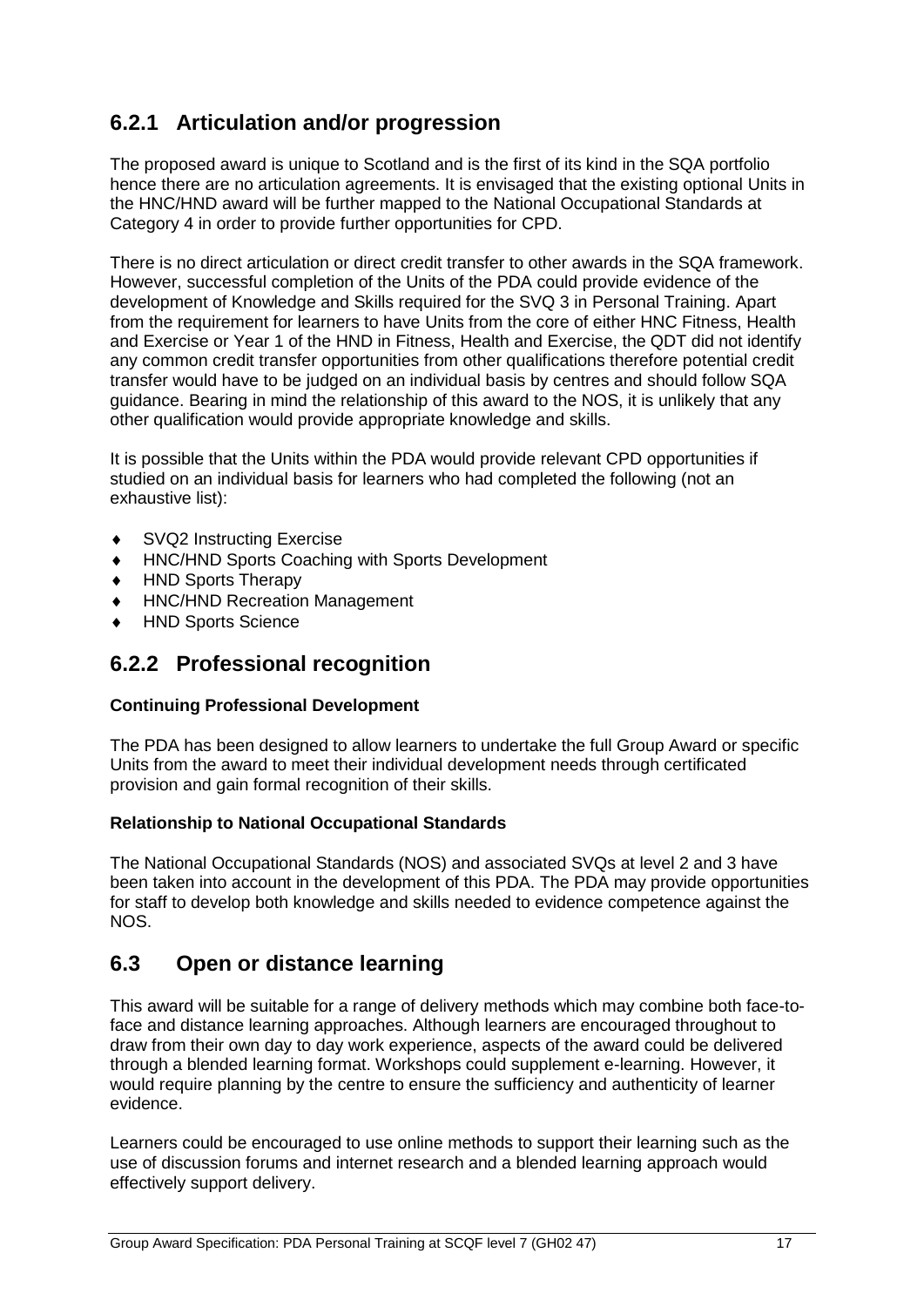For further information, please refer to *Assessment and Quality Assurance of Open and Distance Learning* on the SQA website, **www.sqa.org.uk**

### <span id="page-19-0"></span>**6.4 Opportunities for e-assessment**

E-assessment involves the use of digital devices to assist in the construction, delivery, storage or recording of student assessment tasks/responses and/or feedback. E-assessment can utilise many formats, including text documents or portable document formats, multimedia formats such as sound, video or images; it can involve complex simulations or games; it can also be undertaken by students in groups or individually.

Assessors can use IT to construct assessment tasks, to deliver these tasks to the relevant students, to record and provide feedback and results, analyse students' responses, and ultimately provide feedback to the assessor.

E-assessment can be used as part of a learning management system such as *Moodle* or as a standalone application. Electronic assessments can be accessed by students anywhere and anytime or they can be isolated on local computers/networks with limited access gateways.

Key e-assessment types used may be:

Diagnostic — may be used to establish a baseline for standards within a course, allowing learners to identify specific learning activities and allow tutors/assessors to highlight core principles and key concepts that are critical for learning.

Formative — when used with appropriate feedback such methods have a significant impact on learning and develop student performance in subsequent summative tasks. Summative assessment tasks generally generate a measure of success.

Options for e-assessment include (but are not limited to):

- Online quizzes, e-portfolios and simulations to gather assessment evidence.
- Use of management information systems to record assessment Outcomes and monitor learners' progress.
- Online logs, wikis and blogs to provide assessment feedback.
- Mobile devices to support workplace assessment.
- Web conferencing to verify and standardise assessment processes/Outcomes.

Although there are not currently specific materials available, many of the Units may lend themselves to the use of the above methods.

### <span id="page-19-1"></span>**6.5 Support materials**

A **[list of existing ASPs](http://www.sqa.org.uk/sqa/46233.2769.html)** is available to view on SQA's website.

### <span id="page-19-2"></span>**6.6 Resource requirements**

Centres offering the current HNC/HND award in Fitness, Health and Exercise should have appropriate resources for the delivery of this award, however it should be appreciated that candidates are required to work throughout with 'live' clients — not their peers.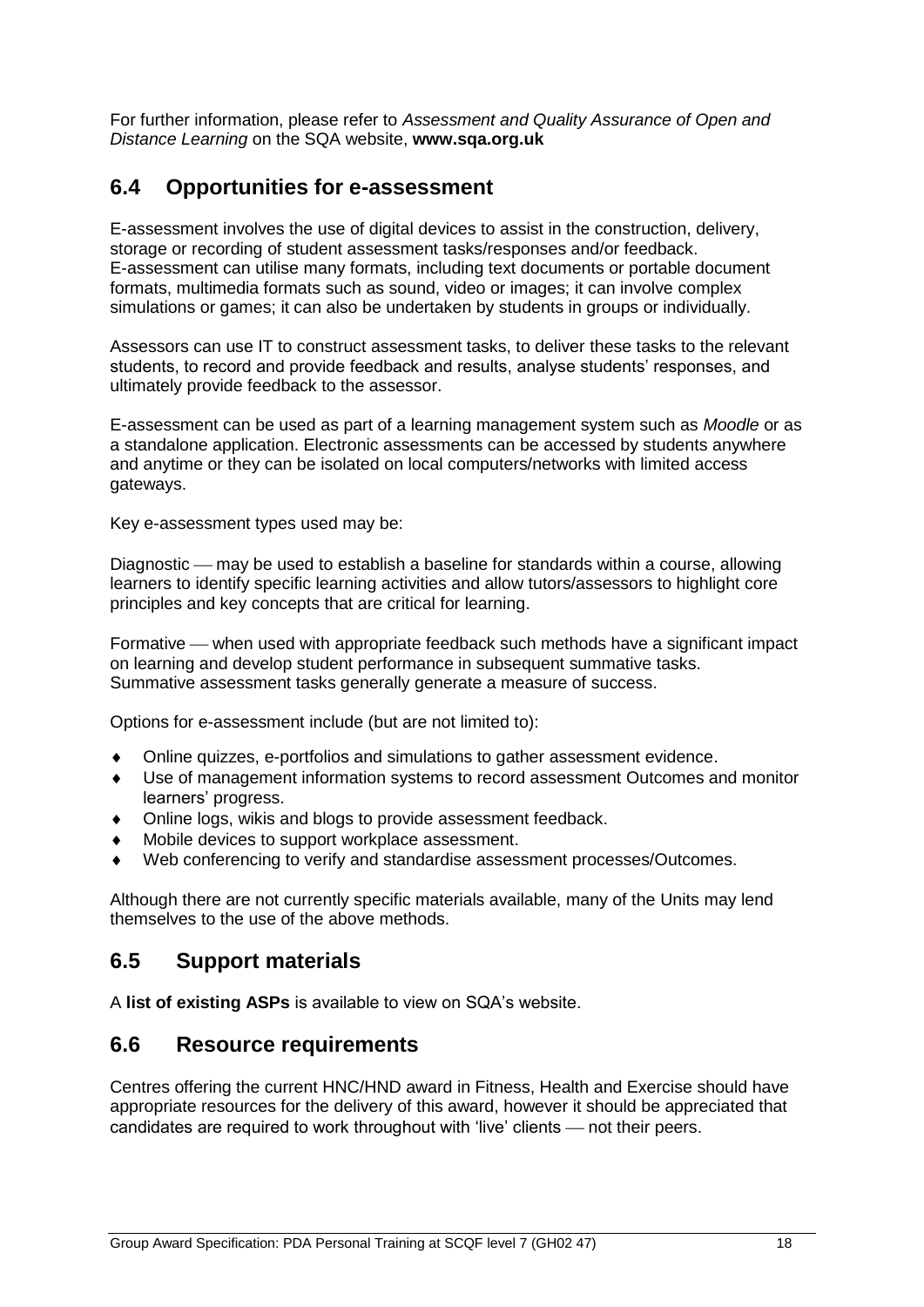## <span id="page-20-0"></span>**7 General information for centres**

### **Equality and inclusion**

The Unit specifications making up this Group Award have been designed to ensure that there are no unnecessary barriers to learning or assessment. The individual needs of learners will be taken into account when planning learning experiences, selecting assessment methods or considering alternative evidence. Further advice can be found on our website **[www.sqa.org.uk/assessmentarrangements](http://www.sqa.org.uk/sqa/14977.html)**.

#### **Internal and external verification**

All instruments of assessment used within this qualification should be internally verified, using the appropriate policy within the centre and the guidelines set by SQA.

External verification will be carried out by SQA to ensure that internal assessment is within the national guidelines for these qualifications.

Further information on internal and external verification can be found in *SQA's Guide to Assessment* **[\(www.sqa.org.uk/GuideToAssessment\)](http://www.sqa.org.uk/sqa/files_ccc/GuideToAssessment.pdf)**.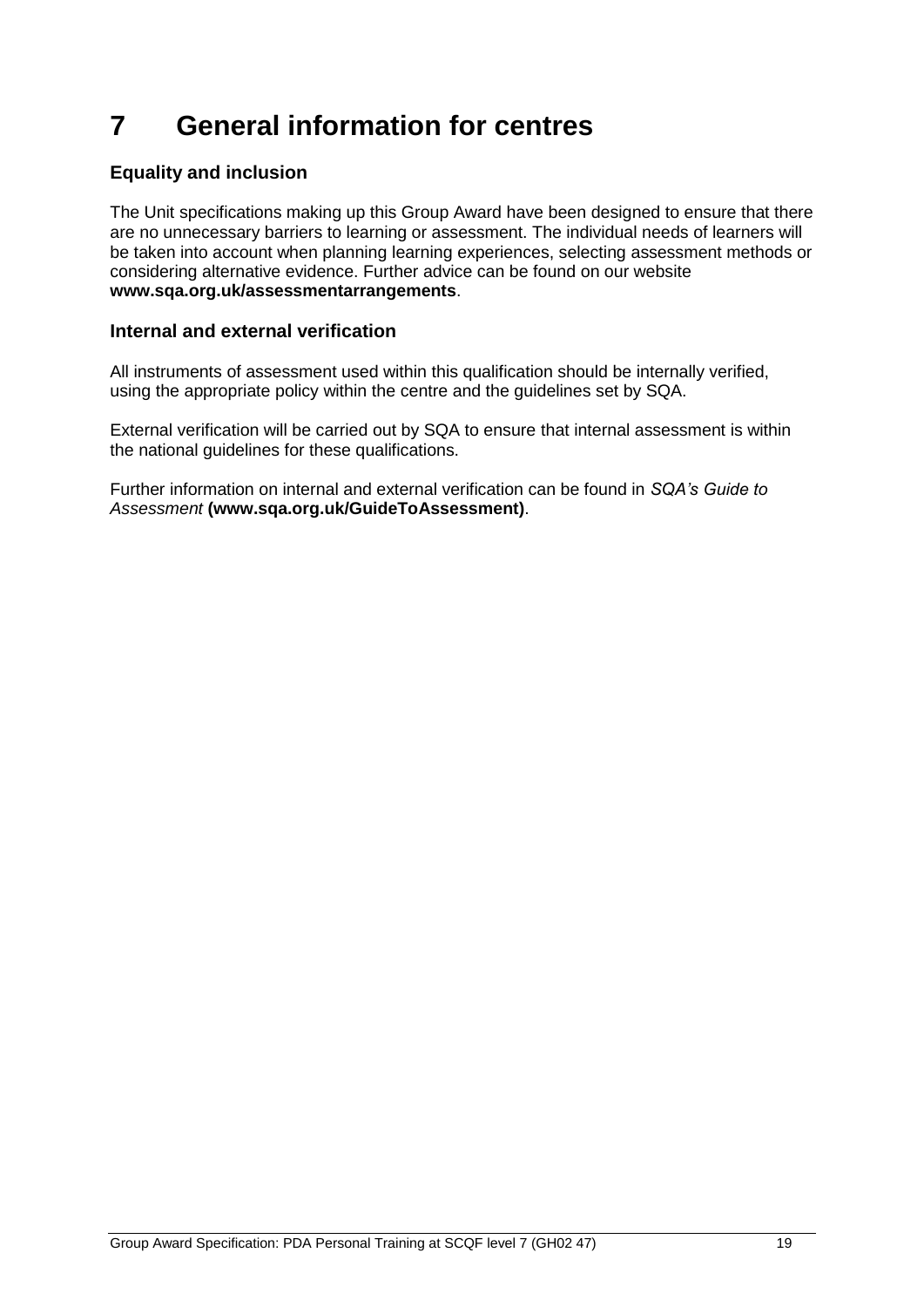## <span id="page-21-0"></span>**8 Glossary of terms**

**Embedded Core Skills:** is where the assessment evidence for the Unit also includes full evidence for complete Core Skill or Core Skill components. A learner successfully completing the Unit will be automatically certificated for the Core Skill. (This depends on the Unit having been successfully audited and validated for Core Skills certification.)

**Finish date:** The end of a Group Award's lapsing period is known as the finish date. After the finish date, the Group Award will no longer be live and the following applies:

- learners may not be entered for the Group Award
- the Group Award will continue to exist only as an archive record on the awards Processing System (APS)

**Graded Unit:** Graded Units assess learners' ability to integrate what they have learned while working towards the Units of the Group Award. Their purpose is to add value to the Group Award, making it more than the sum of its parts, and to encourage learners to retain and adapt their skills and knowledge.

**Lapsing date:** When a Group Award is entered into its lapsing period, the following will apply:

- $\bullet$  The Group Award will be deleted from the relevant catalogue.
- The Group Award specification will remain until the qualification reaches its finish date at which point it will be removed from SQA's website and archived.
- No new centres may be approved to offer the Group Award.
- Centres should only enter learners whom they expect to complete the Group Award during the defined lapsing period.

**SQA credit value:** The credit value allocated to a Unit gives an indication of the contribution the Unit makes to an SQA Group Award. An SQA credit value of 1 given to an SQA Unit represents approximately 40 hours of programmed learning, teaching and assessment.

**SCQF:** The Scottish Credit and Qualification Framework (SCQF) provides the national common framework for describing all relevant programmes of learning and qualifications in Scotland. SCQF terminology is used throughout this guide to refer to credits and levels. For further information on the SCQF visit the SCQF website at **[www.scqf.org.uk](http://www.scqf.org.uk/)**.

**SCQF credit points:** SCQF credit points provide a means of describing and comparing the amount of learning that is required to complete a qualification at a given level of the Framework. One National Unit credit is equivalent to 6 SCQF credit points. One National Unit credit at Advanced Higher and one Higher National Unit credit (irrespective of level) is equivalent to 8 SCQF credit points.

**SCQF levels:** The level a qualification is assigned within the framework is an indication of how hard it is to achieve. The SCQF covers 12 levels of learning. HNCs and HNDs are available at SCQF levels 7 and 8 respectively. Higher National Units will normally be at levels 6–9 and Graded Units will be at level 7 and 8. National Qualification Group Awards are available at SCQF levels 2–6 and will normally be made up of National Units which are available from SCQF levels 2–7.

**Subject Unit:** Subject Units contain vocational/subject content and are designed to test a specific set of knowledge and skills.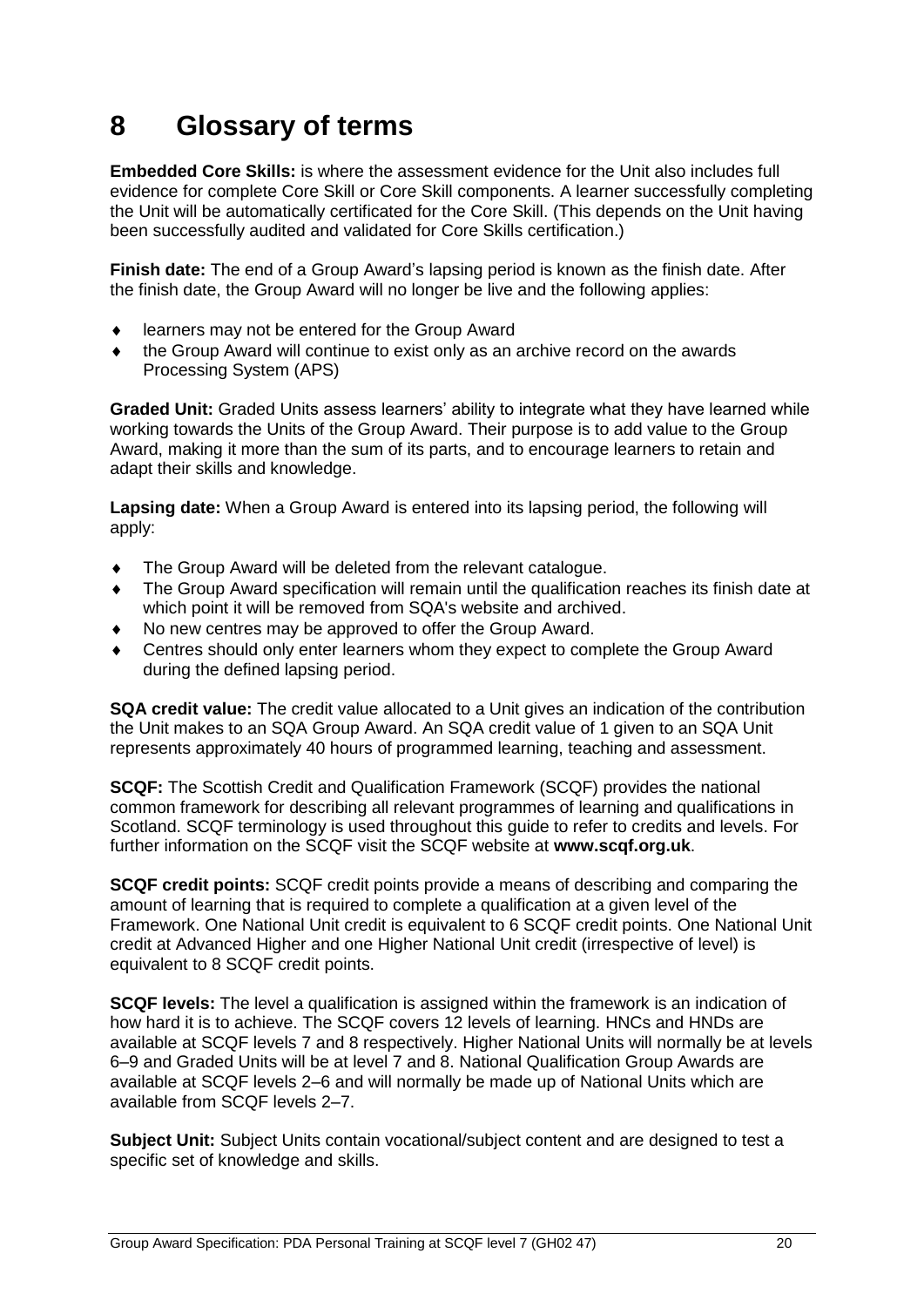**Signposted Core Skills:** refers to opportunities to develop Core Skills arise in learning and teaching but are not automatically certificated.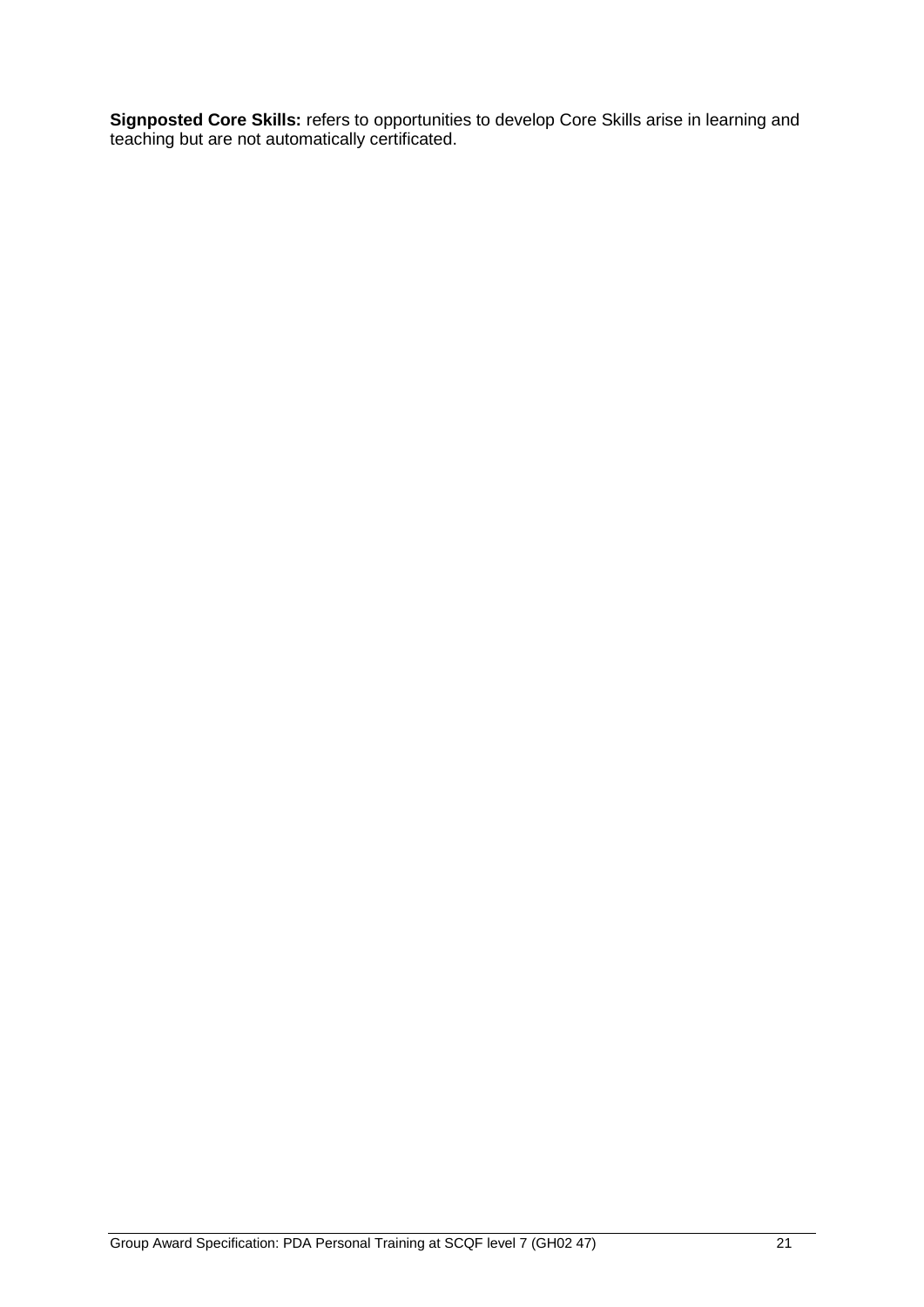## **History of changes**

It is anticipated that changes will take place during the life of the qualification and this section will record these changes. This document is the latest version and incorporates the changes summarised below. Centres are advised to check SQA's APS Navigator to confirm they are using the up to date qualification structure.

**NOTE:** Where a Unit is revised by another Unit:

- No new centres may be approved to offer the Unit which has been revised.
- Centres should only enter learners for the Unit which has been revised where they are expected to complete the Unit before its finish date.

| <b>Version</b><br><b>Number</b> | <b>Description</b> | <b>Date</b> |
|---------------------------------|--------------------|-------------|
|                                 |                    |             |
|                                 |                    |             |
|                                 |                    |             |
|                                 |                    |             |
|                                 |                    |             |
|                                 |                    |             |
|                                 |                    |             |
|                                 |                    |             |
|                                 |                    |             |
|                                 |                    |             |
|                                 |                    |             |
|                                 |                    |             |

### **Acknowledgement**

SQA acknowledges the valuable contribution that Scotland's colleges have made to the development of this qualification.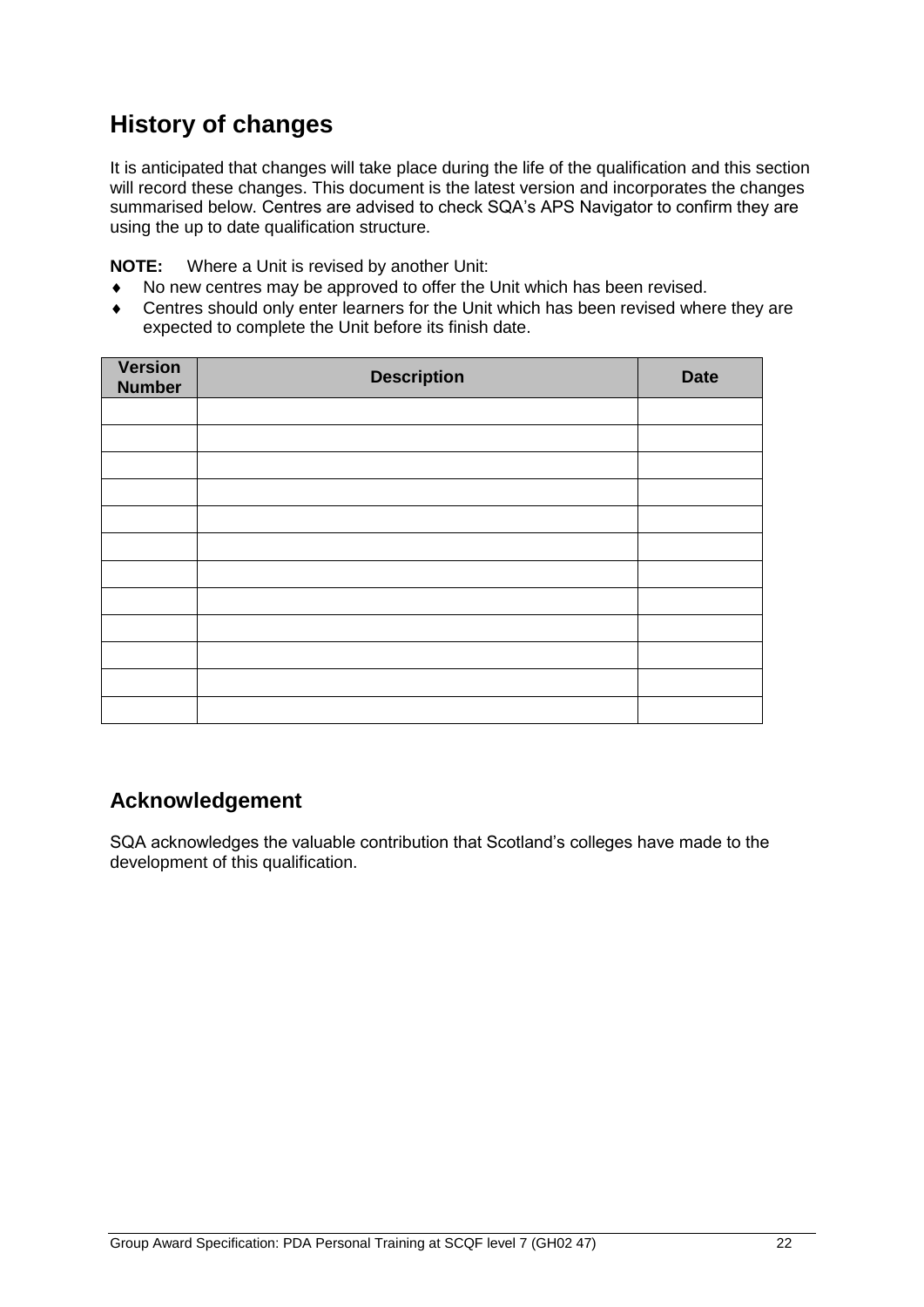## <span id="page-24-0"></span>**9 General information for learners**

This section will help you decide whether this is the qualification for you by explaining what the qualification is about, what you should know or be able to do before you start, what you will need to do during the qualification and opportunities for further learning and employment.

The PDA Personal Training at SCQF level 7 is a practice-based qualification offering you the opportunity to develop knowledge and skills to enable you to deliver Personal Training services in the context of physical activity, exercise, and fitness. It is an extension of the skills developed in the current HNC/HND Fitness, Health and Exercise (currently mapped to the National Occupational Standards and Register of Exercise Professionals at level 2), to enable successful learners to achieve a qualification equivalent to National Occupational Standards and Register of Exercise Professionals at level 3.

This award is for you if you have recently completed, or are currently in the process of studying for an HNC/HND Fitness, Health and Exercise. It will also be of value to you if you have experience in this sector but are looking to up skill and gain some CPD. Core Units in the HNC Fitness Health and Exercise (GA code G866 15) are as follows:

| DF8734        | Health and Safety Legislation: An Introduction              |
|---------------|-------------------------------------------------------------|
| <b>H4TK34</b> | Plan, Teach and Evaluate a Gym Based Exercise Session       |
| H4TE34        | <b>Health Screening</b>                                     |
| DD3034        | <b>First Aid for Sport</b>                                  |
| H4TC34        | <b>Exercise Principles and Programming</b>                  |
| H4TB34        | <b>Exercise Physiology and Anatomy</b>                      |
| <b>H4TJ34</b> | Plan Teach and Evaluate a Group Exercise with Music Session |
| H4TF34        | <b>Nutrition for Fitness Health and Exercise</b>            |
| DW6934        | <b>Fitness Health and Exercise: Graded Unit 1</b>           |
|               |                                                             |

In addition to the core Units identified above, there are five component Units which you must complete for the award:

- *Core Strength and Posture*
- *Deliver Personal Training Sessions*
- *Metabolic Considerations for Personal Trainers*
- *Planning and Management of Personal Training*
- *Working Effectively and Safely with Clients*

Assessments take a variety of forms including case studies, reports, reflective accounts, structured questions and evidence from your practice in a Personal Training setting, working with real clients.

On completion, you will be able to gain access to the Register of Exercise Professionals at level 3.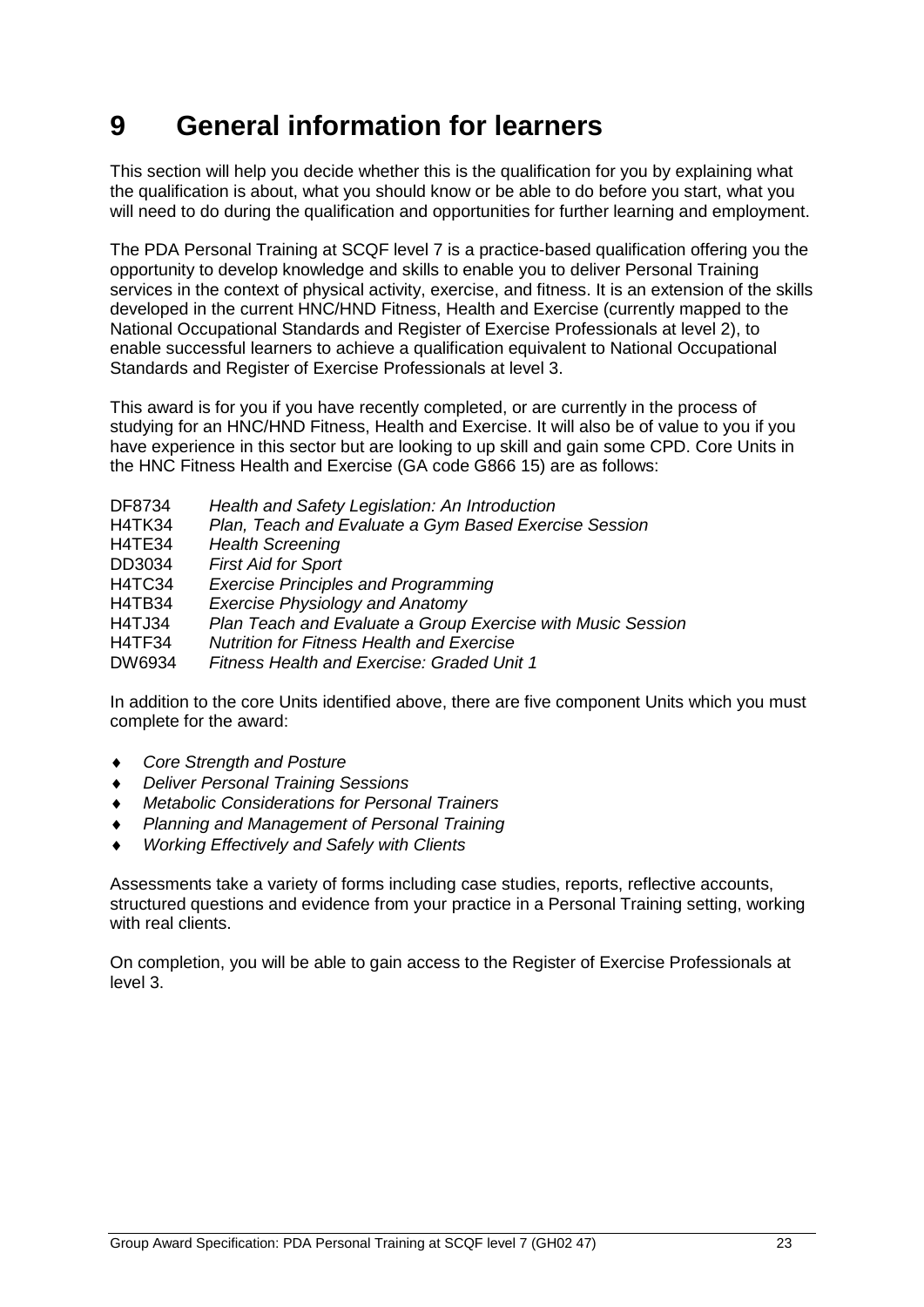At the end of your course you will have developed a number of skills which are essential in the health and fitness industry. These should include:

**Reading**: you'll need to understand complex materials.

**Numeracy:** numbers underpin the role of the fitness professional — sets, reps, heart rate, angles, forces and weights are just the beginning.

**Written Communication** — you have a responsibility to help people achieve their health and fitness goals. If you can't communicate effectively with your clients, then you won't be able to achieve the best results for them. You'll need to be confident that any materials you produce are accurate, understandable and professional.

**Oral Communication**: using language to share/gain information, give instructions, share your thoughts, understand clients/customers, ensure Health and Safety.

**Working with Others**: interacting with clients, customers, and colleagues to complete tasks.

**Thinking/Problem Solving**: reviewing information to make decisions.

The ability to motivate your clients to push themselves, to stick to a regime and to live a healthy lifestyle underpins much of what you will study. In order to be able to motivate a client, you need to have the ability to assess their personality traits and work out how and what they respond to.

**IT Use**: using IT/technical tools, tablets and smartphones will enable you to communicate effectively and enhance your effectiveness.

**Continuous learning** and development for both for you and your clients.

A career as an exercise professional can be extremely rewarding, but knowing what you should have achieved by the end of the course enables you to set your sights high.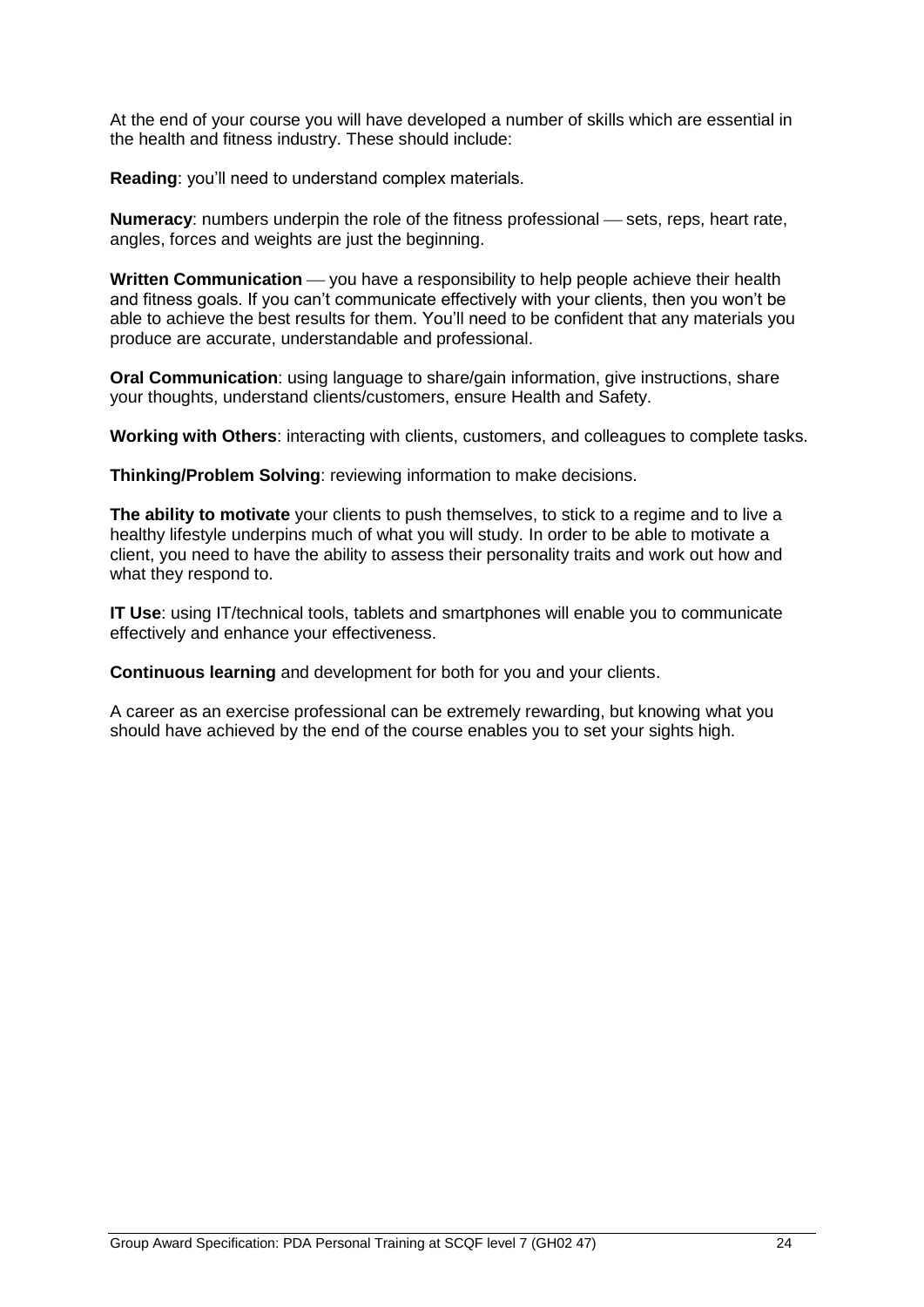## <span id="page-26-0"></span>**Appendix 1: NOS Mapping**

| Unit title: Anatomy and physiology for exercise and health |                                                                                                          |                 |                                                 |  |
|------------------------------------------------------------|----------------------------------------------------------------------------------------------------------|-----------------|-------------------------------------------------|--|
|                                                            | <b>Related NOS: Personal Training 2009 NOS</b>                                                           |                 |                                                 |  |
| <b>Content</b>                                             |                                                                                                          | <b>Evidence</b> |                                                 |  |
| 1                                                          | Understand the heart and circulatory system and<br>its relation to exercise and health                   |                 |                                                 |  |
| 1.1                                                        | Explain the function of the heart valves.                                                                | 1.1             | <b>H4TB34 O5</b>                                |  |
| 1.2                                                        | Describe coronary circulation.                                                                           | 1.2             | <b>H4TB34 O5</b>                                |  |
| 1.3                                                        | Explain the effect of disease processes on the<br>structure and function of blood vessels.               | 1.3             | H4TC 34 O1, 2, 3                                |  |
| 1.4                                                        | Explain the short and long term effects of exercise<br>on blood pressure, including the valsalva effect. | 1.4             | H4TC 34 O1, 2, 3                                |  |
| 1.5                                                        | Explain the cardiovascular benefits and risks of<br>endurance/aerobic training.                          | 1.5             | H4TC 34 O1, 2, 3                                |  |
| 1.6                                                        | Define blood pressure classifications and<br>associated health risks.                                    | 1.6             | H4TC 34 O1, 2, 3                                |  |
| $\mathbf{2}$                                               | Understand the musculoskeletal system and its<br>relation to exercise                                    |                 |                                                 |  |
| 2.1                                                        | Explain the cellular structure of muscle fibres.                                                         | 2.1             | H4TB34 O3                                       |  |
| 2.2                                                        | Describe the sliding filament theory.                                                                    | 2.2             | H4TB34 O3                                       |  |
| 2.3                                                        | Explain the effects of different types of exercises<br>on muscle fibre type.                             | 2.3             | H4TB34 O3                                       |  |
| 2.4                                                        | Identify and locate the muscle attachment sites for<br>the major muscles of the body.                    | 2.4             | H4TB34 O3                                       |  |
| 2.5                                                        | Name, locate and explain the function of skeletal<br>muscle involved in physical activity.               | 2.5             | H4TB34 O3                                       |  |
| 2.6                                                        | Identify the anatomical axis and planes with regard<br>to joint actions and different exercises.         | 2.6             | H1S3 34 O1                                      |  |
| 2.7                                                        | Explain the joint actions brought about by specific<br>muscle group contractions.                        | 2.7             | H4TB34 O2/3                                     |  |
| 2.8                                                        | Describe joints/joint structure with regard to range<br>of motion/movement and injury risk.              | 2.8             | H4TB34 O2/3                                     |  |
| 2.9                                                        | Describe joint movement potential and joint<br>actions.                                                  | 2.9             | H4TB34 O2/3                                     |  |
| 2.10                                                       | Describe the structure of the pelvic girdle and<br>associated muscles and ligaments.                     | 2.10            | H <sub>1</sub> S <sub>3</sub> 34 O <sub>3</sub> |  |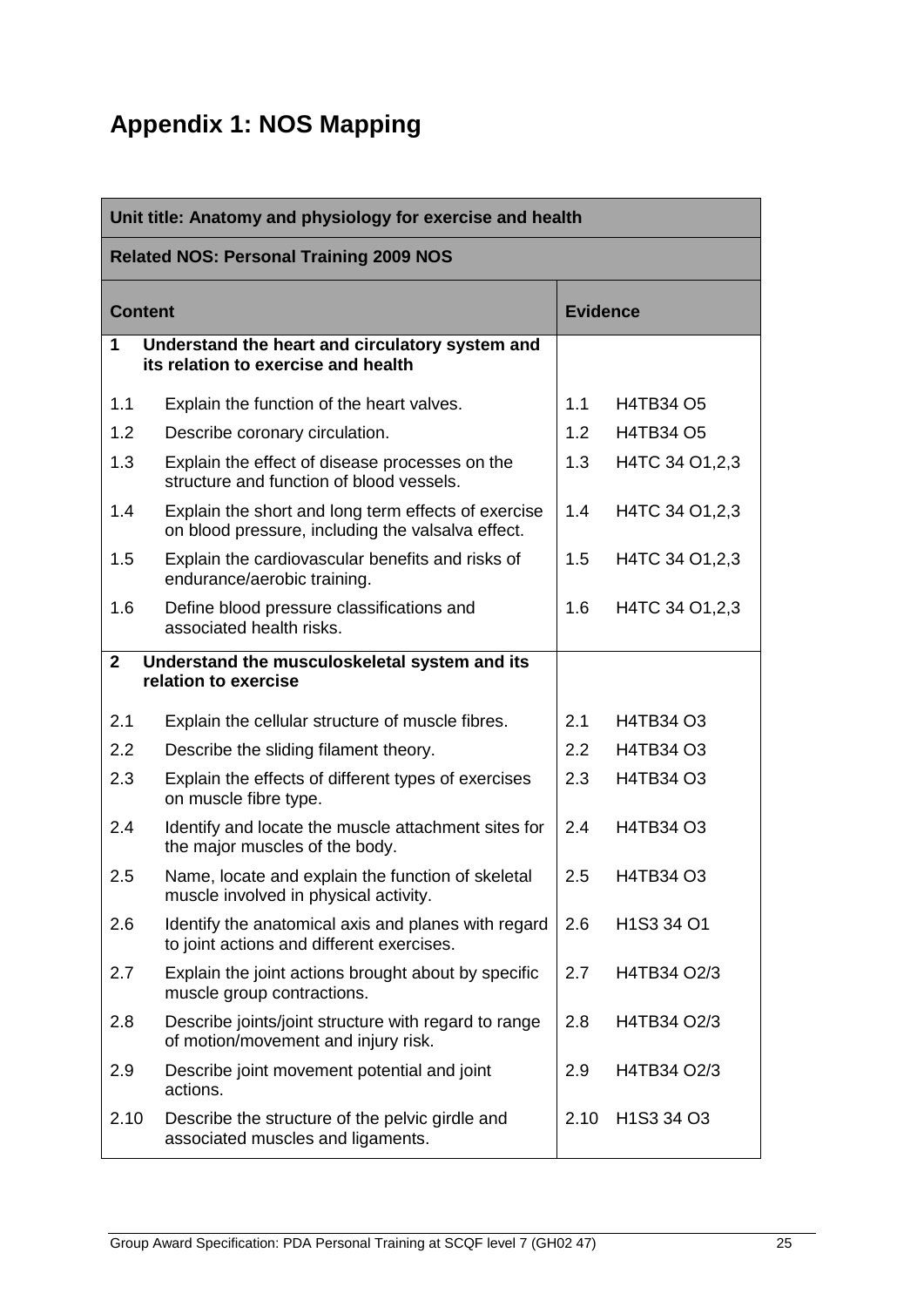| <b>Content</b> |                                                                                                                              | <b>Evidence</b> |                                                 |
|----------------|------------------------------------------------------------------------------------------------------------------------------|-----------------|-------------------------------------------------|
| 3              | Understand postural and core stability                                                                                       |                 |                                                 |
| 3.1            | Describe the structure and function of the<br>stabilising ligaments and muscles of the spine.                                | $3.1 - 3.5$     | H <sub>1</sub> S <sub>3</sub> 34 O <sub>3</sub> |
| 3.2            | Describe local muscle changes that can take place<br>due to insufficient stabilisation.                                      |                 |                                                 |
| 3.3            | Explain the potential effects of abdominal adiposity<br>and poor posture on movement efficiency.                             |                 |                                                 |
| 3.4            | Explain the potential problems that can occur as a<br>result of postural deviations.                                         |                 |                                                 |
| 3.5            | Explain the impact of core stabilisation exercise<br>and the potential for injury/aggravation of<br>problems.                |                 |                                                 |
| 3.6            | Explain the benefits, risks and applications of the<br>following types of stretching:                                        | 3.6             | H4TD 34 O1/2                                    |
|                | static (passive and active)                                                                                                  |                 |                                                 |
|                | dynamic<br>proprioceptive Neuromuscular Facilitation                                                                         |                 |                                                 |
| 4              | Understand the nervous system and its relation                                                                               |                 |                                                 |
|                | to exercise                                                                                                                  |                 |                                                 |
| 4.1            | Describe the specific roles of:                                                                                              | 4.1             | H <sub>1</sub> S <sub>3</sub> 34 O <sub>3</sub> |
|                | the central nervous system (CNS)<br>the Peripheral Nervous System (PNS)<br>including somatic and autonomic systems           |                 |                                                 |
| 4.2            | Describe nervous control and transmission of a<br>nervous impulse.                                                           | 4.2             | H4TB34 O3                                       |
| 4.3            | Describe the structure and function of a neuron.                                                                             | 4.3             | H4TB34 O3                                       |
| 4.4            | Explain the role of a motor Unit.                                                                                            | 4.4             | H4TB34 O3                                       |
| 4.5            | Explain the process of motor Unit recruitment and<br>the significance of a motor Unit's size and number<br>of muscle fibres. | 4.5             | H4TB34 O3                                       |
| 4.6            | Explain the function of muscle proprioceptors and<br>the stretch reflex.                                                     | 4.6             | H4TB34 O3                                       |
| 4.7            | Explain reciprocal inhibition and its relevance to<br>exercise.                                                              | 4.7             | H4TB34 O3                                       |
| 4.8            | Explain the neuromuscular adaptations associated<br>with exercise/training.                                                  | 4.8             | H4TB34 O3                                       |
| 4.9            | Explain the benefits of improved neuromuscular<br>coordination/efficiency to exercise performance.                           | 4.9             | H <sub>1</sub> S <sub>3</sub> 34 O <sub>3</sub> |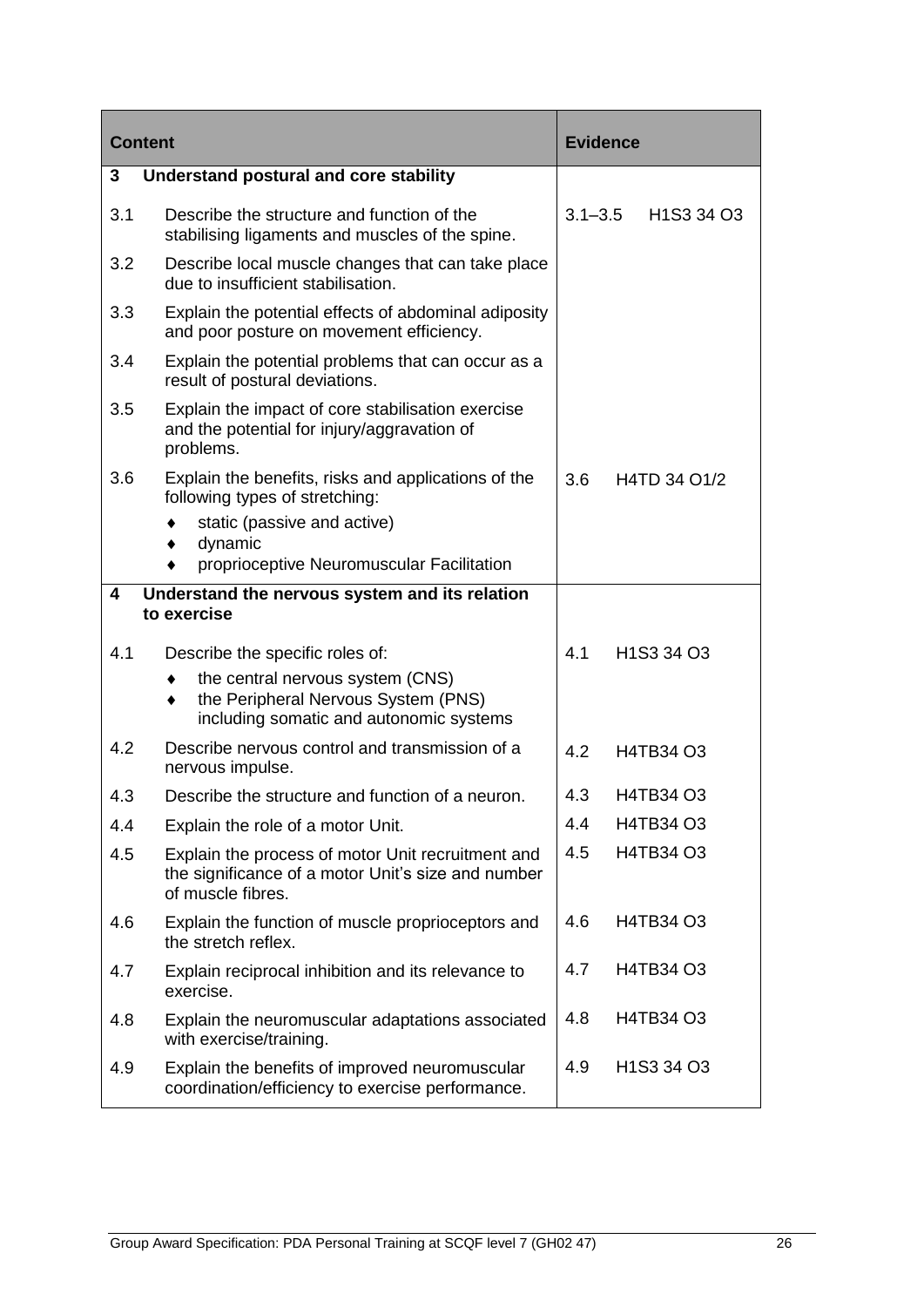|     | <b>Content</b>                                                                                                                               | <b>Evidence</b>                                                |
|-----|----------------------------------------------------------------------------------------------------------------------------------------------|----------------------------------------------------------------|
| 5   | Understand the endocrine system and its relation<br>to exercise and health                                                                   |                                                                |
| 5.1 | Describe the functions of the endocrine system.                                                                                              | H <sub>1</sub> S <sub>1</sub> 34 O <sub>1</sub><br>$5.1 - 5.3$ |
| 5.2 | Identify the major glands in the endocrine system.                                                                                           |                                                                |
| 5.3 | Explain the function of hormones including:                                                                                                  |                                                                |
|     | growth hormone                                                                                                                               |                                                                |
|     | thyroid hormones<br>corticosteroids                                                                                                          |                                                                |
|     | catecholamines                                                                                                                               |                                                                |
|     | insulin                                                                                                                                      |                                                                |
|     | glucagon                                                                                                                                     |                                                                |
| 6   | Understand energy systems and their relation to<br>exercise                                                                                  |                                                                |
| 6.1 | Identify the contribution of energy according to:                                                                                            | 6.1<br>H4TB34 O6                                               |
|     | duration of exercise/activity being performed<br>type of exercise/activity being performed<br>intensity of exercise/activity being performed |                                                                |
| 6.2 | Identify the by-products of the three energy<br>systems and their significance in muscle fatigue.                                            | 6.2<br>H4TB34 O6                                               |
| 6.3 | Describe the effect of endurance<br>training/advanced training methods on the use of<br>fuel for exercise.                                   | 6.3<br>H4TB34 O6                                               |

| Unit title: Health, safety and welfare in a fitness environment |                                                                                                                                            |                                  |  |
|-----------------------------------------------------------------|--------------------------------------------------------------------------------------------------------------------------------------------|----------------------------------|--|
| <b>Evidence</b><br><b>Content</b>                               |                                                                                                                                            |                                  |  |
| 1                                                               | Understand emergency procedures in a fitness<br>environment                                                                                | All:                             |  |
| 1.1                                                             | Identify the types of emergencies that may occur<br>in a fitness environment.                                                              | DD3034 All Outcomes<br>DF8734 O3 |  |
| 1.2 <sub>1</sub>                                                | Describe the roles that different staff and external<br>services play during an emergency.                                                 | H1S5 34O2,3                      |  |
| 1.3                                                             | Explain the importance of following emergency<br>procedures calmly and correctly.                                                          |                                  |  |
| 1.4                                                             | Describe how to maintain the safety of people<br>involved in typical emergencies, including children,<br>older people and disabled people. |                                  |  |

h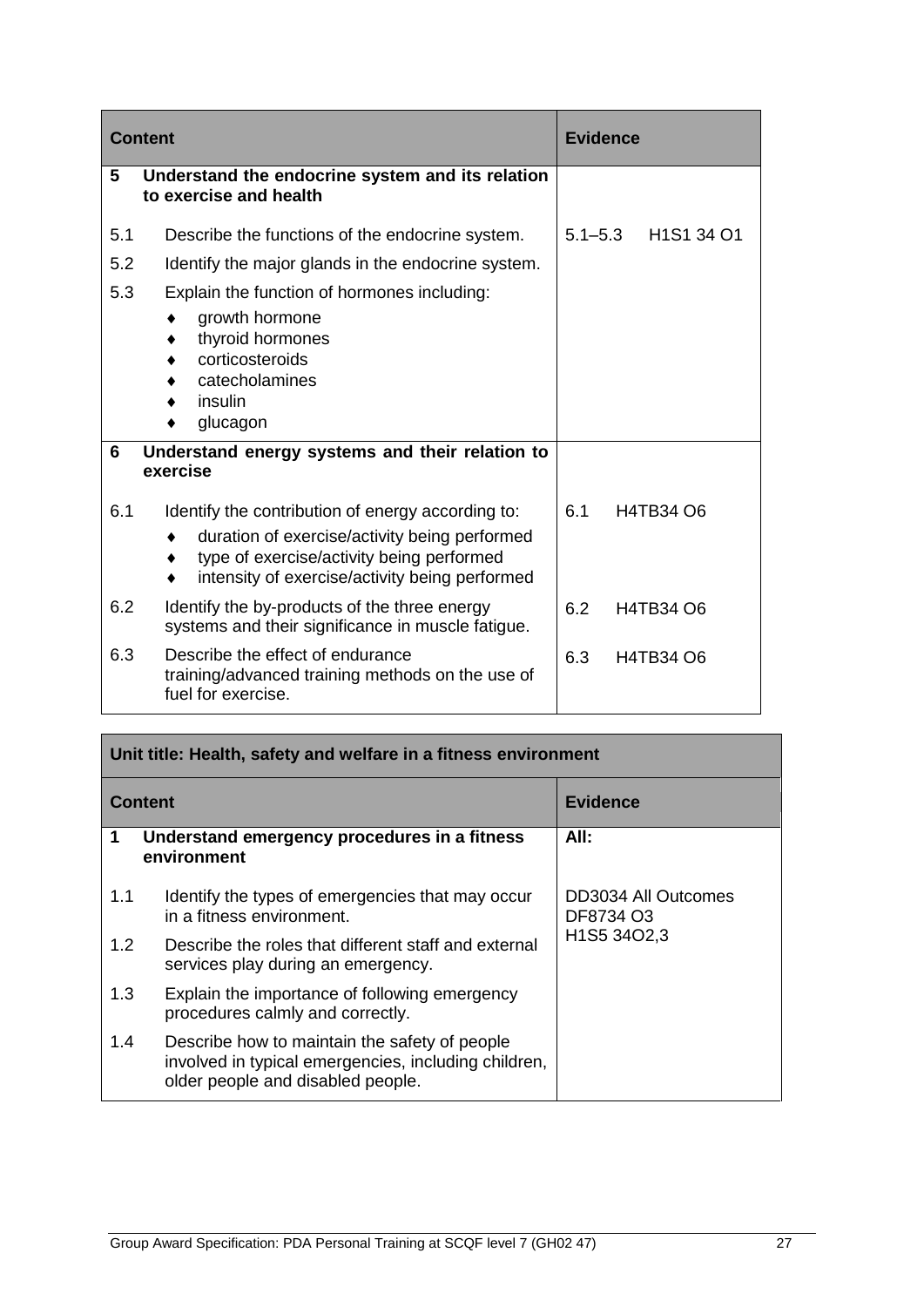| <b>Content</b>   |                                                                                                                                                                                     | <b>Evidence</b>  |                                                                      |
|------------------|-------------------------------------------------------------------------------------------------------------------------------------------------------------------------------------|------------------|----------------------------------------------------------------------|
| $\mathbf{2}$     | Understand health and safety requirements in a<br>fitness environment                                                                                                               |                  |                                                                      |
| 2.1              | Outline why health and safety is important in a<br>fitness environment.                                                                                                             | 2.1              | DF8734 O2/3<br>H1S534 O2/3                                           |
| $2.2\phantom{0}$ | Identify the legal and regulatory requirements for<br>health and safety relevant to working in a fitness<br>environment.                                                            | $2.2\phantom{0}$ | DF8734 O2/3                                                          |
| 2.3              | Describe Duty of Care and professional role<br>boundaries in relation to special population<br>groups.                                                                              | 2.3              | DF8734 O2/3<br>H1S534 O2/3                                           |
| 2.4              | Identify the typical roles of individuals responsible<br>for health and safety in a fitness organisation.                                                                           | 2.4              | DF8734 O2/3<br>H1S534 O2/3                                           |
| 2.5              | Describe the types of security procedures that<br>may apply in a fitness environment.                                                                                               | 2.5              | DF8734 O2/3<br>H1S534 O2/3                                           |
| 2.6              | Describe the key health and safety documents that<br>are relevant in a fitness environment.                                                                                         | 2.6              | DF8734 O2/3                                                          |
| 3                | Understand how to control risks in a fitness<br>environment                                                                                                                         |                  |                                                                      |
| 3.1              | Identify possible hazards in a fitness environment,<br>relating to:                                                                                                                 | 3.1              | DF8734 O3<br>H1S5 34O2,3                                             |
|                  | facilities<br>٠<br>equipment<br>$\blacklozenge$<br>working practices, including lifting and<br>٠<br>handling of equipment<br>client behaviour<br>٠<br>security<br>٠<br>hygiene<br>٠ |                  |                                                                      |
| 3.2              | Describe how to risk assess the types of possible<br>hazards in a fitness environment.                                                                                              | 3.2              | DF8734 O3<br>H1S534 O2,3                                             |
| 3.3              | Describe how to control risks associated with<br>hazards in a fitness environment.                                                                                                  | 3.3              | DF8734 O3<br>H1S534 O2,3                                             |
| 3.4              | Identify the appropriate person/position to contact<br>within a fitness organisation when hazards and<br>risks cannot be controlled personally.                                     | 3.4              | DF8734 O3<br>H1S534 O2,3                                             |
|                  |                                                                                                                                                                                     | See also:        |                                                                      |
|                  |                                                                                                                                                                                     |                  | H4TC34 O5, H4TG34 O4,<br>H4TJ34 O1,2,<br>H4TK34 O1,2,<br>H4TA35 O2,3 |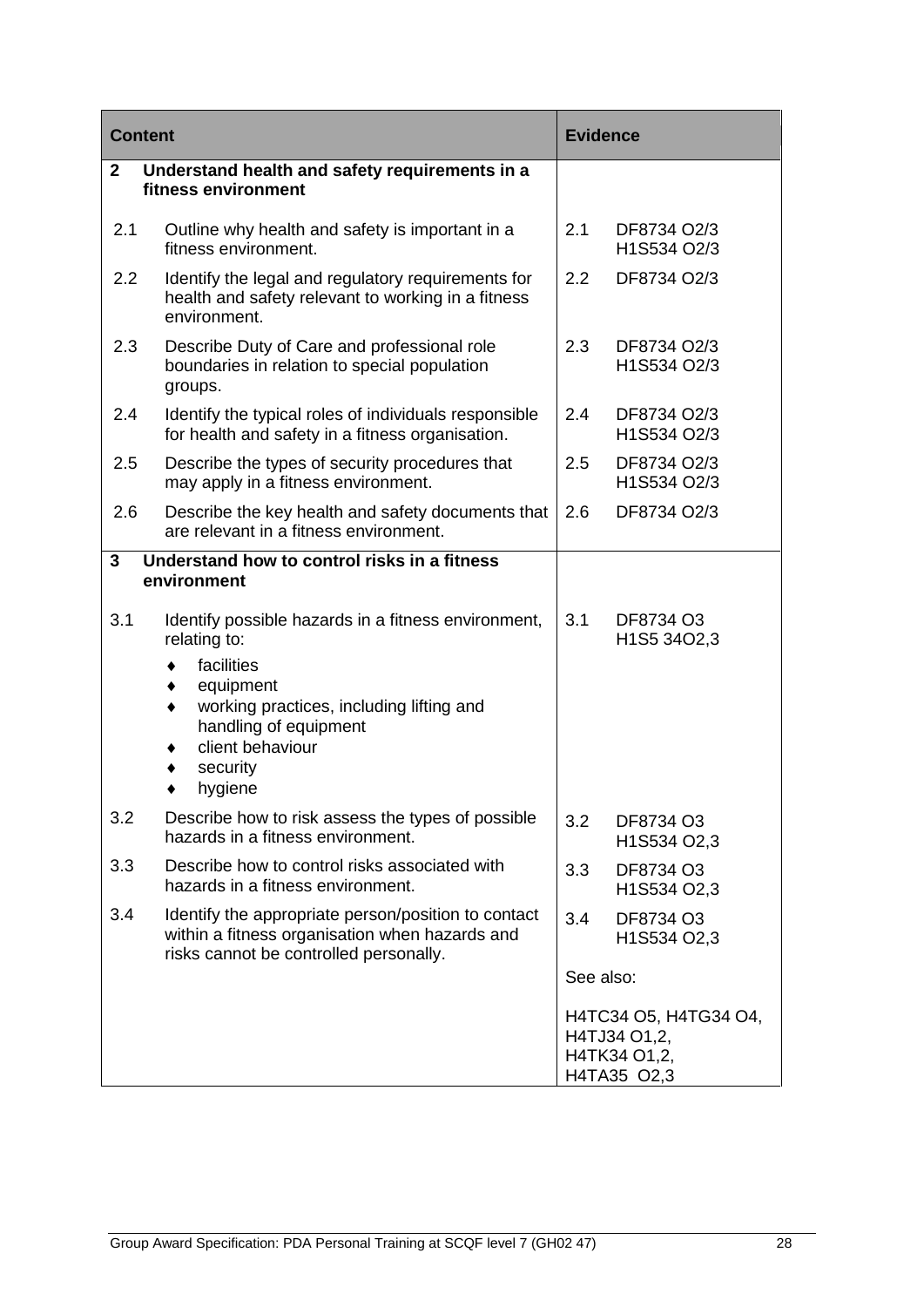|     | <b>Content</b>                                                                                                                                                         | <b>Evidence</b>          |
|-----|------------------------------------------------------------------------------------------------------------------------------------------------------------------------|--------------------------|
| 4   | Understand how to safeguard children and<br>vulnerable adults                                                                                                          |                          |
| 4.1 | Describe what is meant by safeguarding the<br>welfare of children and vulnerable adults.                                                                               | $4.1 - 4.9$<br>H1S234 O4 |
| 4.2 | Describe the responsibilities and limitations of a<br>fitness instructor in regard to safeguarding children<br>and vulnerable adults.                                  |                          |
| 4.3 | Identify the types of abuse which an instructor may<br>encounter: physical, emotional, neglect, bullying<br>and sexual.                                                |                          |
| 4.4 | Identify possible signs of abuse: physical,<br>emotional, neglect, bullying and sexual.                                                                                |                          |
| 4.5 | Describe a fitness organisation's policies and<br>procedures in relation to safeguarding children<br>and vulnerable adults, including typical reporting<br>procedures. |                          |
| 4.6 | Describe the procedures to follow to protect<br>oneself from accusations of abuse.                                                                                     |                          |
| 4.7 | Identify the statutory agencies responsible for<br>safeguarding children and vulnerable adults.                                                                        |                          |
| 4.8 | Explain when it may be necessary to contact<br>statutory agencies.                                                                                                     |                          |
| 4.9 | Describe how to maintain the confidentiality of<br>information relating to possible abuse.                                                                             | See also:                |
|     |                                                                                                                                                                        | H1S534 O2,3              |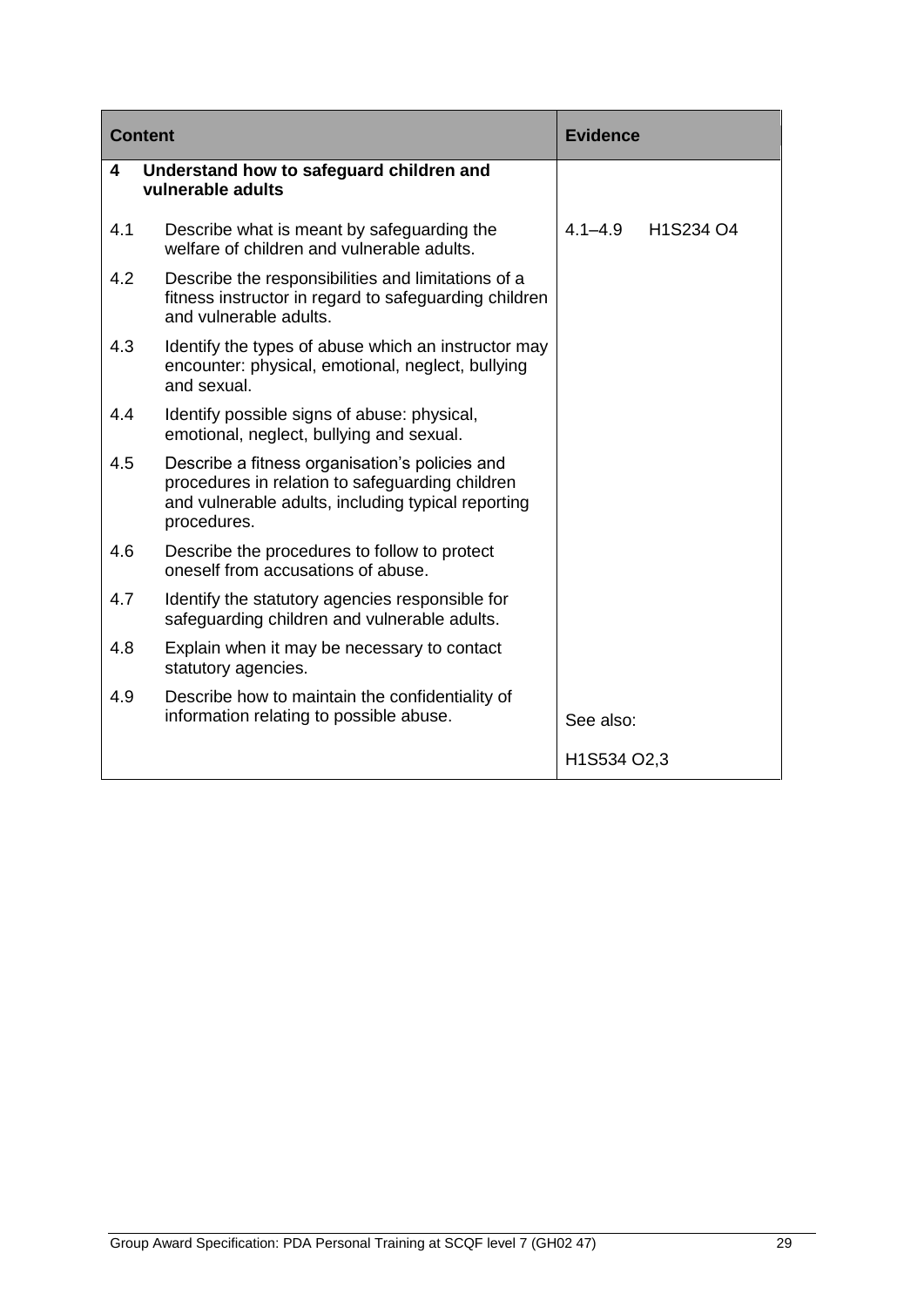| Unit title: Know how to support clients who take part in exercise and physical<br>activity |                                                                                                                                                  |                                                                                                              |                                                   |  |  |
|--------------------------------------------------------------------------------------------|--------------------------------------------------------------------------------------------------------------------------------------------------|--------------------------------------------------------------------------------------------------------------|---------------------------------------------------|--|--|
|                                                                                            | <b>Evidence</b><br><b>Content</b>                                                                                                                |                                                                                                              |                                                   |  |  |
| 1                                                                                          | Understand how to form effective working<br>relationships with clients                                                                           |                                                                                                              |                                                   |  |  |
| 1.1                                                                                        | Explain why it's important to form effective working<br>relationships with clients.                                                              | 1.1                                                                                                          | H1S534 O2,3<br>H1S234 O1                          |  |  |
| 1.2                                                                                        | Explain why it's important to present oneself and<br>the organisation positively to clients.                                                     | 1.2                                                                                                          | H1S234 O1                                         |  |  |
| 1.3                                                                                        | Describe how different communication skills can<br>be used to assist clients with motivation.                                                    | 1.3                                                                                                          | H <sub>1</sub> S <sub>234</sub> O <sub>2</sub>    |  |  |
| 1.4                                                                                        | Explain the importance of valuing equality and<br>diversity when working with clients.                                                           | 1.4                                                                                                          | H1S234 O1                                         |  |  |
| $\overline{2}$                                                                             | Understand how to address barriers to<br>exercise/physical activity that clients experience                                                      |                                                                                                              |                                                   |  |  |
| 2.1                                                                                        | Identify the typical barriers to exercise/physical<br>activity that clients experience.                                                          | 2.1                                                                                                          | H4TC34 O3<br>H1S5 34 O1,3                         |  |  |
| 2.2                                                                                        | Explain how incorporating clients'<br>exercise/physical activity preferences into their<br>programme can strengthen motivation and<br>adherence. | 2.2                                                                                                          | H4TC34 O3<br>H1S5 34 O1,3                         |  |  |
| 2.3                                                                                        | Describe different incentives and rewards that can<br>strengthen clients' motivation and adherence.                                              | 2.3                                                                                                          | H4TC 34 O3<br>H1S5 34 O1,3<br>H1S2 34 O2,3        |  |  |
| 2.4                                                                                        | Describe different strategies that can help clients<br>overcome typical barriers to exercise/physical<br>activity.                               | 2.4                                                                                                          | H4TC34 O3<br>H1S5 34 O1,3<br>H1S2 34 O2,3         |  |  |
| 3                                                                                          | Understand how to support clients to adhere to<br>exercise/physical activity                                                                     |                                                                                                              |                                                   |  |  |
| 3.1                                                                                        | Explain why it is important for a client to take<br>personal responsibility for their own fitness and<br>motivation.                             | 3.1-3.2 H1S434 O1,3<br>H4TK34 O1,3<br>(Planning and evaluative<br>sessions of all PTE<br>Units) H4TC 34 O1,3 |                                                   |  |  |
| 3.2                                                                                        | Describe how to assist clients to develop their own<br>strategy for motivation and adherence.                                                    |                                                                                                              |                                                   |  |  |
| 3.3                                                                                        | Identify different behaviour change<br>approaches/strategies to encourage adherence to<br>exercise/physical activity.                            |                                                                                                              | 3.3-3.5 H4TC34 O1,3<br>H1S234 O3<br>H1S4/5 34 All |  |  |
| 3.4                                                                                        | Describe how to set short, medium and long term<br>SMART goals.                                                                                  |                                                                                                              |                                                   |  |  |
| 3.5                                                                                        | Describe how to review and revise short, medium<br>and long term SMART goals.                                                                    |                                                                                                              |                                                   |  |  |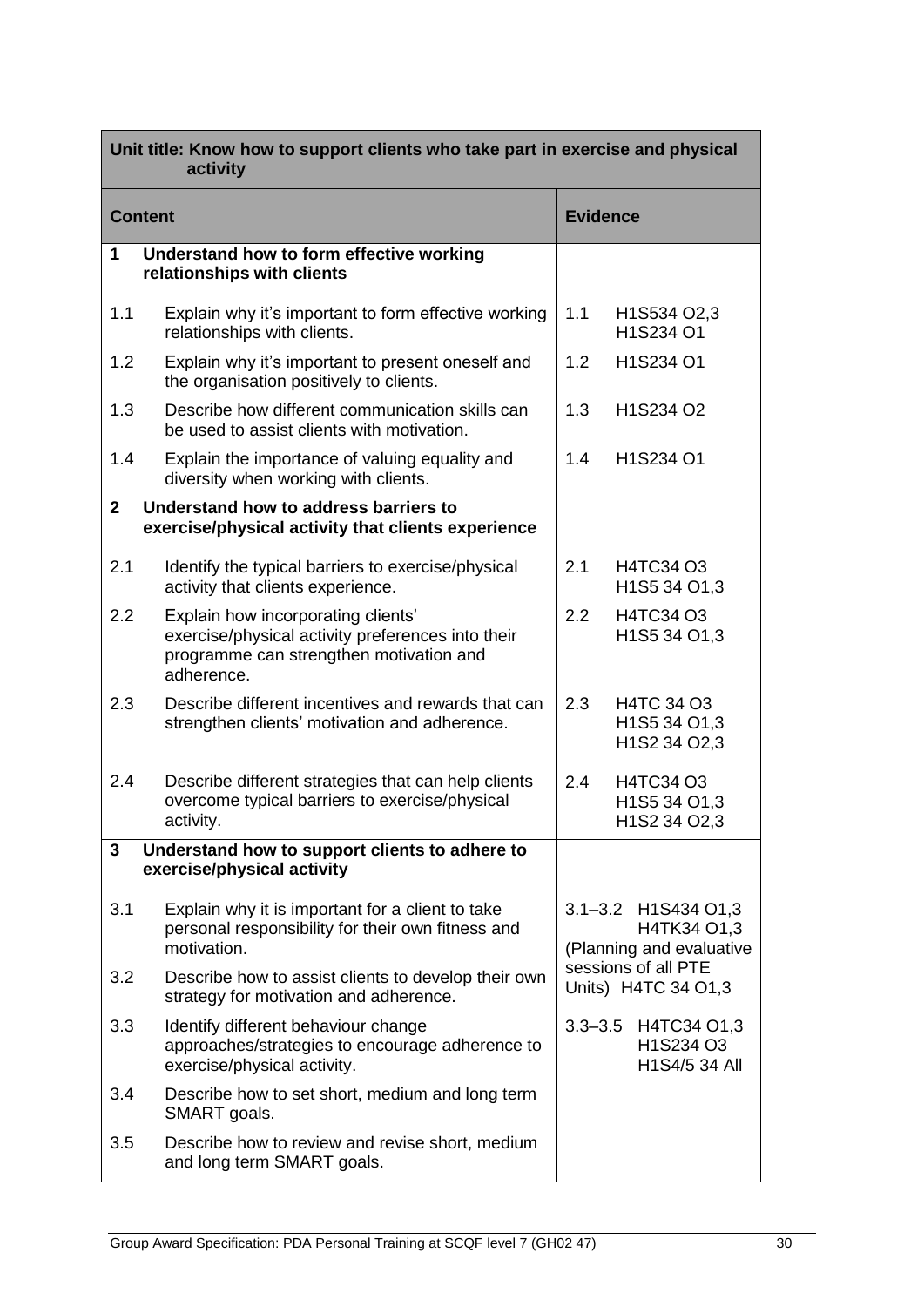|     | <b>Content</b>                                                                                               | <b>Evidence</b> |                         |
|-----|--------------------------------------------------------------------------------------------------------------|-----------------|-------------------------|
| 4   | Understand how to provide ongoing customer<br>service to clients                                             |                 |                         |
| 4.1 | Explain the importance of client care both for the<br>client and the organisation.                           | 4.1–4.6         | H1S234 All<br>H1S134 O3 |
| 4.2 | Explain why it is important to deal with clients<br>needs to their satisfaction.                             |                 |                         |
| 4.3 | Identify where to source relevant and appropriate<br>information to meet clients needs.                      |                 |                         |
| 4.4 | Explain the importance of dealing with any delay in<br>meeting clients needs timely and effectively.         |                 |                         |
| 4.5 | Give examples of how to exceed customer<br>expectations, when appropriate.                                   |                 |                         |
| 4.6 | Explain the importance of handling client<br>complaints positively following an organisation's<br>procedure. |                 |                         |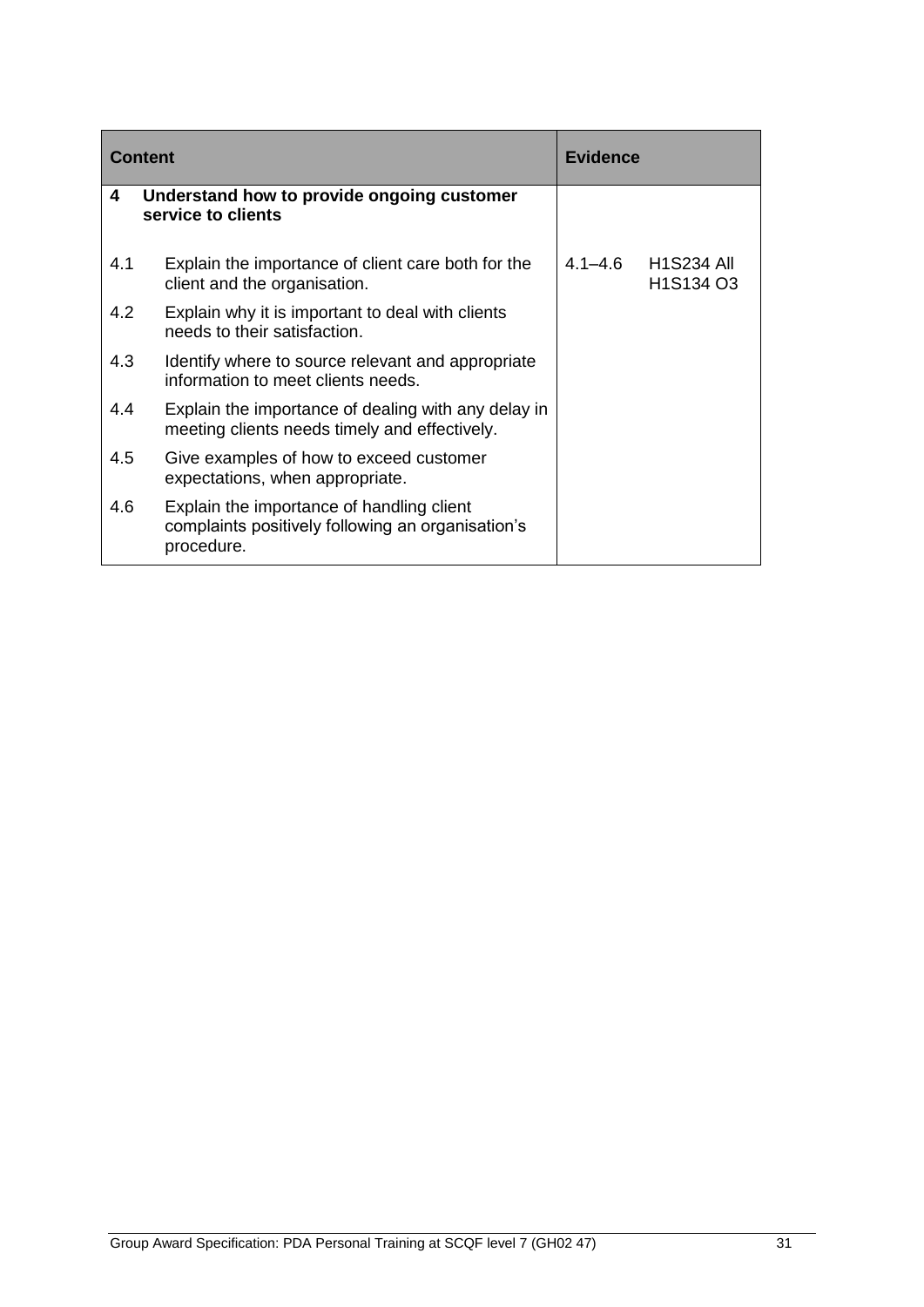|                | Unit title: Principles of exercise, fitness and health                                                            |                                       |                                                              |  |
|----------------|-------------------------------------------------------------------------------------------------------------------|---------------------------------------|--------------------------------------------------------------|--|
| <b>Content</b> |                                                                                                                   |                                       | <b>Evidence</b>                                              |  |
| 1              | Understand the effects of exercise on the body                                                                    |                                       |                                                              |  |
| 1.1            | Describe cardiovascular and respiratory<br>adaptations to endurance/aerobic training.                             | 1.1                                   | H4TB34 O2-5<br>H4TC34 O1,2,4                                 |  |
| 1.2            | Identify the short and long term effects of exercise<br>on blood pressure.                                        | 1.2                                   | <b>H4TB34 O5</b><br>H4TC34 O1,3                              |  |
| 1.3            | Describe the "blood pooling" effect following<br>exercise.                                                        | 1.3                                   | H4TB34 O3,5<br>H4TC34 O1.4                                   |  |
| 1.4            | Describe the effects of exercise on bones and<br>joints including the significance of weight bearing<br>exercise. | 1.4                                   | H4TB34 O2,3<br>H4TC34 O1                                     |  |
| 1.5            | Describe delayed onset of muscle soreness<br>(DOMS).                                                              | 1.5-1.6 H4TK34 O1,2<br>H4TB 34 O2,3,6 |                                                              |  |
| 1.6            | Identify exercises or techniques likely to cause<br>delayed onset of muscle soreness.                             |                                       | H4TC 34 O1,4,5                                               |  |
| 1.7            | Describe the short and long term effects of<br>different types of exercise on muscle.                             | 1.7                                   | H4TB 34 O2-5                                                 |  |
| 1.8            | Describe different exercises that can improve<br>posture.                                                         | 1.8                                   | All PTE Units<br><b>H4TC 34</b><br>O1, 3, 4, 5<br>H1S3 34 O3 |  |
| $\overline{2}$ | Understand the components of fitness                                                                              |                                       |                                                              |  |
| 2.1            | Define the components of health related fitness.                                                                  | 2.1                                   | <b>H4TC34 O1</b>                                             |  |
| 2.2            | Define the components of skill related fitness.                                                                   | 2.2                                   | H1S334 O2                                                    |  |
| 2.3            | Identify the factors that affect health and skill<br>related fitness.                                             | 2.3                                   | H4TC34 O1,4<br>H1S334 O2                                     |  |
|                |                                                                                                                   |                                       | <b>All PTE Units</b>                                         |  |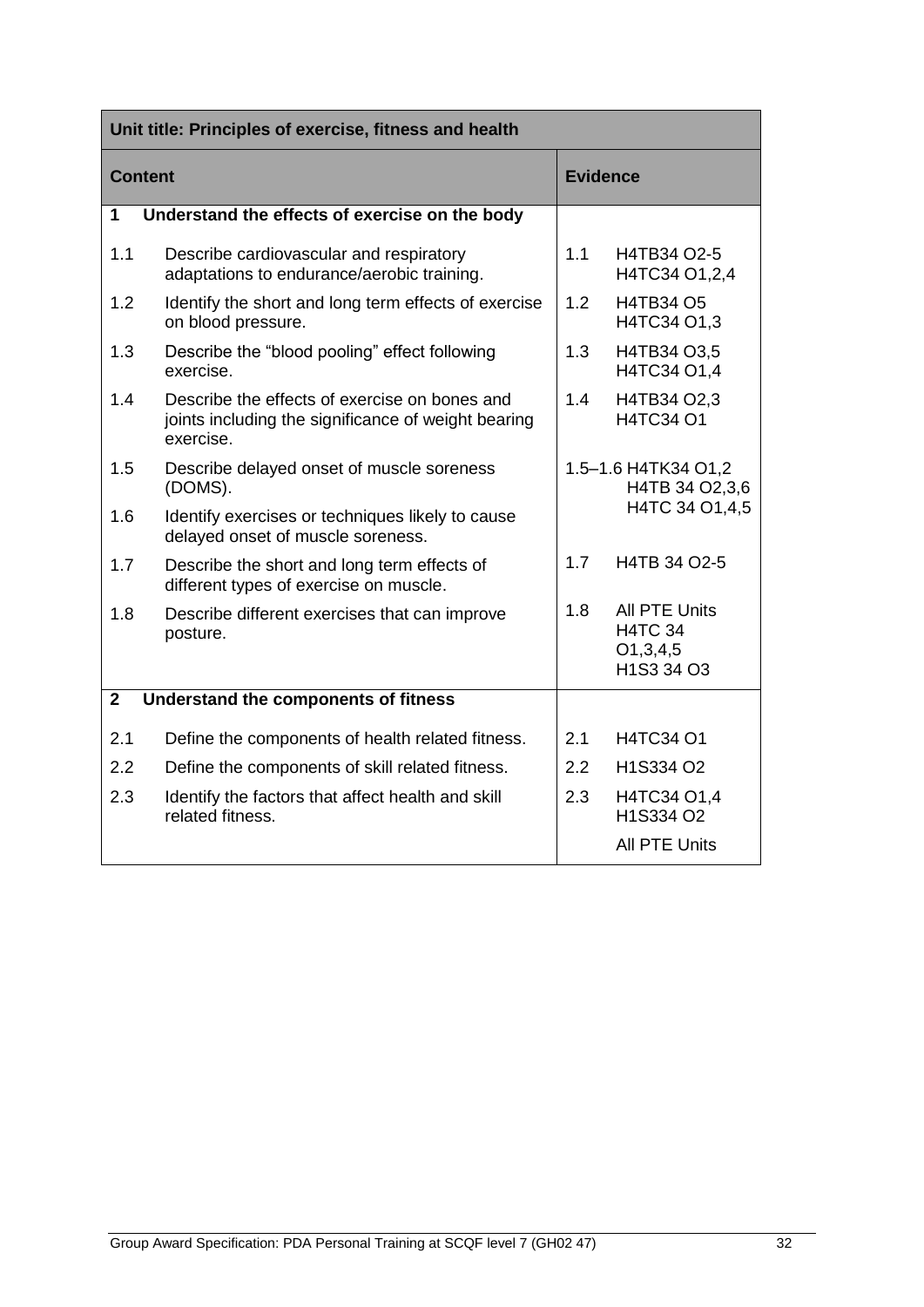| <b>Content</b> |                                                                                                                                                       | <b>Evidence</b>                                                      |
|----------------|-------------------------------------------------------------------------------------------------------------------------------------------------------|----------------------------------------------------------------------|
| 3              | Understand how to apply the principles and<br>variables of fitness to an exercise programme                                                           |                                                                      |
| 3.1            | Describe the physiological implications of:<br>specificity<br>progressive overload<br>reversibility<br>adaptability<br>individuality<br>recovery time | 3.1-3.3 H4TC 34 O4<br>H1S5 34O3,4<br><b>All PTE Units</b>            |
| 3.2            | Explain the principles of FITT (Frequency,<br>Intensity, Time and Type).                                                                              |                                                                      |
| 3.3            | Explain the principles of a progressive training<br>programme in developing components of fitness.                                                    |                                                                      |
| 3.4            | Explain how to recognise when and how to<br>regress a training programme.                                                                             | 3.4<br>H1S5 34O3,4<br>H1S4 34 O2,3,4                                 |
| 3.5            | Explain the principles of adaptation, modification<br>and progression for each component of FITT<br>(Frequency, Intensity, Time and Type).            | 3.5<br>H4TC 34 O4<br>H1S5 34 O3,4<br><b>All PTE Units</b>            |
| 3.6            | Describe the effect of speed on posture, alignment<br>and intensity.                                                                                  | 3.6-3.7 H1S3 34 All                                                  |
| 3.7            | Describe the effect of levers, gravity and<br>resistance on exercise.                                                                                 |                                                                      |
| 3.8            | Describe the differences between programming<br>exercise for physical fitness and for health<br>benefits.                                             | 3.8<br>H4TC 34 O1,4<br>H1S5 34O3,4<br>H1S4 34O2,3,4                  |
| 4              | Understand the Exercise contraindications and<br>key safety guidelines for special populations                                                        |                                                                      |
| 4.1            | Describe the exercise contraindications and key<br>safety guidelines for working with older people (50<br>plus).                                      | 4.1-4.4 H1S2 34 O4<br>H4TC 34 O1,3<br>H1S5 34 O2                     |
| 4.2            | Describe the exercise contraindications and key<br>safety guidelines for working with antenatal and<br>postnatal clients.                             | See also:                                                            |
| 4.3            | Describe the exercise contraindications and key<br>safety guidelines for working with young people<br>$(14-16).$                                      | H4TC34 O5, H4TG34<br>O4, H4TJ34 O1,2,<br>H4TK34 O1,2, H4TA35<br>O2,3 |
| 4.4            | Describe the key safety considerations for working<br>with disabled people.                                                                           |                                                                      |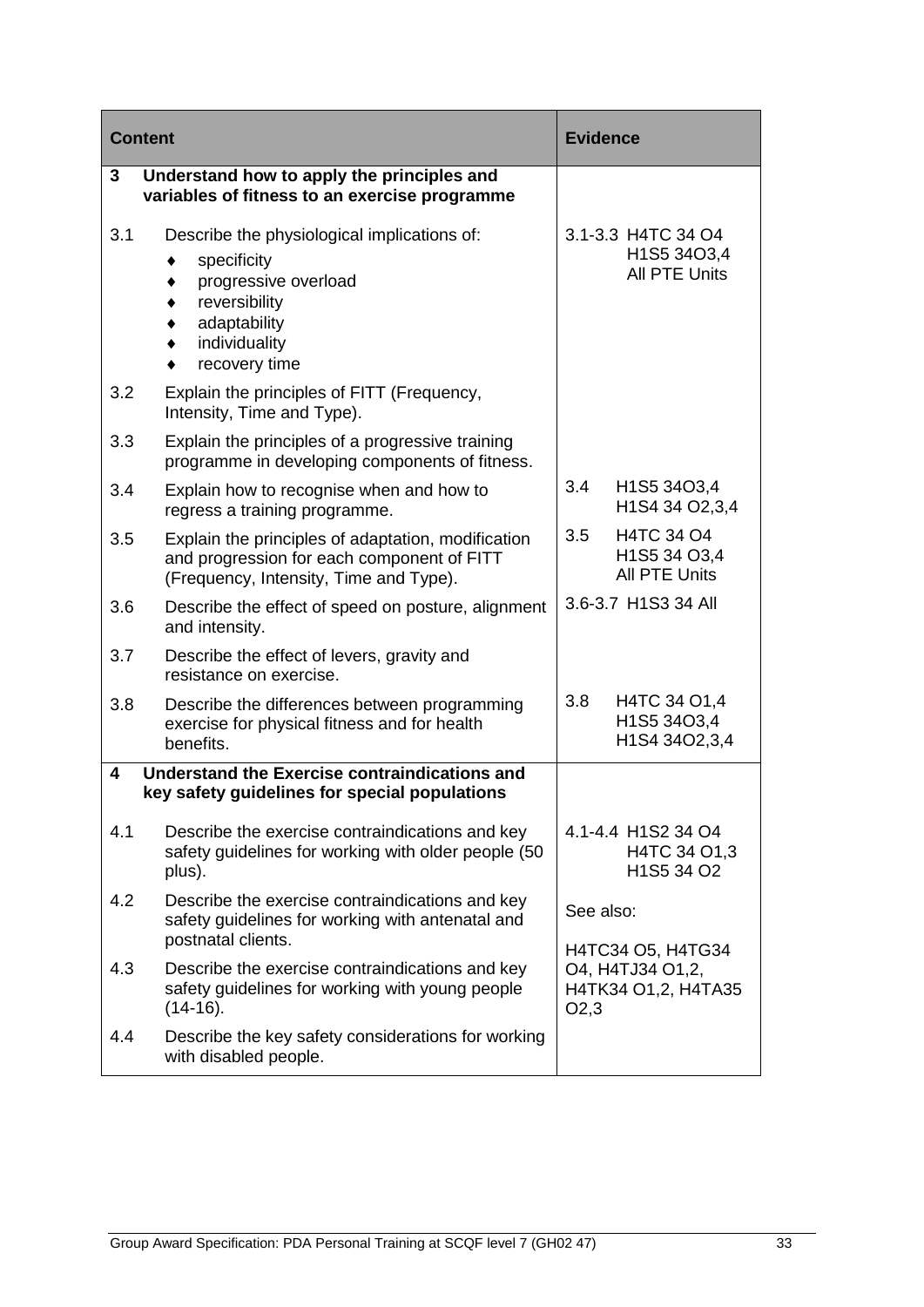|     | <b>Content</b>                                                                                                                                                                                                                                          | <b>Evidence</b>                       |
|-----|---------------------------------------------------------------------------------------------------------------------------------------------------------------------------------------------------------------------------------------------------------|---------------------------------------|
| 5   | Understand how to safely monitor exercise<br>intensity                                                                                                                                                                                                  |                                       |
| 5.1 | Describe the benefits and limitations of different<br>methods of monitoring exercise intensity including:<br>The talk test<br>Rate of Perceived Exertion (RPE)                                                                                          | 5.1-5.2 H4TC 34 O2,3,4<br>H4TK34 O1,2 |
| 5.2 | Heart rate monitoring and the use of different heart<br>rate zones.                                                                                                                                                                                     |                                       |
| 6   | Understand the health benefits of physical<br>activity                                                                                                                                                                                                  |                                       |
| 6.1 | Describe the health benefits of physical activity.                                                                                                                                                                                                      | H4TC 34 O1,3<br>6.1                   |
| 6.2 | Describe the effect of physical activity on the<br>causes of certain diseases including:<br><b>Coronary Heart Disease</b><br>a<br>Some cancers<br>b<br><b>Type 2 Diabetes</b><br>C<br>Hypertension<br>d<br>Obesity<br>e<br>$\mathbf{f}$<br>Osteoporosis | 6.2<br>H4TC 34 O1,3<br>H1S5 34O2      |
| 7   | Understand the importance of healthy eating                                                                                                                                                                                                             |                                       |
| 7.1 | Describe the national food model/guide.                                                                                                                                                                                                                 | 7.1-7.7 H4TF 34 All                   |
| 7.2 | Describe key healthy eating advice that underpins<br>a healthy diet.                                                                                                                                                                                    |                                       |
| 7.3 | Explain the importance of adequate hydration.                                                                                                                                                                                                           |                                       |
| 7.4 | Explain professional role boundaries in relation to<br>offering nutritional advice                                                                                                                                                                      |                                       |
| 7.5 | Explain the dietary role of the key nutrients.                                                                                                                                                                                                          |                                       |
| 7.6 | Identify the common dietary sources of the key<br>nutrients.                                                                                                                                                                                            |                                       |
| 7.7 | Describe the energy balance equation.                                                                                                                                                                                                                   |                                       |
| 7.8 | Explain the health risks of poor nutrition.                                                                                                                                                                                                             | 7.8<br>H1S1 34 O2,4                   |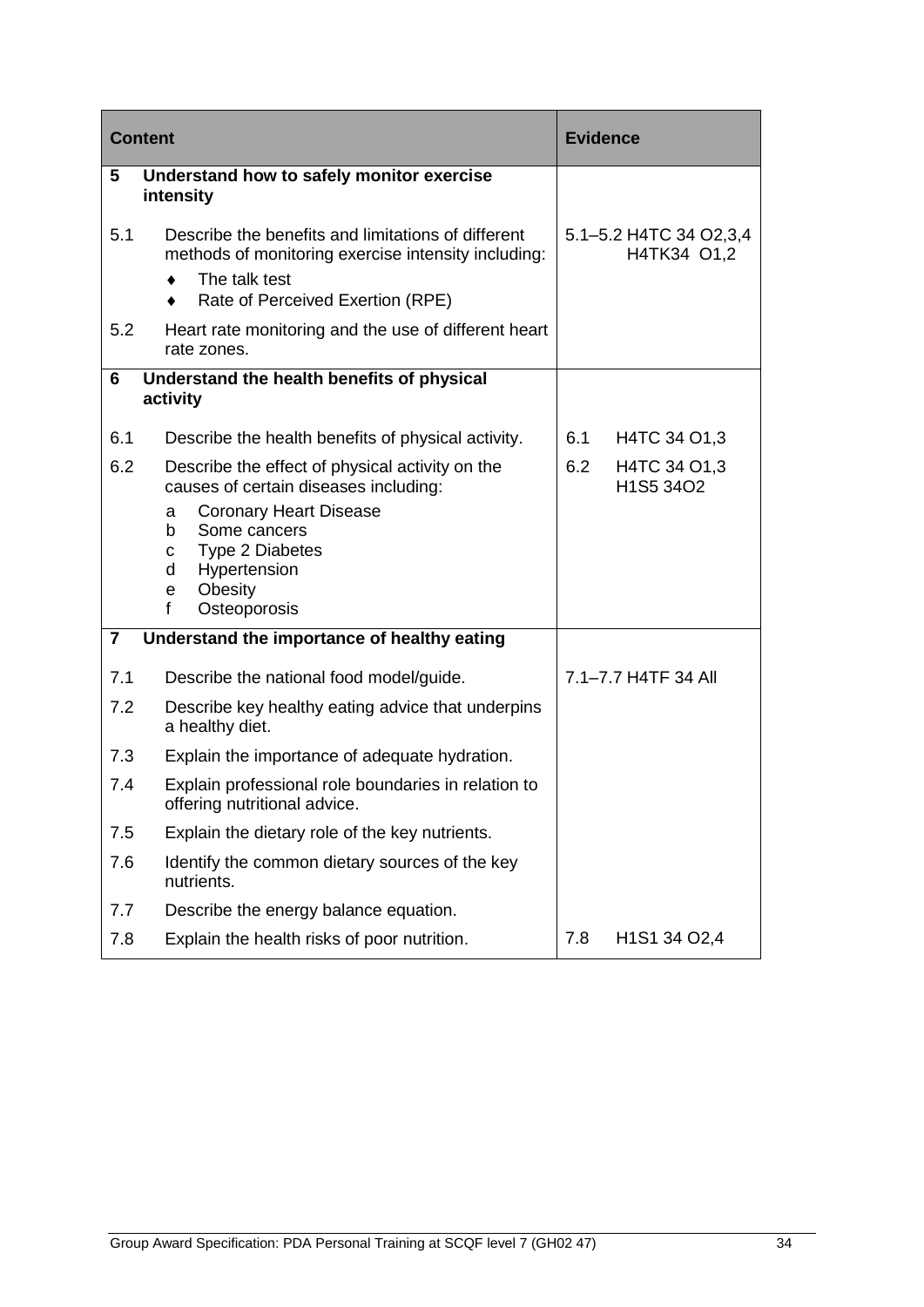|                | Unit title: Programming personal training with clients                                                                                         |                                      |  |  |
|----------------|------------------------------------------------------------------------------------------------------------------------------------------------|--------------------------------------|--|--|
| <b>Content</b> |                                                                                                                                                | <b>Evidence</b>                      |  |  |
| 1              | Understand how to prepare personal training<br>programmes                                                                                      |                                      |  |  |
| 1.1            | Describe the range of resources required to<br>deliver a personal training programme, including:                                               | 1.1-1.2 H1S5 34O3,4                  |  |  |
|                | environment for the session<br>portable equipment<br>fixed equipment                                                                           |                                      |  |  |
| 1.2            | Explain how to work in environments that are not<br>specifically designed for exercise/physical activity.                                      |                                      |  |  |
| $\mathbf{2}$   | Understand the importance of long term<br>behaviour change for personal training                                                               |                                      |  |  |
| 2.1            | Explain why it is important for clients to<br>understand the advantages of personal training.                                                  | 2.1-2.4 H1S2 34 O1,3<br>H1S5 34 O1,3 |  |  |
| 2.2            | Explain why it is important for a personal trainer to<br>work together with clients to agree goals,<br>objectives, programmes and adaptations. |                                      |  |  |
| 2.3            | Explain the importance of long-term behaviour<br>change in developing client fitness.                                                          |                                      |  |  |
| 2.4            | Explain how to ensure clients commit themselves<br>to long-term change.                                                                        |                                      |  |  |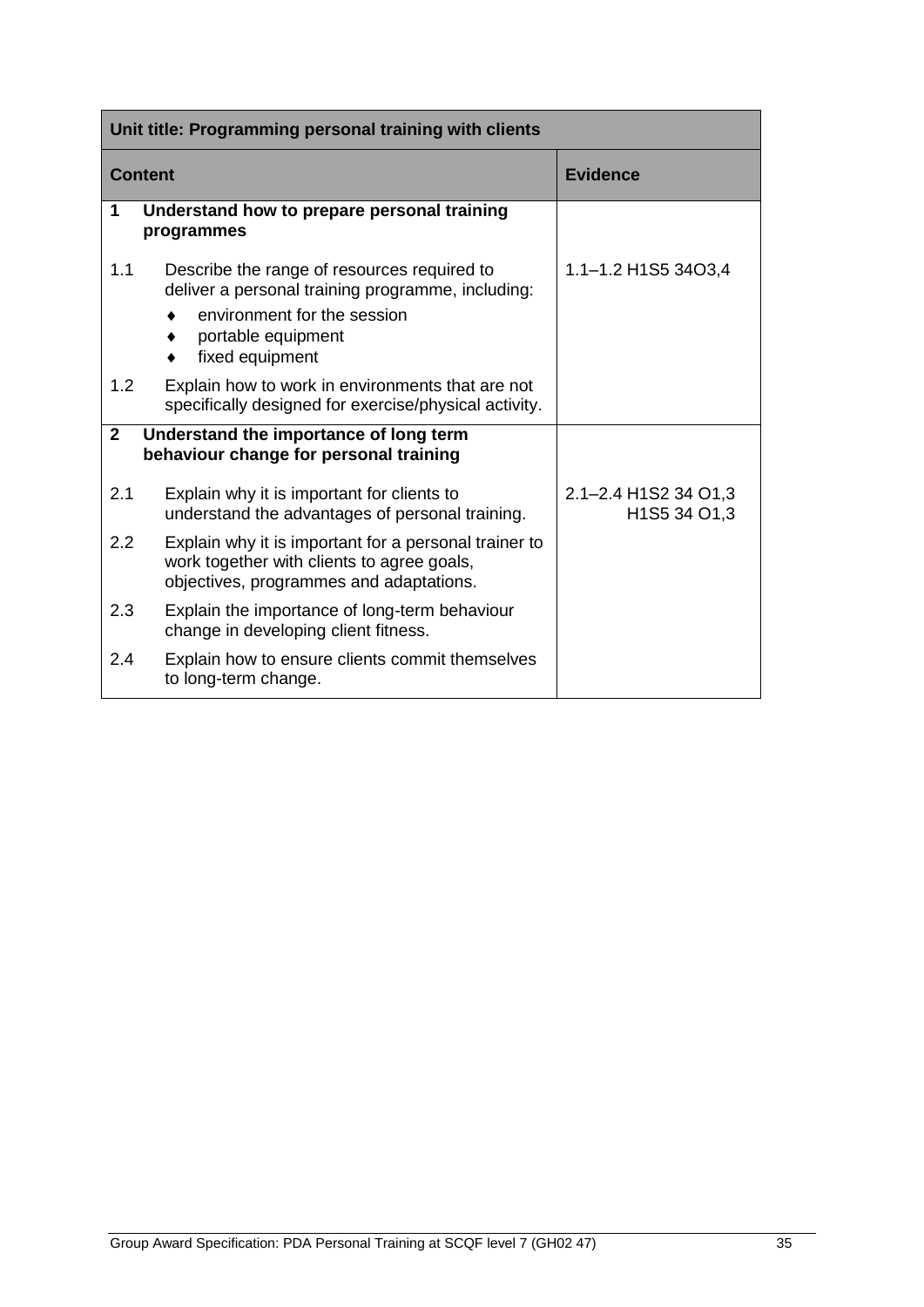|     | <b>Content</b>                                                                                                                                                                                                                                                | <b>Evidence</b>                                                                      |
|-----|---------------------------------------------------------------------------------------------------------------------------------------------------------------------------------------------------------------------------------------------------------------|--------------------------------------------------------------------------------------|
| 3   | Understand the principles of collecting<br>information to plan a personal training<br>programme                                                                                                                                                               |                                                                                      |
| 3.1 | Explain the principles of informed consent.                                                                                                                                                                                                                   | 3.1-3.2 H4TE 34 O1                                                                   |
| 3.2 | Explain why informed consent should be obtained<br>before collecting information for a personal training<br>programme.                                                                                                                                        | 3.2<br>H1S5 34O1,3                                                                   |
| 3.3 | Summarise the client information that should be<br>collected when designing a personal training<br>programme to include:                                                                                                                                      | 3.3<br>H4TE 34 O1,2<br>H4TC 34 O4<br>H <sub>1</sub> S <sub>3</sub> 34 O <sub>3</sub> |
|     | personal goals<br>lifestyle<br>medical history<br>physical activity history<br>physical activity likes and dislikes<br>motivation and barriers to participation<br>current fitness level<br>stage of readiness<br>posture and alignment<br>functional ability |                                                                                      |
| 3.4 | Explain how to select the most appropriate<br>methods of collecting client information according<br>to client need.                                                                                                                                           | 3.4-3.5 H4TE 34 O1,2<br>H1S5 34O1,3                                                  |
| 3.5 | Explain the legal and ethical implications of<br>collecting client information, including<br>confidentiality.                                                                                                                                                 |                                                                                      |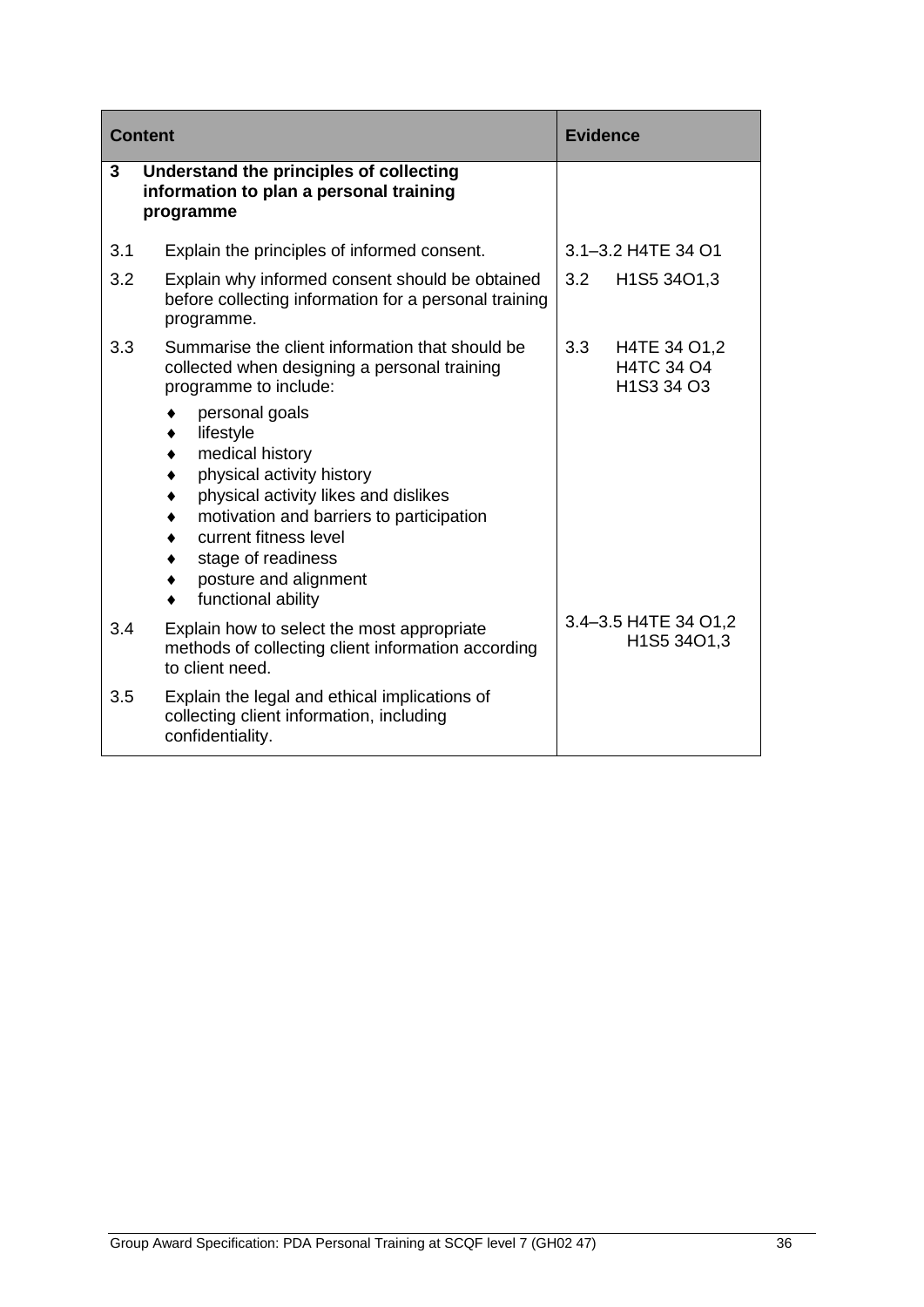| <b>Content</b> |                                                                                                                                                                                                | <b>Evidence</b> |                                                                         |
|----------------|------------------------------------------------------------------------------------------------------------------------------------------------------------------------------------------------|-----------------|-------------------------------------------------------------------------|
| 4              | Understand how to screen clients prior to a<br>personal training programme                                                                                                                     |                 |                                                                         |
| 4.1            | Explain how to interpret information collected from<br>the client in order to identify client needs and<br>goals.                                                                              |                 | 4.1-4.4 H4TE 34 O1,2                                                    |
|                | Explain how to analyse client responses to the<br><b>Physical Activity Readiness Questionnaire</b><br>$(PAR-Q)$ .                                                                              |                 |                                                                         |
| 4.2            | Describe the types of medical conditions that will<br>prevent personal trainers from working with a<br>client unless they have specialist training and<br>qualifications.                      | 4.3             | H1S5 34 O2                                                              |
| 4.3            | Explain how and when personal trainers should<br>refer clients to another professional.                                                                                                        | 4.4             | H4TE 34 O1,2<br>H4TK 34 O1, 2, 3                                        |
|                |                                                                                                                                                                                                | See also:       |                                                                         |
|                |                                                                                                                                                                                                |                 | H4TC34 O5,<br>H4TG34 O4,<br>H4TJ34 O1,2,<br>H4TK34 O1,2,<br>H4TA35 O2,3 |
| 5              | Understand how to identify personal training<br>goals with clients                                                                                                                             |                 |                                                                         |
| 5.1            | Explain how to identify clients' short, medium and<br>long term goals to include:<br>general health and fitness<br>physiological<br>psychological<br>lifestyle<br>social<br>functional ability | 5.1             | H4TE 34 O1,2<br>H4TC 34 O1,3<br>H1S5 34O1,3                             |
| 5.2            | Identify when personal trainers should involve<br>others, apart from their clients, in goal setting.                                                                                           | 5.2             | H1S5 34O2,4<br>H4TK34 O1,3<br>H4TC 34 O4,5                              |
| 5.3            | Explain how to use specific, measurable,<br>achievable, realistic and time bound (SMART)<br>objectives in a personal training programme.                                                       | 5.3             | H1S5 34 O1,3,4<br><b>H4TK34 O1</b><br>H4TC 34 O3,4,5                    |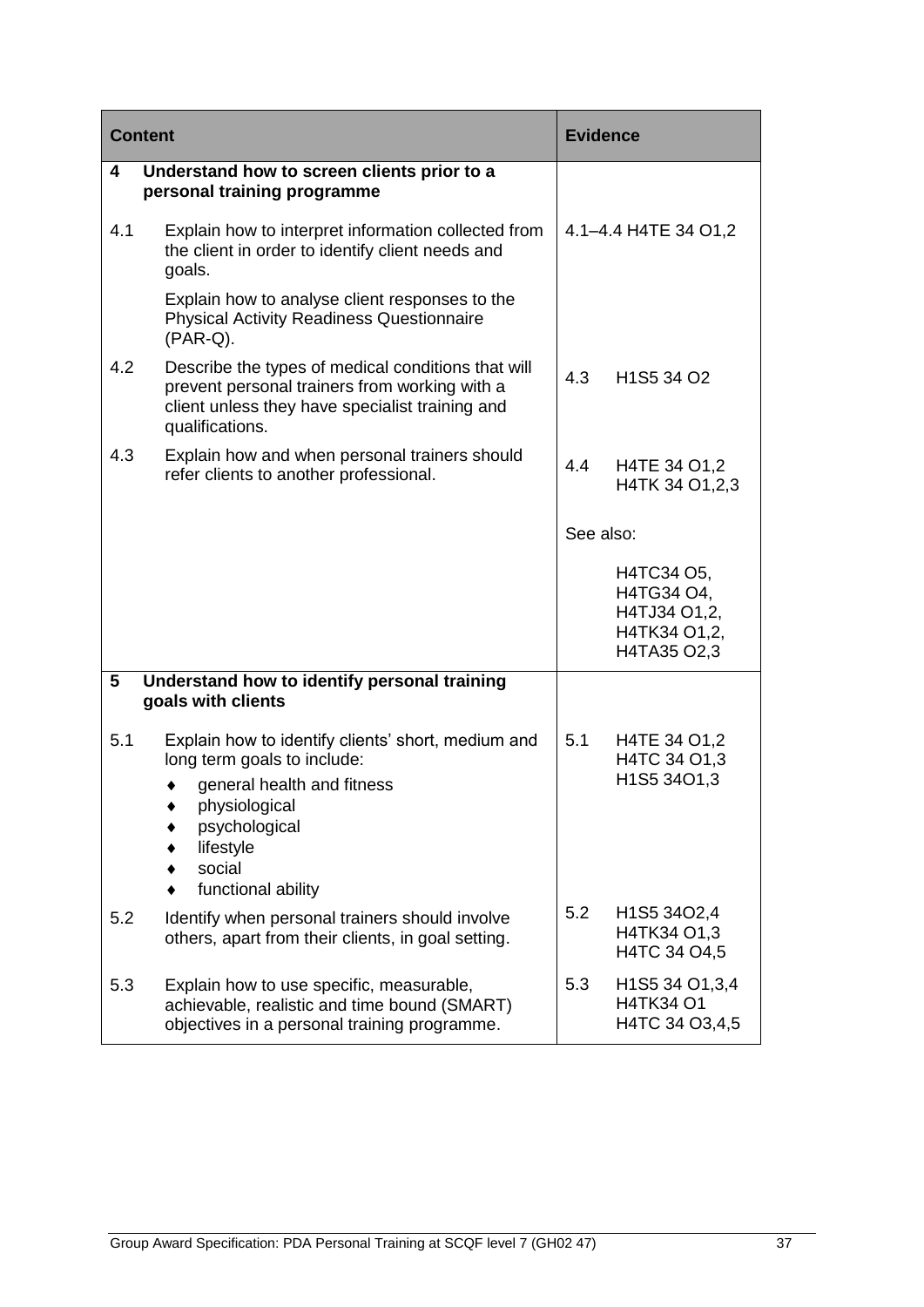| <b>Content</b> |                                                                                                                                                                                              | <b>Evidence</b> |                                                                       |
|----------------|----------------------------------------------------------------------------------------------------------------------------------------------------------------------------------------------|-----------------|-----------------------------------------------------------------------|
| 6              | Understand how to plan a personal training<br>programme with clients                                                                                                                         |                 |                                                                       |
| 6.1            | Identify credible sources of guidelines on<br>programme design and safe exercise.                                                                                                            | 6.1             | <b>H4TC 34 O4</b><br>H1S1 34 O2<br><b>H1S5 34 All</b>                 |
| 6.2            | Summarise the key principles of designing<br>programmes to achieve short, medium and long<br>term goals, including the order and structure of<br>sessions.                                   | 6.2             | H4TC 34 O1,3<br><b>H1S5 34 All</b><br>H1S4 34 O2,3                    |
| 6.3            | Describe a range of safe and effective<br>exercises/physical activities to develop:<br>cardiovascular fitness<br>٠<br>muscular fitness<br>flexibility<br>motor skills<br>core stability<br>٠ | 6.3             | H4TC 34 O1, 3, 4<br><b>H1S5 34 All</b><br>H1S4 34 O2,3<br>H4TK34 O1,2 |
| 6.4            | Explain how to include physical activities as part of<br>the client's lifestyle to complement exercise<br>sessions.                                                                          | 6.4             | H4TC 34 O1, 3, 4<br><b>H1S5 34 All</b>                                |
| 6.5            | Explain how to design programmes that can be<br>run in environments not designed specifically for<br>exercise.                                                                               | 6.5             | <b>H1S5 34 All</b>                                                    |
| 6.6            | Identify when it might be appropriate to share the<br>programme with other professionals.                                                                                                    | 6.6             | H4TC 34 O4<br>H1S1 34 O2<br><b>H1S5 34 All</b><br><b>H4TK 34 O3</b>   |
| 7              | Understand how to adapt a personal training<br>programme with clients                                                                                                                        |                 |                                                                       |
| 7.1            | Explain how the principles of training can be used<br>to adapt the programme where:<br>goals are not being achieved<br>new goals have been identified                                        | 7.1             | H1S5 34 O4<br>H1S4 34 O4                                              |
| 7.2            | Describe the different training systems and their<br>use in providing variety and in ensuring<br>programmes remain effective.                                                                | 7.2             | H1S5 34O3<br><b>H4TK 34 O1</b><br>H4TC 34 O4                          |
| 7.3            | Explain why it is important to keep accurate<br>records of changes and the reasons for change.                                                                                               | 7.3             | H <sub>1</sub> S <sub>5</sub> 34 O <sub>3</sub>                       |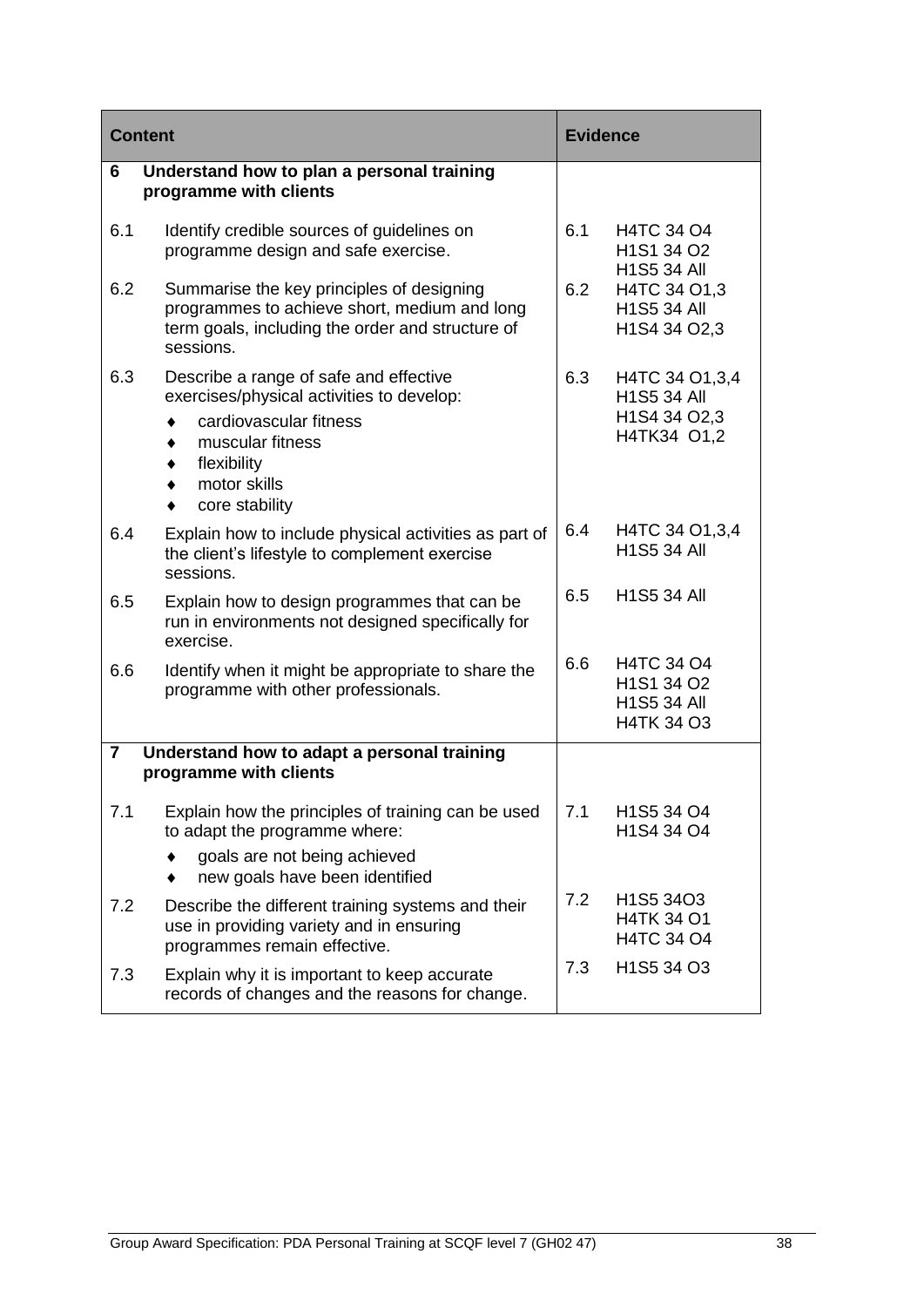| <b>Content</b> |                                                                                                                              | <b>Evidence</b>                                                                                                            |
|----------------|------------------------------------------------------------------------------------------------------------------------------|----------------------------------------------------------------------------------------------------------------------------|
| 8              | Be able to collect information about clients                                                                                 |                                                                                                                            |
| 8.1            | Establish a rapport with the client.                                                                                         | 8.1-8.6 H1S5 34 O3,4                                                                                                       |
| 8.2            | Explain own role and responsibilities to clients.                                                                            | H1S2 34 O1,2<br><b>H1S4 34 All</b>                                                                                         |
| 8.3            | Collect the information needed to plan a<br>programme using appropriate methods, to include<br>physical/fitness assessments. | <b>H4TK 34 O1</b><br>8.3<br>H4TC 34 O2,4,5                                                                                 |
| 8.4            | Show sensitivity and empathy to clients and the<br>information they provide.                                                 |                                                                                                                            |
| 8.5            | Record the information using appropriate formats<br>in a way that will aid analysis.                                         | 8.5-8.6 H1S5 34 O3,4<br><b>H1S4 34 All</b>                                                                                 |
| 8.6            | Treat confidential information correctly.                                                                                    | H4TC 34 O2,4,5<br>H4TE 34 O1,2                                                                                             |
| 9              | Be able to agree goals with clients                                                                                          |                                                                                                                            |
| 9.1            | Work with clients to agree short, medium and<br>long-term goals appropriate to their needs.                                  | 9.1-9.3 H1S5 34 O1,3<br>H <sub>1</sub> S <sub>2</sub> 34 O <sub>3</sub><br>H <sub>1</sub> S <sub>4</sub> 34 O <sub>3</sub> |
| 9.2            | Ensure the goals are:                                                                                                        |                                                                                                                            |
|                | specific, measurable, achievable, realistic and<br>time bound                                                                |                                                                                                                            |
|                | consistent with industry good practice                                                                                       |                                                                                                                            |
| 9.3            | Agree with clients their needs and readiness to<br>participate.                                                              |                                                                                                                            |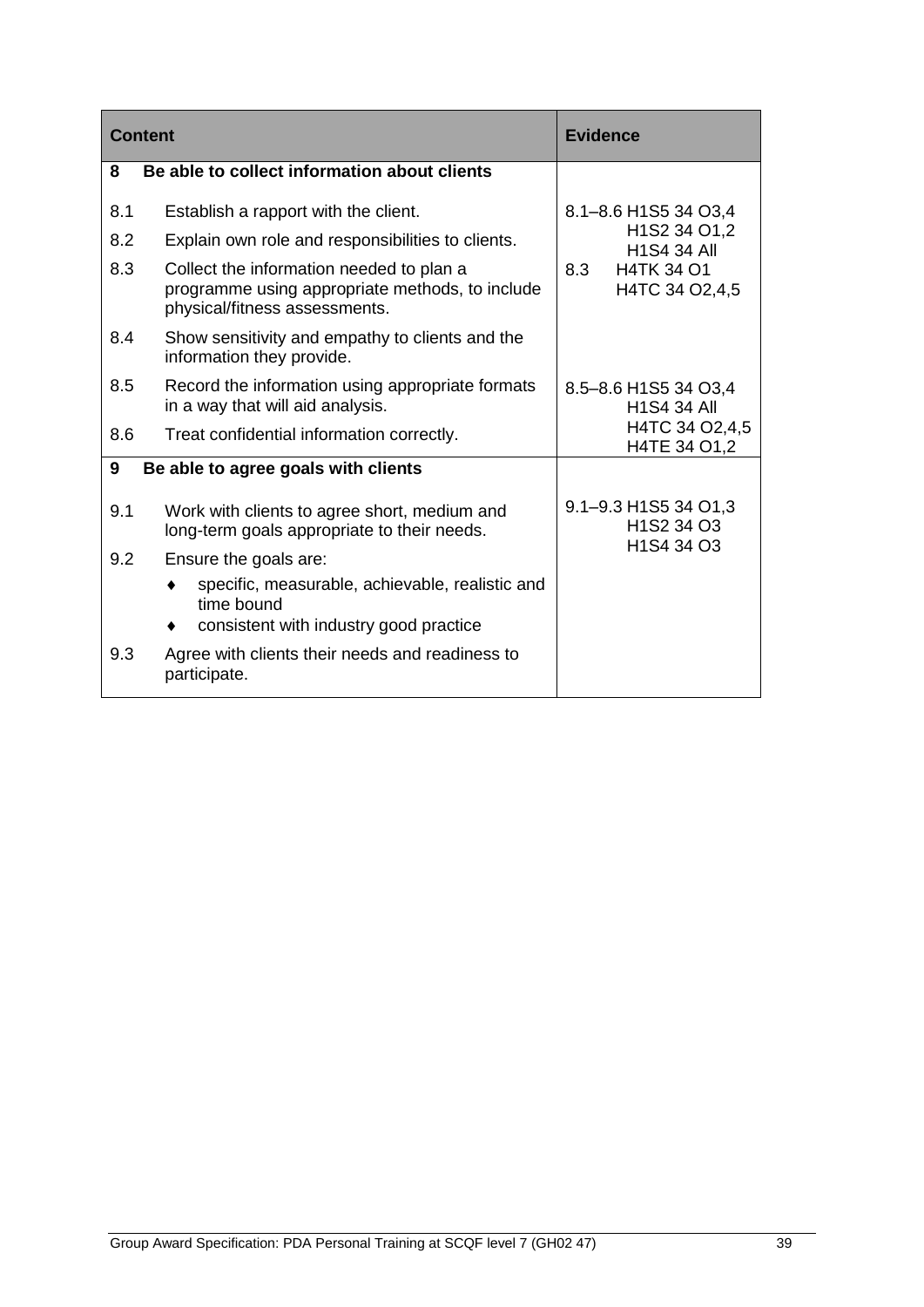| <b>Content</b> |                                                                                                                     | <b>Evidence</b>                                                          |
|----------------|---------------------------------------------------------------------------------------------------------------------|--------------------------------------------------------------------------|
| 10             | Be able to plan a personal training programme<br>with clients                                                       |                                                                          |
| 10.1           | Plan specific Outcome measures, stages of<br>achievement and exercises/physical activities that<br>are:             | 10.1-10.9 H1S5 34All                                                     |
|                | appropriate to clients' goals and level of<br>fitness                                                               |                                                                          |
|                | consistent with accepted good practice                                                                              |                                                                          |
| 10.2           | Ensure the components of fitness are built into the<br>programme.                                                   | 10.2 H4TC 34 O4,5<br><b>H4TK 34 O1</b>                                   |
| 10.3           | Apply the principles of training to help clients to<br>achieve short, medium and long term goals.                   |                                                                          |
| 10.4           | Agree the demands of the programme with clients.                                                                    | 10.4-10.9 H1S4 34 All                                                    |
| 10.5           | Agree a timetable of sessions with clients.                                                                         |                                                                          |
| 10.6           | Agree appropriate evaluation methods and review<br>dates.                                                           |                                                                          |
| 10.7           | Identify the resources needed for the programme,<br>including the use of environments not designed for<br>exercise. |                                                                          |
| 10.8           | Record plans in a format that will help clients and<br>others involved to implement the programme.                  |                                                                          |
| 10.9           | Agree how to maintain contact with the client<br>between sessions.                                                  |                                                                          |
| 11             | Be able to manage a personal training                                                                               |                                                                          |
|                | programme                                                                                                           |                                                                          |
| 11.1           | Monitor effective integration of all programme<br>exercises/physical activities and sessions.                       | <b>H1S5 34 All</b><br>11.1<br>H1S4 34 All                                |
| 11.2           | Provide alternatives to the programmed<br>exercises/physical activities if clients cannot take<br>part as planned.  | 11.2<br><b>H1S4 34 All</b><br>H4TK 34 O2,3                               |
| 11.3           | Monitor clients' progress using appropriate<br>methods.                                                             | 11.3<br>H <sub>1</sub> S <sub>4</sub> 34 O <sub>2</sub> ,4<br>H1S5 34 O4 |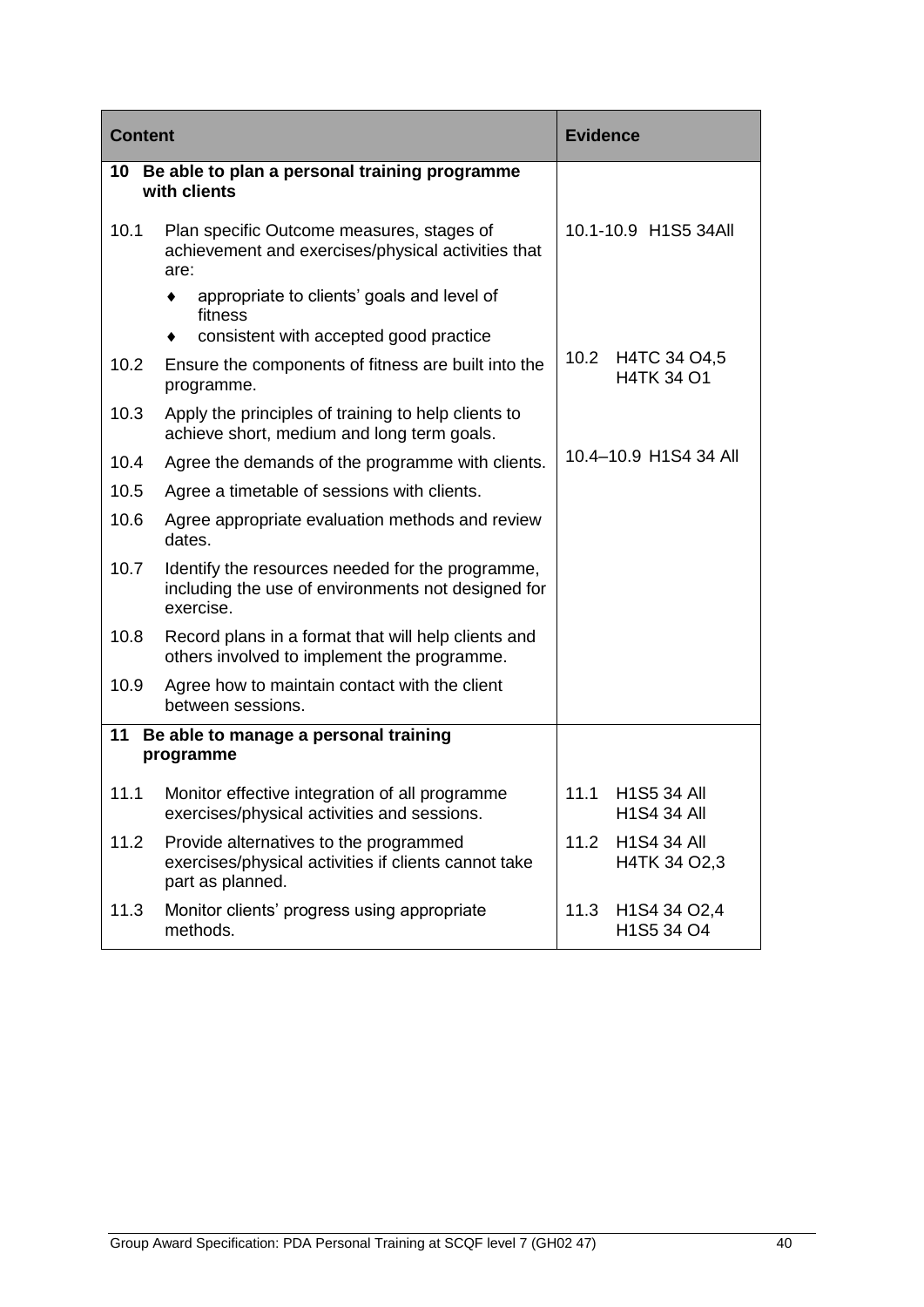| <b>Content</b> |                                                                                                                                                  | <b>Evidence</b>           |                                                                     |
|----------------|--------------------------------------------------------------------------------------------------------------------------------------------------|---------------------------|---------------------------------------------------------------------|
|                | 12 Be able to review progress with clients                                                                                                       |                           |                                                                     |
| 12.1           | Explain the purpose of review to clients.                                                                                                        | 12.1                      | H1S5 34 O1,3,4<br>H1S2 34 O1, 2, 3                                  |
| 12.2           | Review short, medium and long term goals with<br>clients at agreed points in the programme, taking<br>into account any changes in circumstances. | 12.2                      | H1S5 34O1,3,4<br>H1S4 34 O4                                         |
| 12.3           | Encourage clients to give their own views on<br>progress.                                                                                        | 12.3                      | H <sub>1</sub> S <sub>5</sub> 34O <sub>1</sub> , 3, 4<br>H1S4 34 O4 |
| 12.4           | Use suitable methods of evaluation that will help to<br>review client progress against goals and initial<br>baseline data.                       | 12.4                      | H1S5 34O3,4<br>H1S4 34 O4<br>H4TK 34 O3                             |
| 12.5           | Give feedback to clients during their review that is<br>likely to strengthen their motivation and<br>adherence.                                  | 12.5                      | H1S5 34O4<br>H1S4 34 O4<br><b>H4TK 34 O3</b>                        |
| 12.6           | Agree review Outcomes with clients.                                                                                                              | 12.6                      | H1S5 34O3,4<br>H1S4 34 O4<br>H4TK 34 O3<br>H1S2 34 O1               |
| 12.7           | Keep an accurate record of reviews and their<br>Outcome.                                                                                         | 12.7                      | H1S5 34O4<br>H1S4 34 O4<br>H4TK 34 O3                               |
| 13             | Be able to adapt a personal training programme<br>with clients                                                                                   |                           |                                                                     |
|                |                                                                                                                                                  |                           |                                                                     |
| 13.1           | Identify goals and exercises/physical activities that<br>need to be redefined or adapted.                                                        | 13.1-13.6 H1S5 34<br>O1,4 |                                                                     |
| 13.2           | Agree adaptations, progressions or regressions to<br>meet clients' needs to optimise achievement.                                                |                           | H1S4 34 O2,3,4                                                      |
| 13.3           | Identify and agree any changes to resources and<br>environments with the client.                                                                 |                           |                                                                     |
| 13.4           | Introduce adaptations in a way that is appropriate<br>to clients and their needs.                                                                |                           |                                                                     |
| 13.5           | Record changes to programme plans to take<br>account of adaptations.                                                                             |                           |                                                                     |
| 13.6           | Monitor the effectiveness of adaptations and<br>update the programme as necessary.                                                               |                           |                                                                     |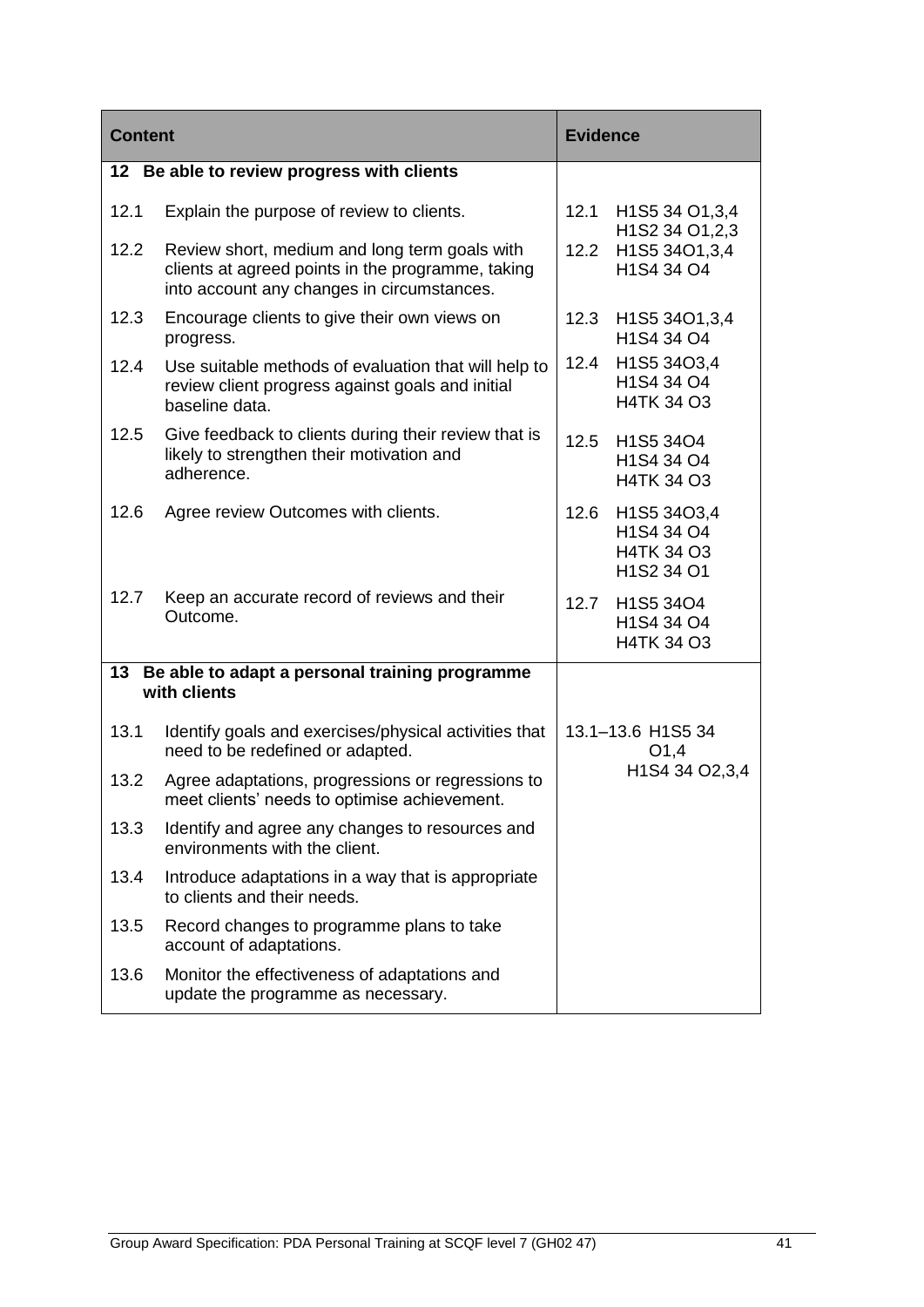|              | Unit title: Delivering personal training sessions                                                                                         |                                                                                                                  |
|--------------|-------------------------------------------------------------------------------------------------------------------------------------------|------------------------------------------------------------------------------------------------------------------|
|              | <b>Content</b>                                                                                                                            | <b>Evidence</b>                                                                                                  |
| 1            | Understand how to instruct exercise during<br>personal training sessions                                                                  |                                                                                                                  |
| 1.1          | Explain the importance of non-verbal<br>communication when instructing clients.                                                           | 1.1-1.2 H1S2 34 O2                                                                                               |
| 1.2          | Describe how to adapt communication to meet<br>clients' needs.                                                                            |                                                                                                                  |
| 1.3          | Evaluate different methods of maintaining clients'<br>motivation, especially when clients are finding<br>exercises difficult.             | 1.3<br>H <sub>1</sub> S <sub>2</sub> 34 O <sub>3</sub><br>H <sub>1</sub> S <sub>4</sub> 34 O <sub>1</sub> , 2, 4 |
| 1.4          | Explain the importance of correcting client<br>technique.                                                                                 | 1.4<br><b>H1S4 34 All</b><br>H1S5 34 O2<br>H4TC 34 O5                                                            |
| $\mathbf{2}$ | Understand how to adapt exercise to meet client<br>needs during personal training sessions                                                |                                                                                                                  |
| 2.1          | Explain why it is important to monitor individual<br>progress especially if more than one client is<br>involved in the session.           | 2.1-2.5 H1S4 34 O2,4                                                                                             |
| $2.2\,$      | Describe different methods of monitoring clients'<br>progress during exercise.                                                            |                                                                                                                  |
| 2.3          | Explain when it may be necessary to adapt<br>planned exercises to meet clients' needs.                                                    |                                                                                                                  |
| 2.4          | Explain how to adapt exercise/exercise positions<br>as appropriate to individual clients and conditions.                                  | 2.4-2.5 H1S3 34 O1                                                                                               |
| 2.5          | Explain how to modify the intensity of exercise<br>according to the needs and response of the client.                                     |                                                                                                                  |
| 3            | Understand how to review personal training<br>sessions with clients                                                                       |                                                                                                                  |
| 3.1          | Explain why personal trainers should give clients<br>feedback on their performance during a session.                                      | 3.1–3.3 H1S2 34 O1, 2, 3<br>H1S5 34 O3,4<br>All                                                                  |
| 3.2          | Explain why clients should be given the<br>opportunity to ask questions, provide feedback<br>and discuss their performance.               | H1S4 34 O2,3,4<br>All                                                                                            |
| 3.3          | Explain how to give clients feedback on their<br>performance in a way that is accurate but<br>maintains client motivation and commitment. |                                                                                                                  |
| 3.4          | Explain why clients need to see their progress<br>against objectives in terms of their overall goals<br>and programme.                    |                                                                                                                  |
| 3.5          | Explain why clients need information about future<br>exercise and physical activity, both supervised and<br>unsupervised.                 |                                                                                                                  |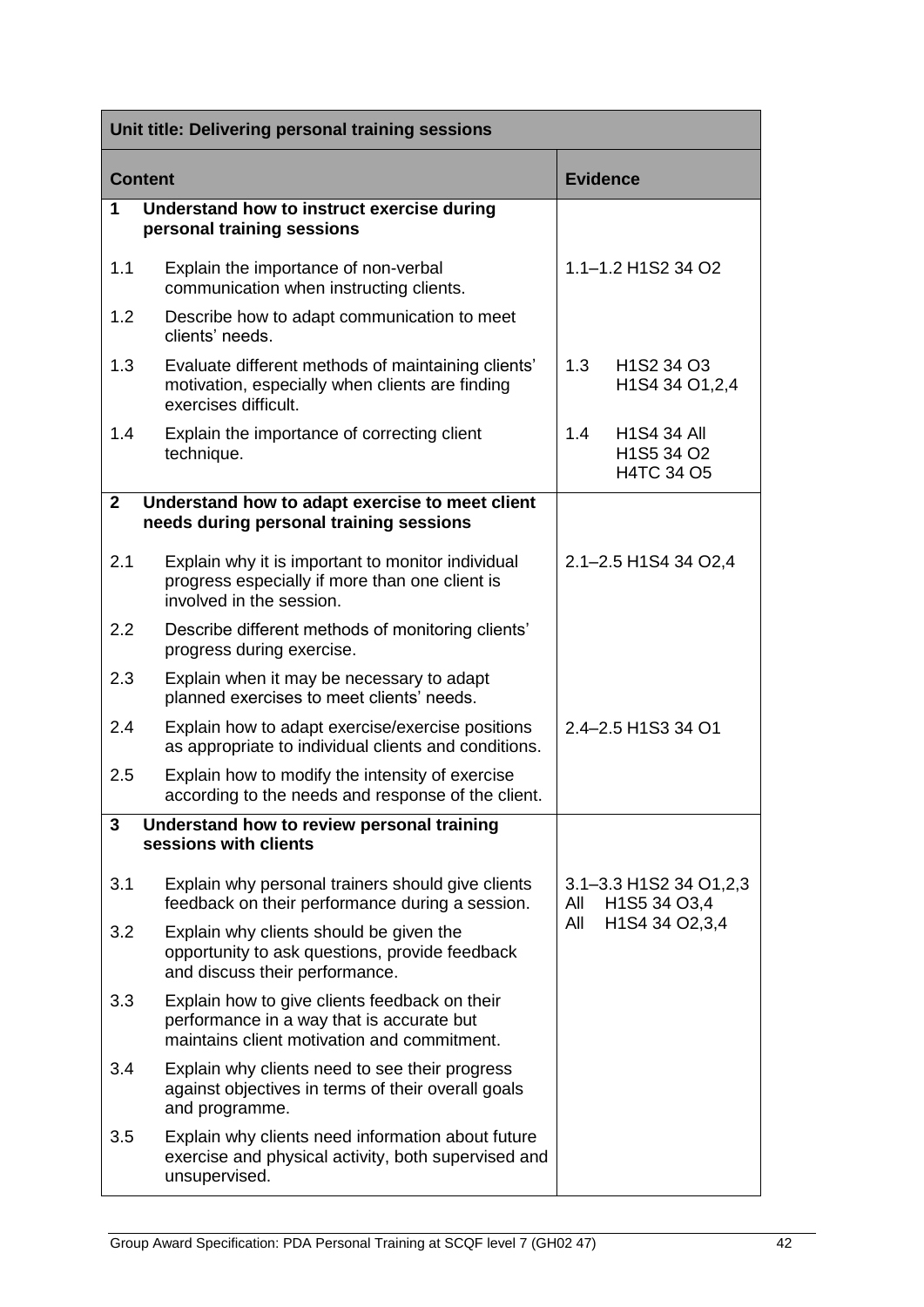| <b>Content</b> |                                                                                                                                                                                                                  | <b>Evidence</b>                                                                                            |
|----------------|------------------------------------------------------------------------------------------------------------------------------------------------------------------------------------------------------------------|------------------------------------------------------------------------------------------------------------|
| 4              | Be able to plan and prepare personal training<br>sessions                                                                                                                                                        |                                                                                                            |
| 4.1            | Plan a range of exercises/physical activities to<br>help clients achieve their objectives and goals,<br>covering:<br>cardiovascular fitness<br>muscular fitness<br>flexibility<br>motor skills<br>core stability | 4.1<br><b>H1S5 34 All</b><br>H4TC 34 O5<br>H4TK 34 O1,2<br>H1S3 34 O3                                      |
| 4.2            | Identify, obtain and prepare the resources needed<br>for planned exercises/physical activities,<br>improvising safely where necessary.                                                                           | 4.2<br><b>H1S5 34 All</b><br>H <sub>1</sub> S <sub>4</sub> 34 O <sub>3</sub><br>H4TC 34 O5<br>H4TK 34 O1,2 |
| 5              | Be able to prepare clients for personal training<br>sessions                                                                                                                                                     |                                                                                                            |
| 5.1            | Help clients feel at ease in the exercise<br>environment.                                                                                                                                                        | 5.1–5.7 H1S2 34 O1,2,3<br>5.1<br>H1S4 34 O4<br>H4TC 34 O5<br>H4TK 34 O1,2                                  |
| 5.2            | Explain the planned objectives and<br>exercises/physical activities to clients.                                                                                                                                  | 5.2-5.8 H1S5 34 O3,4<br>H1S4 34 O2,3,4                                                                     |
| 5.3            | Explain to clients how objectives and<br>exercises/physical activities support their goals.                                                                                                                      | H1S2 34 O3<br>H4TC 34 O5<br>H4TK 34 O1,2                                                                   |
| 5.4            | Explain the physical and technical demands of the<br>planned exercises/physical activities to clients.                                                                                                           |                                                                                                            |
| 5.5            | Explain to clients how planned exercise/physical<br>activity can be progressed or regressed to meet<br>their goals.                                                                                              |                                                                                                            |
| 5.6            | Assess clients' state of readiness and motivation<br>to take part in the planned exercises/physical<br>activities.                                                                                               |                                                                                                            |
| 5.7            | Negotiate and agree with clients any changes to<br>the planned exercises/physical activities that:<br>meet their goals and preferences                                                                           |                                                                                                            |
|                | enable them to maintain progress                                                                                                                                                                                 |                                                                                                            |
| 5.8            | Record changes to clients plans.                                                                                                                                                                                 |                                                                                                            |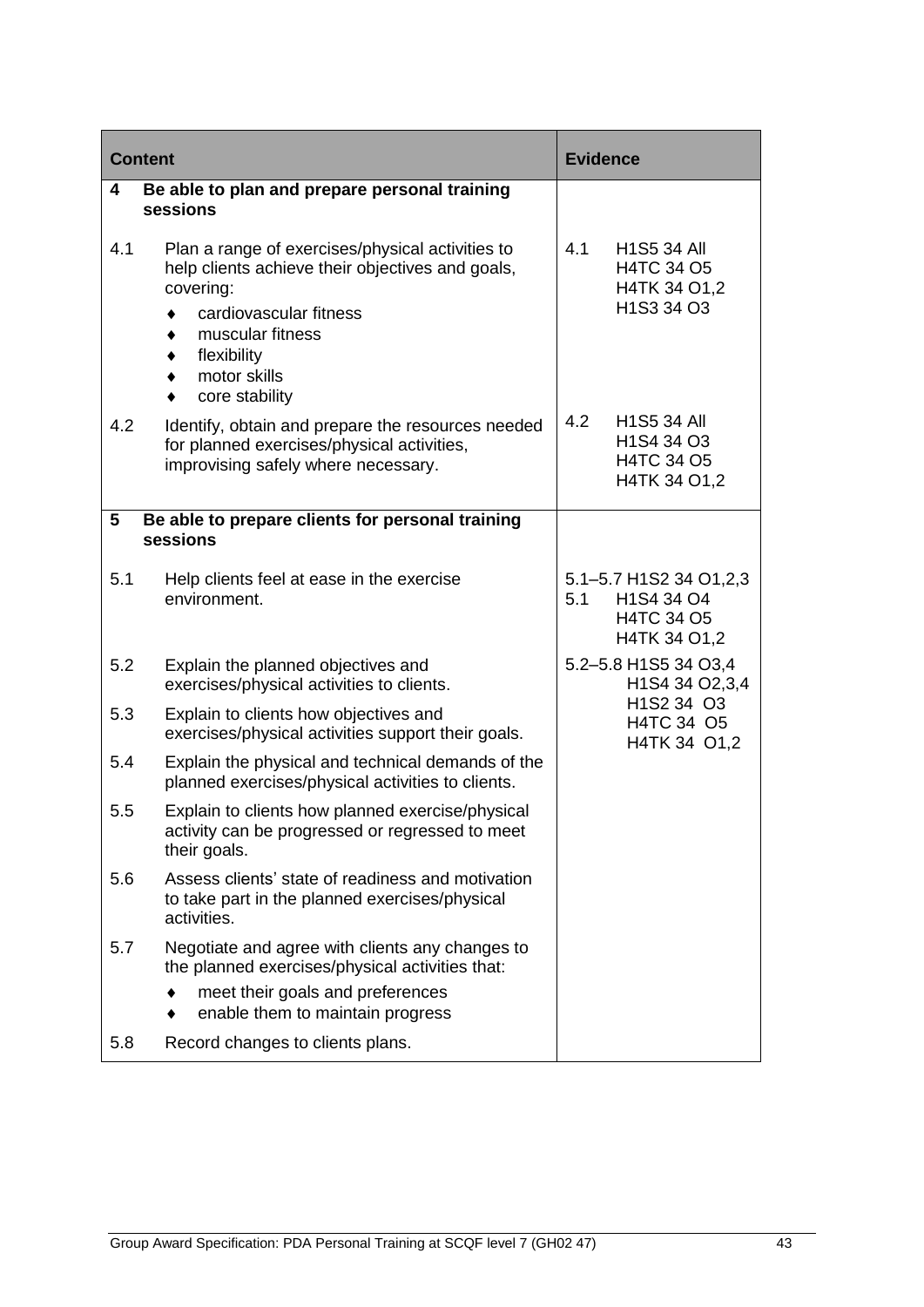| <b>Content</b>          |                                                                                                                            | <b>Evidence</b> |                                                                                         |
|-------------------------|----------------------------------------------------------------------------------------------------------------------------|-----------------|-----------------------------------------------------------------------------------------|
| 6                       | Be able to instruct and adapt planned exercises                                                                            |                 |                                                                                         |
| 6.1                     | Use motivational styles that:<br>are appropriate to the clients<br>are consistent with accepted good practice              | 6.1             | H <sub>1</sub> S <sub>2</sub> 34 O <sub>1</sub> -3<br>H1S5 34O3,4<br><b>H1S4 34 All</b> |
| 6.2                     | Explain the purpose and value of a warm-up to<br>clients.                                                                  |                 | 6.2/6.3/6.5/6.8/6.9/6.10<br><b>H4TC 34 O5</b>                                           |
| 6.3                     | Provide warm-ups appropriate to the clients,<br>planned exercise and the environment.                                      |                 | <b>H4TK 34 O2</b><br>H1S5 34O3,4<br><b>H1S4 34 All</b>                                  |
| 6.4                     | Make best use of the environment in which clients<br>are exercising.                                                       | 6.4             | H <sub>1</sub> S <sub>5</sub> 34O <sub>3</sub> ,4<br><b>H1S4 34 All</b>                 |
| 6.5                     | Provide instructions, explanations and<br>demonstrations that are technically correct, safe<br>and effective.              |                 |                                                                                         |
| 6.6                     | Adapt verbal and non-verbal communication<br>methods to make sure clients understand what is<br>required.                  | 6.6             | H <sub>1</sub> S <sub>2</sub> 34 O <sub>2</sub><br><b>H1S4 34 All</b>                   |
| 6.7                     | Ensure clients can carry out the exercises safely<br>on their own.                                                         | 6.7             | <b>H4TC 34 O5</b><br><b>H4TK 34 O2</b>                                                  |
| 6.8                     | Analyse clients' performance, providing positive<br>reinforcement throughout.                                              |                 | H1S5 34O2<br><b>H1S4 34 All</b>                                                         |
| 6.9                     | Correct techniques at appropriate points.                                                                                  |                 |                                                                                         |
| 6.10                    | Progress or regress exercises according to clients'<br>performance.                                                        |                 |                                                                                         |
| $\overline{\mathbf{7}}$ | Be able to bring exercise sessions to an end                                                                               |                 |                                                                                         |
| 7.1                     | Allow sufficient time for the closing phase of the<br>session.                                                             |                 | 7.1–7.4 H4TC 34 O5<br><b>H4TK 34 O2</b>                                                 |
| 7.2                     | Explain the purpose and value of cool-down<br>activities to clients.                                                       |                 | H1S5 34 O3,4<br><b>H1S4 34 All</b>                                                      |
| 7.3                     | Select cool-down activities according to the type<br>and intensity of physical exercise and client needs<br>and condition. |                 |                                                                                         |
| 7.4                     | Provide clients with feedback and positive<br>reinforcement.                                                               |                 |                                                                                         |
| 7.5                     | Explain to clients how their progress links to their<br>goals.                                                             | 7.5             | H <sub>1</sub> S <sub>2</sub> 34 O <sub>2</sub><br>H1S5 34 O3,4                         |
| 7.6                     | Leave the environment in a condition suitable for<br>future use.                                                           |                 | <b>H1S4 34 All</b><br>H1S1 34 O4                                                        |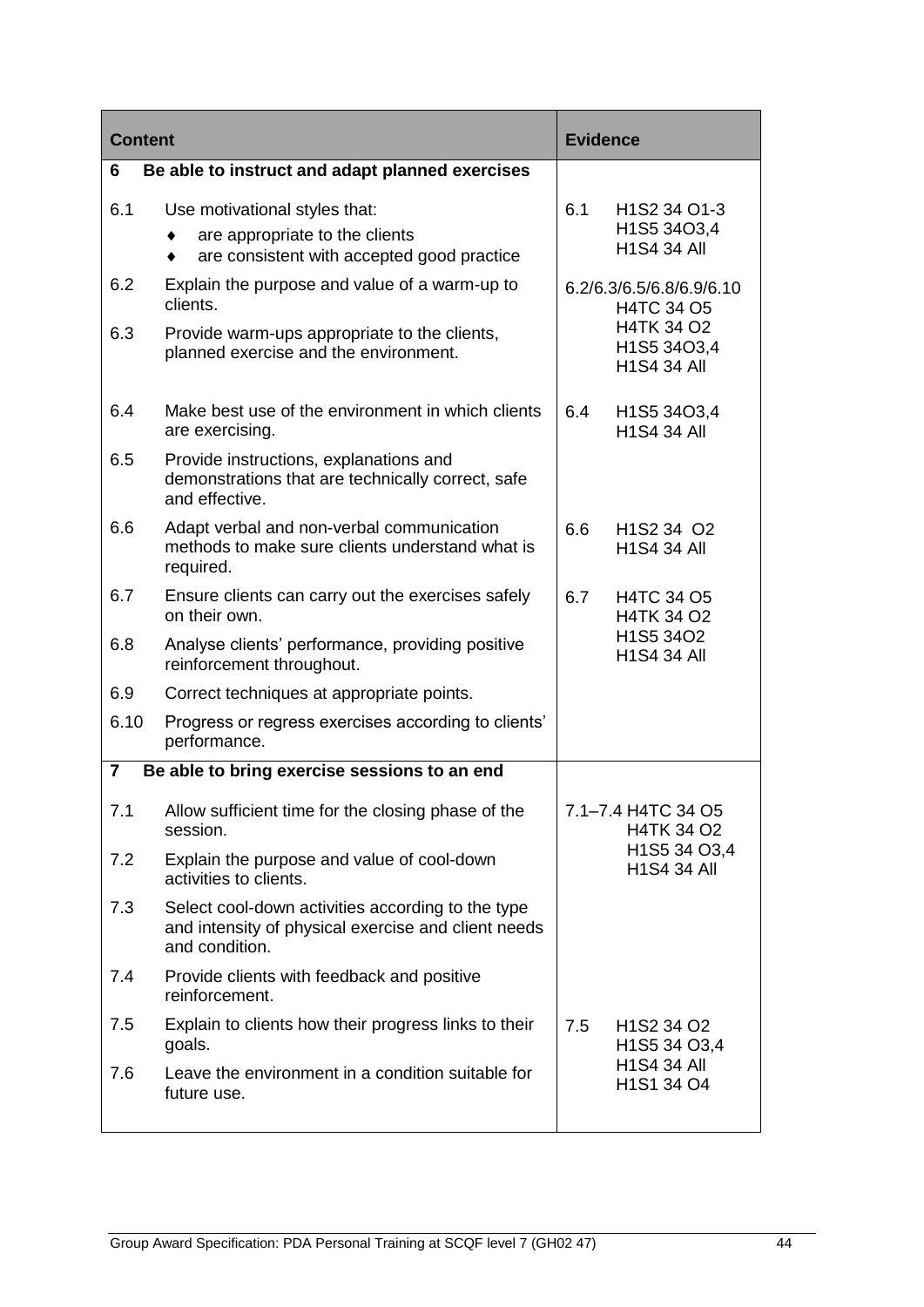| <b>Content</b> |                                                                                                                                                                                                                       | <b>Evidence</b>                                                                                                                                                                 |
|----------------|-----------------------------------------------------------------------------------------------------------------------------------------------------------------------------------------------------------------------|---------------------------------------------------------------------------------------------------------------------------------------------------------------------------------|
| 8              | Be able to reflect on providing personal training<br>sessions                                                                                                                                                         |                                                                                                                                                                                 |
| 8.1            | Review the Outcomes of working with clients<br>including their feedback.                                                                                                                                              | 8.1<br>H <sub>1</sub> S <sub>5</sub> 34 O <sub>4</sub><br><b>H1S4 34 All</b><br>H <sub>1</sub> S <sub>1</sub> 34 O <sub>4</sub><br><b>H4TK 34 O3</b>                            |
| 8.2            | Identify:<br>How well the sessions met clients' goals.<br>٠<br>How effective and motivational the<br>relationship with the client was.<br>How well the instructing styles matched the<br>$\bullet$<br>clients' needs. | 8.2–8.4 H4TK 34 O3<br>H <sub>1</sub> S <sub>5</sub> 34 O <sub>4</sub><br>H <sub>1</sub> S <sub>4</sub> 34 O <sub>3</sub> , 4<br>H <sub>1</sub> S <sub>1</sub> 34 O <sub>4</sub> |
| 8.3            | Identify how to improve personal practice.                                                                                                                                                                            |                                                                                                                                                                                 |
| 8.4            | Explain the value of reflective practice.                                                                                                                                                                             |                                                                                                                                                                                 |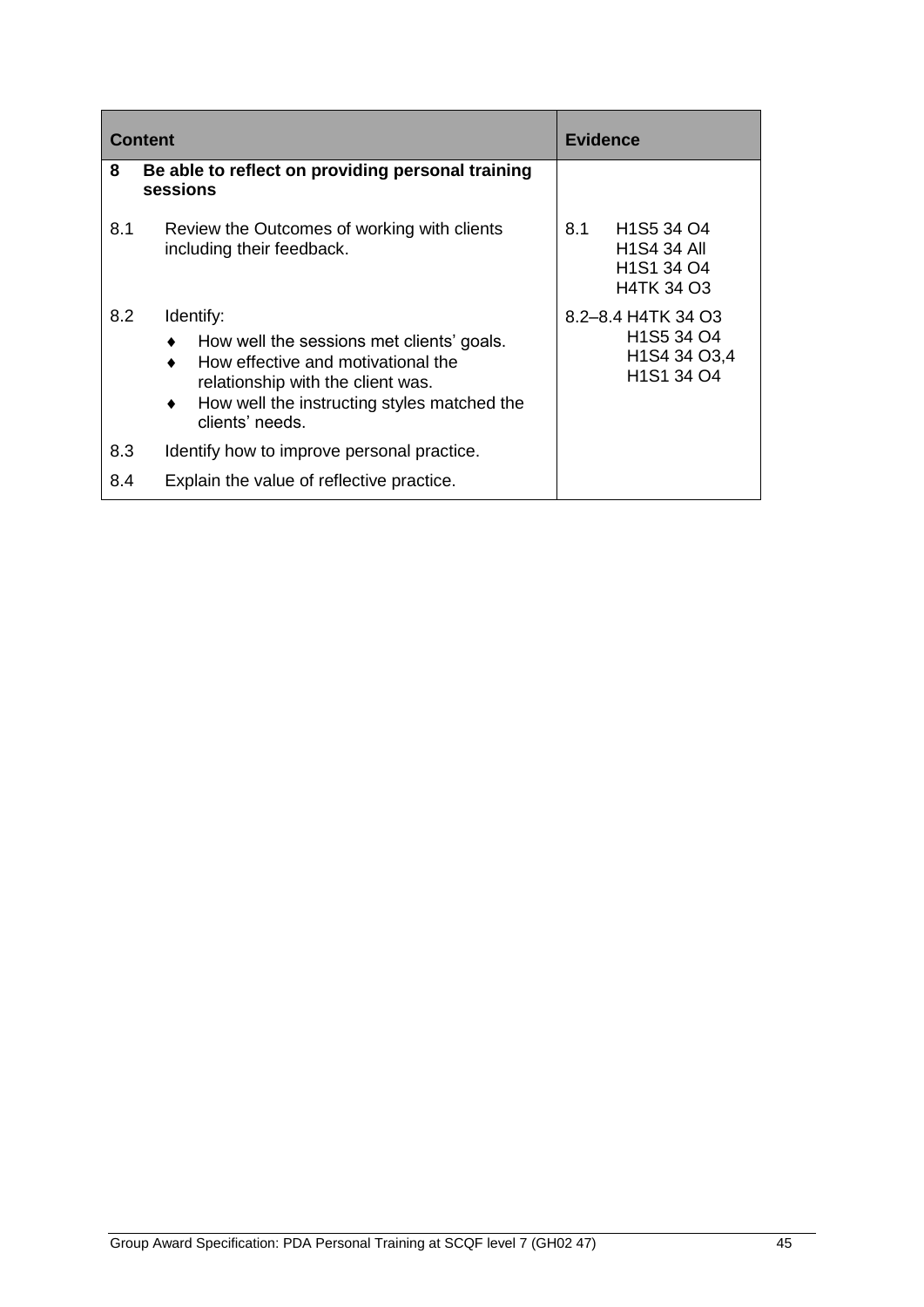| Unit title: Applying the principles of nutrition to a physical activity programme |                                                                                                                                                                                              |                 |                                                        |
|-----------------------------------------------------------------------------------|----------------------------------------------------------------------------------------------------------------------------------------------------------------------------------------------|-----------------|--------------------------------------------------------|
| <b>Content</b>                                                                    |                                                                                                                                                                                              | <b>Evidence</b> |                                                        |
| 1                                                                                 | Understand the principles of nutrition                                                                                                                                                       |                 |                                                        |
| 1.1                                                                               | Describe the structure and function of the<br>digestive system.                                                                                                                              | 1.1             | <b>H4TF 34 O2</b>                                      |
| 1.2                                                                               | Explain the meaning of key nutritional terms<br>including:<br>diet<br>healthy eating<br>nutrition<br>balanced diet                                                                           | 1.2             | <b>H4TF 34 O3</b>                                      |
| 1.3                                                                               | Describe the function and metabolism of:<br>macro nutrients<br>micro nutrients<br>٠                                                                                                          | 1.3             | H4TF 34 O1,2                                           |
| 1.4                                                                               | Explain the main food groups and the nutrients<br>they contribute to the diet.                                                                                                               | 1.4             | <b>H4TF 34 O1</b>                                      |
| 1.5                                                                               | Identify the calorific value of nutrients.                                                                                                                                                   | 1.5             | <b>H4TF 34 O3</b><br>H4TB 34 O6                        |
| 1.6                                                                               | Explain the common terminology used in nutrition<br>including:                                                                                                                               | 1.6             | H <sub>1</sub> S <sub>1</sub> 34 O <sub>2</sub> , 3, 4 |
|                                                                                   | UK dietary reference values (DRV)<br>recommended daily allowance (RDA)<br>٠<br>recommended daily intake (RDI)<br>٠<br>glycemic Index<br>٠                                                    |                 |                                                        |
| 1.7                                                                               | Interpret food labelling information.                                                                                                                                                        | 1.7             | H <sub>1</sub> S <sub>1</sub> 34O <sub>2</sub> , 3, 4  |
| 1.8                                                                               | Explain the significance of healthy food<br>preparation.                                                                                                                                     | 1.8             | <b>H4TF 34 O3</b>                                      |
| 1.9                                                                               | Explain the relationship between nutrition, physical<br>activity, body composition and health including:<br>links to disease/disease risk factors<br>cholesterol<br>types of fat in the diet | 1.9             | H4TF 34 O3<br>H4TC 34 O1,3                             |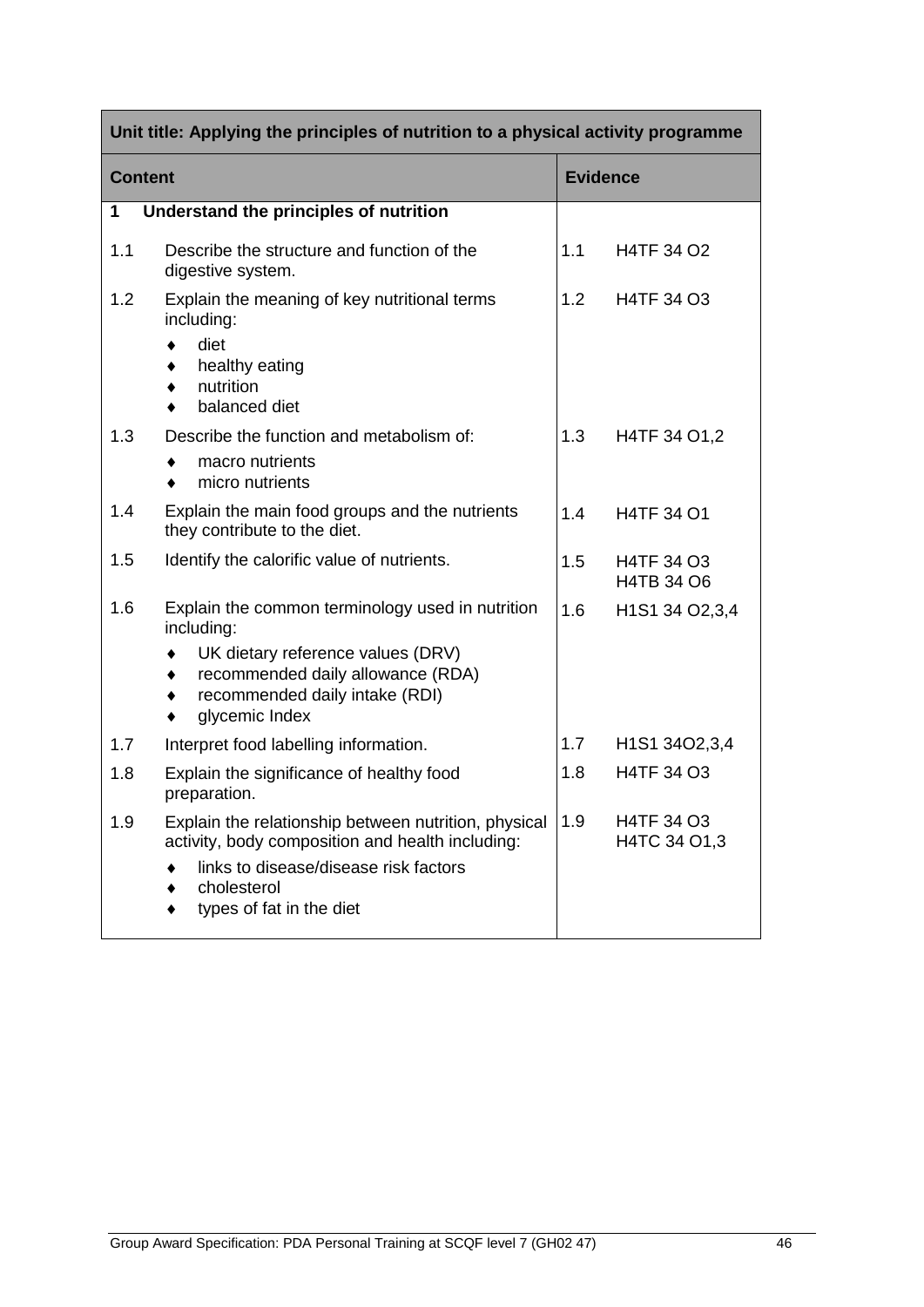| <b>Content</b> |                                                                                                                                                    | <b>Evidence</b>               |
|----------------|----------------------------------------------------------------------------------------------------------------------------------------------------|-------------------------------|
| 2              | Understand key guidelines in relation to nutrition                                                                                                 |                               |
| 2.1            | Identify the range of professionals and<br>professional bodies involved in the area of<br>nutrition.                                               | 2.1, 2.5, 2.6<br>H1S1 34 O2,3 |
| 2.2            | Explain key healthy eating advice that underpins a<br>healthy diet.                                                                                | 2.2-2.4 H4TF 34 O3            |
| 2.3            | Describe the nutritional principles and key features<br>of the National food model/guide.                                                          |                               |
| 2.4            | Define portion sizes in the context of the National<br>food model/guide.                                                                           |                               |
| 2.5            | Explain how to access reliable sources of<br>nutritional information.                                                                              |                               |
| 2.6            | Distinguish between evidence-based knowledge<br>versus the unsubstantiated marketing claims of<br>suppliers.                                       |                               |
| 3              | Understand nationally recommended practice in<br>relation to providing nutritional advice                                                          |                               |
|                |                                                                                                                                                    |                               |
| 3.1            | Explain professional role boundaries with regard to<br>offering nutritional advice to clients.                                                     | 3.1-3.7 H1S1 34 O2,3          |
| 3.2            | Explain the importance of communicating health<br>risks associated with weight loss fads and popular<br>diets to clients.                          |                               |
| 3.3            | Evaluate the potential heath and performance<br>implications of severe energy restriction, weight<br>loss and weight gain.                         |                               |
| 3.4            | Identify clients at risk of nutritional deficiencies.                                                                                              |                               |
| 3.5            | Explain how cultural and religious dietary practices<br>can influence nutritional advice.                                                          |                               |
| 3.6            | Describe safety, effectiveness and<br>contraindications relating to protein and vitamin<br>supplementation.                                        |                               |
| 3.7            | Explain why detailed or complex dietary analysis<br>that incorporates major dietary change should<br>always be referred to a Registered Dietician. |                               |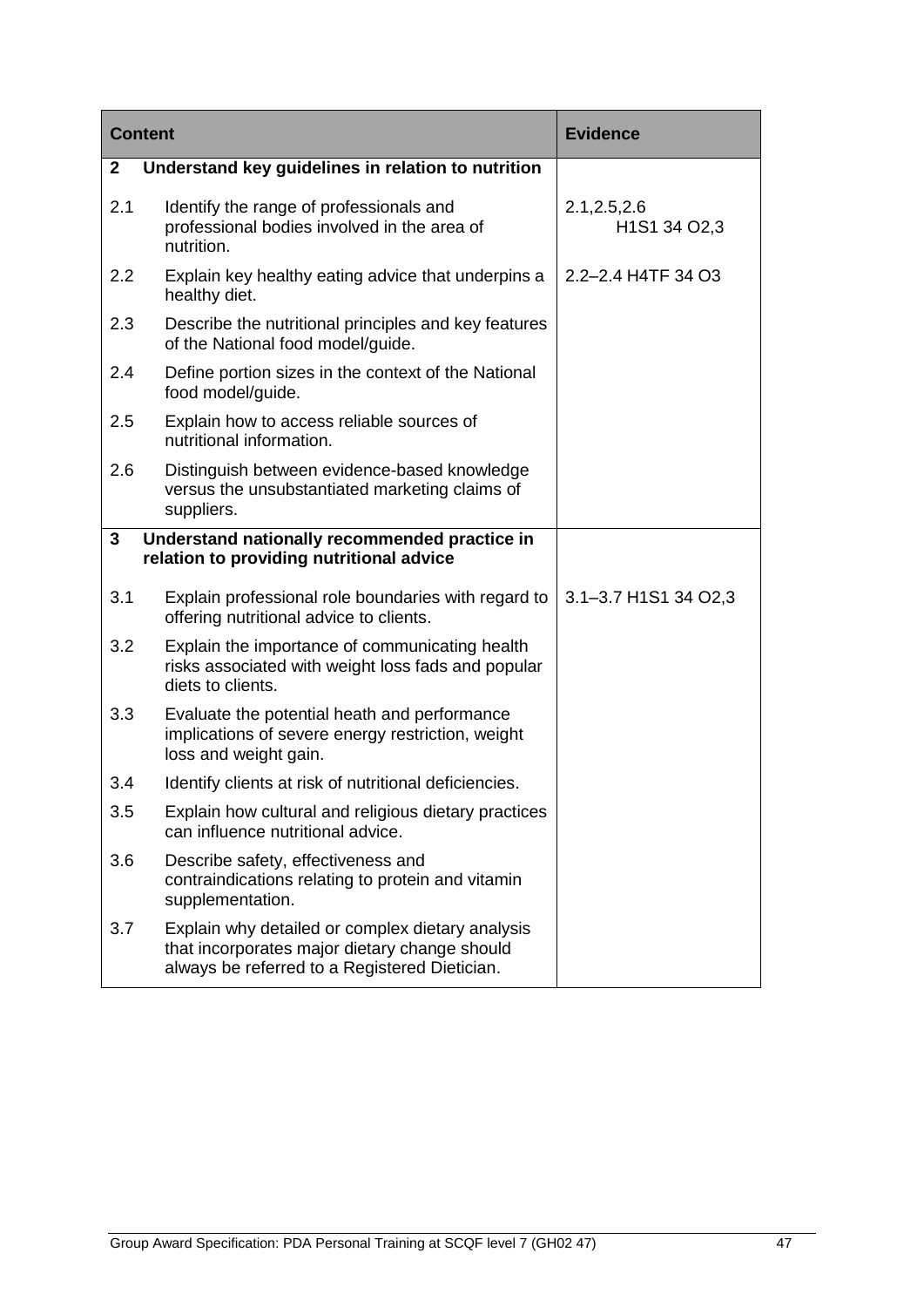| <b>Content</b> |                                                                                                                     | <b>Evidence</b> |                                                     |
|----------------|---------------------------------------------------------------------------------------------------------------------|-----------------|-----------------------------------------------------|
| 4              | Understand the relationship between nutrition<br>and physical activity                                              |                 |                                                     |
| 4.1            | Define the role of carbohydrate, fat and protein as<br>fuels for aerobic and anaerobic energy production.           | 4.1             | H4TF 34 O3<br>H4TB 34 O6                            |
| 4.2            | Explain the components of energy expenditure<br>and the energy balance equation.                                    |                 | 4.2-4.6 H4TF 34 O3                                  |
| 4.3            | Explain how to calculate an estimate of Basal<br>Metabolic Rate (BMR).                                              |                 | 4.3-4.6 H1S1 34 O2-4                                |
| 4.4            | Explain how to estimate energy requirements<br>based on physical activity levels and other<br>relevant factors.     |                 |                                                     |
| 4.5            | Identify energy expenditure for different physical<br>activities.                                                   |                 | 4.5-4.6 H4TC 34 O1,3<br>H4TF 34 O3                  |
| 4.6            | Evaluate the nutritional requirements and<br>hydration needs of clients engaged in physical<br>activity.            |                 |                                                     |
| 5              | Understand how to collect information relating to<br>nutrition                                                      |                 |                                                     |
| 5.1            | Explain why it is important to obtain clients'<br>informed consent before collecting nutritional<br>information.    |                 | 5.1, 5.3, 5.5 H4TE 34 O1                            |
| 5.2            | Describe the information that needs to be<br>collected to offer nutritional advice to clients.                      | 5.2             | H1S1 34 O3,4                                        |
| 5.3            | Explain the legal and ethical implications of<br>collecting nutritional information.                                |                 |                                                     |
| 5.4            | Describe different formats for recording nutritional<br>information                                                 | 5.4             | H1S1 34 O2-4                                        |
| 5.5            | Explain why confidentiality is important when<br>collecting nutritional information.                                | 5.5             | H <sub>1</sub> S <sub>1</sub> 34 O <sub>2</sub> , 3 |
| 5.6            | Describe issues that may be sensitive when<br>collecting nutritional information.                                   | 5.6             | H1S1 34 O2,3                                        |
| 5.7            | Explain different methods that can be used to<br>measure body composition and health risk in<br>relation to weight. | 5.7             | H1S1 34 O3,4<br>H4TC 34 O1,2                        |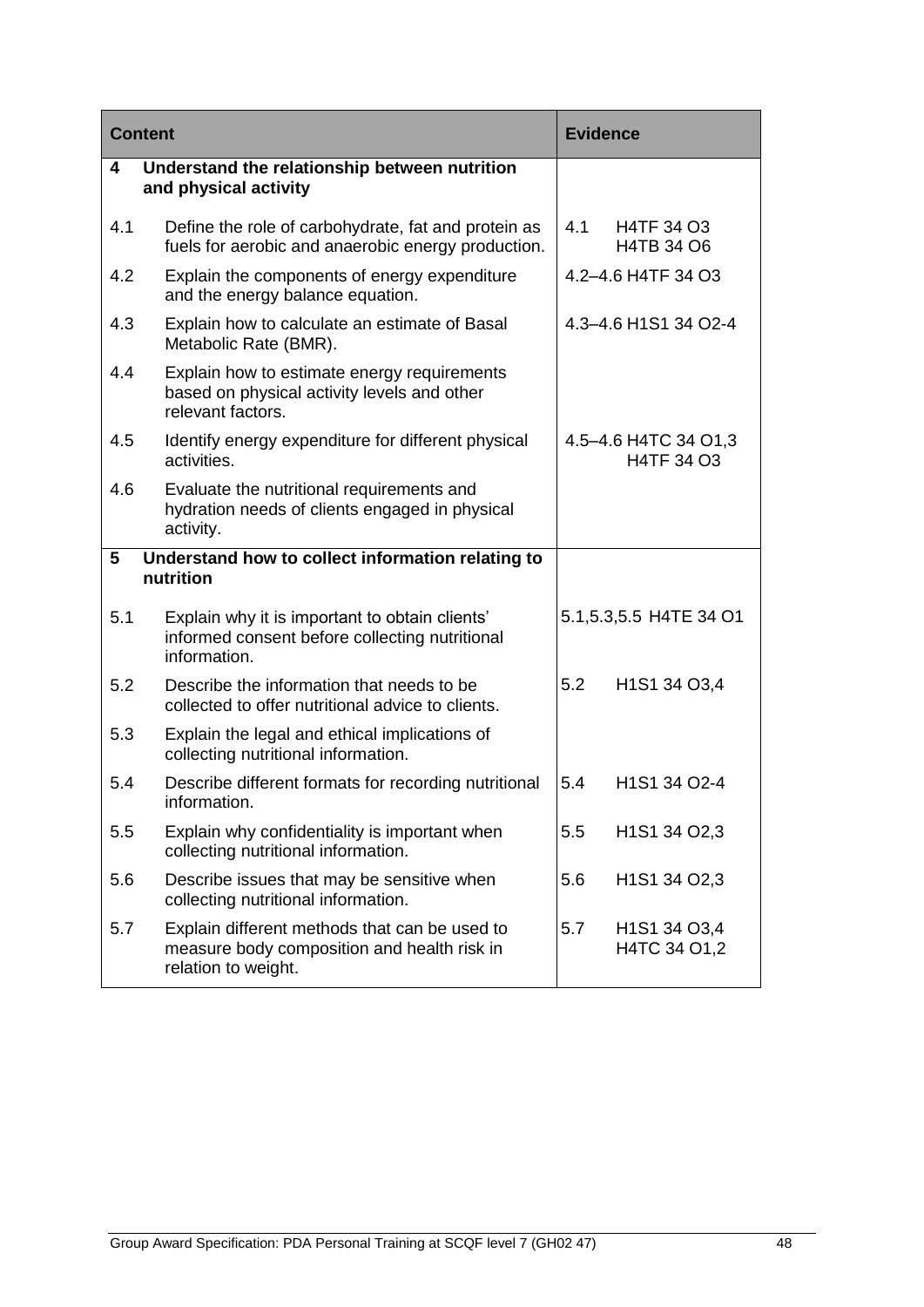| <b>Content</b>          |                                                                                                                                                                                                     | <b>Evidence</b> |                                                                    |
|-------------------------|-----------------------------------------------------------------------------------------------------------------------------------------------------------------------------------------------------|-----------------|--------------------------------------------------------------------|
| 6                       | Understand how to use nutritional information                                                                                                                                                       |                 |                                                                    |
| 6.1                     | Describe basic dietary assessment methods.                                                                                                                                                          | 6.1             | H1S1 34 O2-4                                                       |
| 6.2                     | Explain how to analyse and interpret collected<br>information so that clients' needs and nutritional<br>goals can be identified with reference to the<br>National food model/guide recommendations. | 6.2             | H1S1 34 O2-4                                                       |
| 6.3                     | Describe how to interpret information gained from<br>methods used to assess body composition and<br>health risk in relation to weight.                                                              | 6.3             | H <sub>1</sub> S <sub>1</sub> 34 O <sub>3</sub> ,4<br>H4TC 34 O1,2 |
| 6.4                     | Explain how to sensitively divulge collected<br>information and 'results' to clients.                                                                                                               | 6.4             | H1S2 34 O2<br>H1S1 34 O3,4<br>H1S5 34 O4<br>H4TE 34 O2             |
| 6.5                     | Explain how to recognise the signs and symptoms<br>of disordered eating and healthy eating patterns.                                                                                                | 6.5             | H1S1 34 O2,3<br>H4TF 34 O3                                         |
| 6.6                     | Describe the key features of the industry guidance<br>note on 'Managing users with suspected eating<br>disorders'.                                                                                  | 6.6             | H1S1 34 O2,3                                                       |
| 6.7                     | Explain the circumstances in which a client should<br>be recommended to visit their GP about the<br>possibility of referral to a Registered Dietician.                                              | 6.7             | H1S1 34 O2,3                                                       |
| $\overline{\mathbf{7}}$ | Understand the principles of nutritional goal<br>setting with clients                                                                                                                               |                 |                                                                    |
| 7.1                     | Explain how to apply the principles of goal setting<br>when offering nutritional advice.                                                                                                            | 7.1             | H <sub>1</sub> S <sub>1</sub> 34 O <sub>3</sub> ,4<br>H1S5 34 O3   |
| 7.2                     | Explain how to translate nutritional goals into basic<br>healthy eating advice that reflects current National<br>guidelines.                                                                        | 7.2             | H1S1 34 O3,4<br>H1S5 34 O3                                         |
| 7.3                     | Explain when people other than the client should<br>be involved in nutritional goal setting.                                                                                                        | 7.3             | H1S1 34 O2,3                                                       |
| 7.4                     | Define which other people could be involved in<br>nutritional goal setting.                                                                                                                         | 7.4             | H1S1 34 O2                                                         |
| 7.5                     | Identify the barriers which may prevent clients<br>achieving their nutritional goals.                                                                                                               | 7.5             | H4TC 34 O3<br>H1S1 34 O2,3,4<br>H1S5 34 O3                         |
| 7.6                     | Explain how to apply basic motivational strategies<br>to encourage healthy eating and prevent non-<br>compliance or relapse.                                                                        | 7.6             | H1S2 34 O1-3<br>H1S4 34 O1<br>H1S5 34 O3<br>H1S1 34 O4             |
| 7.7                     | Explain the need for reappraisal of clients' body<br>composition and other relevant health parameters<br>at agreed stages of the programme.                                                         | 7.7             | H1S2 34 O3<br>H1S1 34 O4<br>H1S5 34 O4<br>H1S4 34 O3,4             |